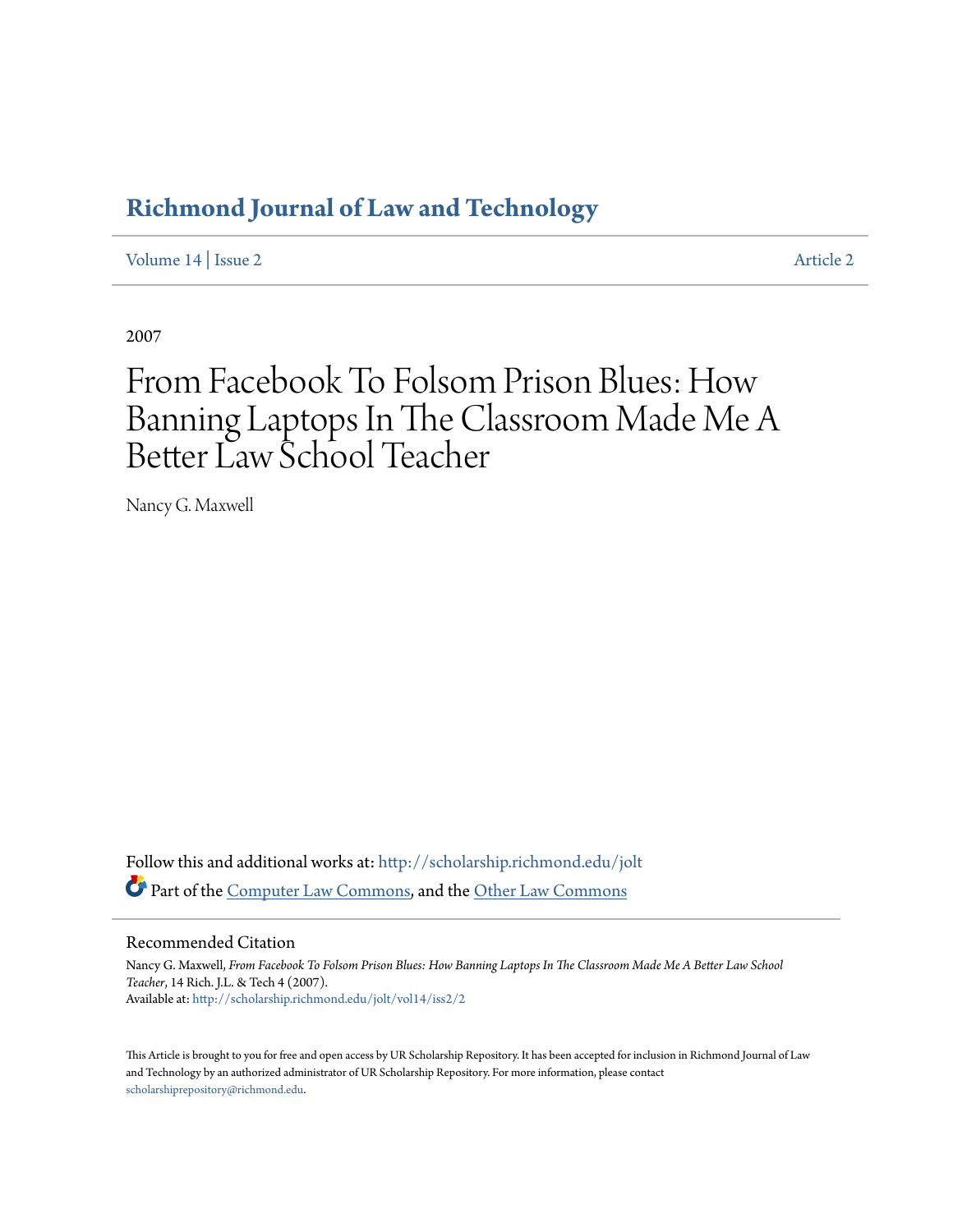$\overline{a}$ 

### **FROM FACEBOOK TO FOLSOM PRISON BLUES: HOW BANNING LAPTOPS IN THE CLASSROOM MADE ME A BETTER LAW SCHOOL TEACHER**

By: Nancy G. Maxwell\*

Cite as: Nancy G. Maxwell, *From Facebook to Folsom Prison Blues: How Banning Laptops in the Classroom Made Me a Better Law School Teacher*, 14 RICH. J.L. & TECH. 4 (2007), http://law.richmond.edu/jolt/v14i2/article4.pdf.

#### **INTRODUCTION**

[1] A well-respected judge recently was asked to speak to a law school Administrative Law class. When he took the podium, he noticed that most of the students had laptops in front of them. As he was talking, the students' fingers were flying across the keyboards, making clicking noises, their eyes fixed on the screens in front of them. Several times he noticed grins or frowns on the students' faces, but the facial expressions were clearly unrelated to what he was saying. About twenty minutes into

<sup>\*</sup> Professor of Law and Director of International Legal Programs, Washburn University School of Law, Topeka, Kansas; B.A. (1972) and J.D. (1975) University of North Dakota; LL.M. (1979) Harvard University; licensed to practice law before state and federal courts in North Dakota and the United States Court of Appeals for the Eighth Circuit. Professor Maxwell gratefully acknowledges Washburn University for funding this article through an academic sabbatical. She also thanks Washburn colleagues Michael Hunter Schwartz, Alex Glashausser, and Mary Ramirez, for their helpful comments on earlier drafts of this article, and Andrew Pulau Evans, for "acting" as the supervisor of the laptop data collection. Most importantly, she warmly thanks her research assistant, Atim Otii, Class of 2007, not only for her diverse research skills, but also for arranging and managing the classroom laptop usage data.

<sup>\*\*</sup> This article was republished in November 2008, as amended, at the request of the author.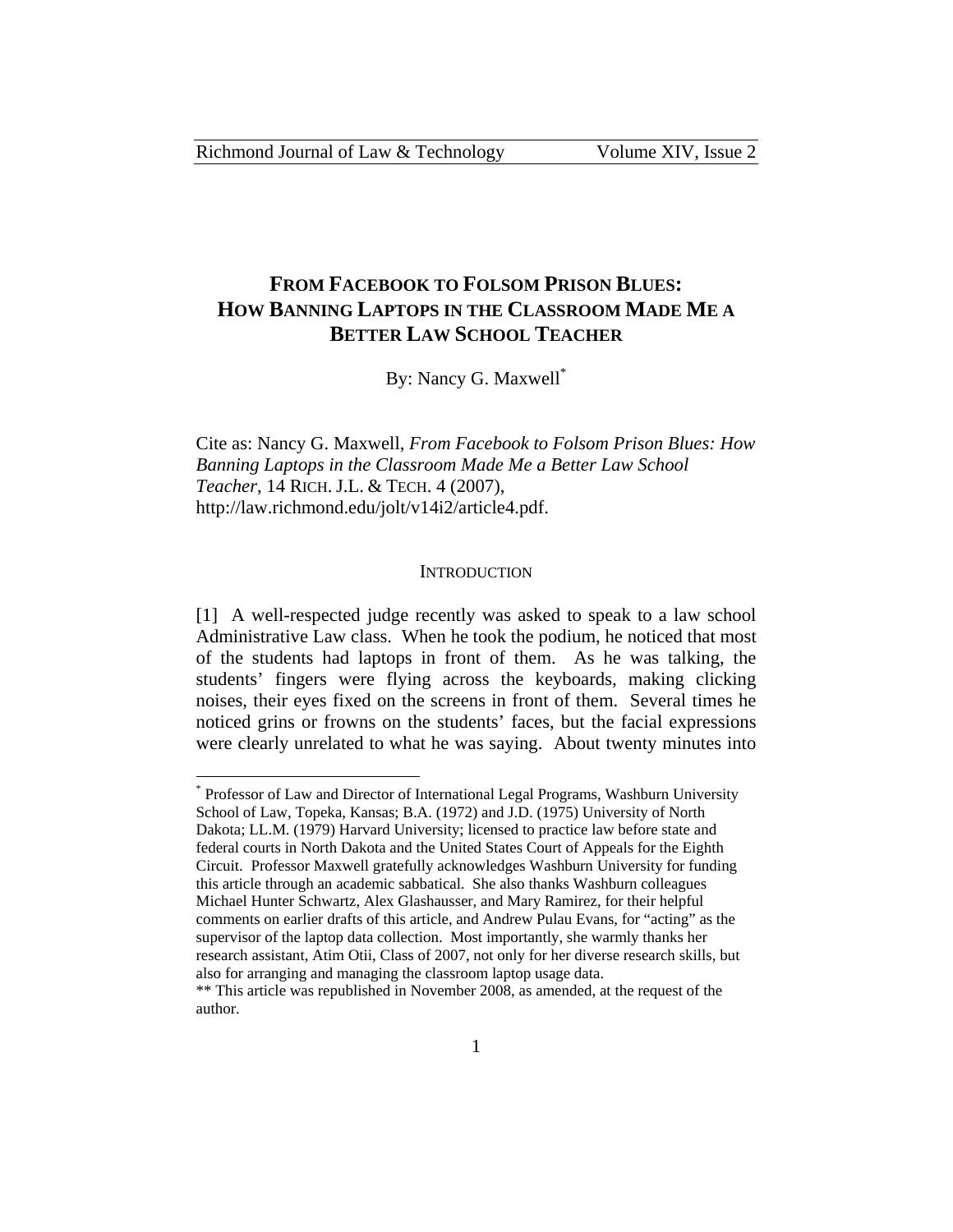| Richmond Journal of Law & Technology | Volume XIV, Issue 2 |
|--------------------------------------|---------------------|
|--------------------------------------|---------------------|

his talk, the judge, exasperated, clapped his hands together several times, calling out, "Is anyone listening out there?" Stunned, the students looked at him, some of them for the first time.<sup>1</sup>

[2] Much like the frog put in a pot of water being heated to a slow boil, it was the slow, incremental increase of laptops that contributed to my failure to recognize the impact they were having in the classroom. First it was only one or two laptops in the classroom, the next semester three or four. Then the law school added wireless Internet connections and finally, one day I realized there was a sea of laptop lids facing me,<sup>2</sup> and my students' eyes were fixed on the screens on the other side of the lids. For the judge who was a guest speaker, the contrast was more dramatic. The last time he spoke to a law school class, there were almost no laptops. A few years later, the classroom was filled with them. It only took twenty minutes for the judge to take some sort of direct action because of the overwhelming sense of disconnection he felt with the students using laptops in the classroom. It took me five years before I felt confident enough to take action. In the fall of 2005, I reached the decision to institute a no-laptop policy in my law school classes.

[3] This article reports on the recent scientific research, as well as summarizing the data I collected, on the use of laptops in the classroom. My decision to adopt a no-laptop policy, however, was the genesis of a

<sup>&</sup>lt;sup>1</sup> Interview with The Honorable Eric S. Rosen, Associate Justice, Supreme Court of Kansas, in Topeka, Kan. (Jan. 22, 2006). Justice Rosen also stated that, when he was a trial court judge, the prosecutors began to use their Blackberries in the courtroom. He noticed that prosecutors were no longer watching cross-examinations of the state's witnesses, instead they were communicating with their offices through the Blackberry. He stated, "I found it not only rude, but distracting and inattentive" and he prohibited the use of Blackberries in his courtroom. An argument might be made that an attorney's lack of attention to a witness's demeanor and body language could have an adverse impact on attorney effectiveness. *See also* Jeff Wuorio, *7 Rules for Using Laptops in Meetings*, http://www.microsoft.com/uk/smallbusiness/default.mspx (discussing proper etiquette for using laptops at business meetings).

<sup>2</sup> *See* The Associated Press, *Law Professor Bans Laptops in Class, Over Student Protest*, USATODAY.COM, Mar. 21, 2006, http://www.usatoday.com/tech/news/2006-03-21 professor-laptop-ban\_x.htm?POE=TECISVA ("The computers interfere with making eye contact. You've got this picket fence between you and the students.") (quoting Interview by The Associated Press with June Entman, Professor, University of Memphis, in Memphis, Tenn. (Mar. 6, 2006)).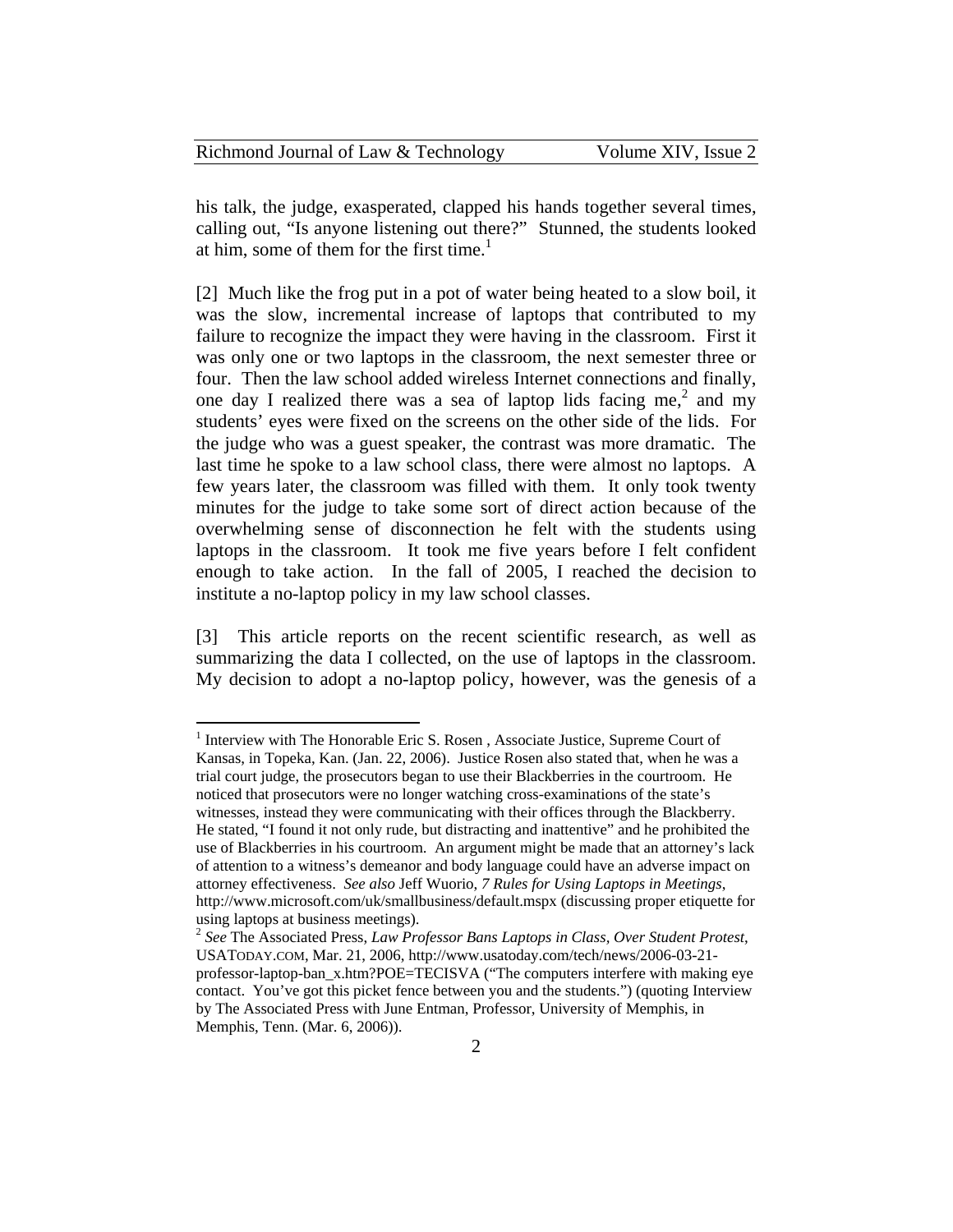| Richmond Journal of Law & Technology | Volume XIV, Issue 2 |
|--------------------------------------|---------------------|
|--------------------------------------|---------------------|

more contemplative approach to teaching. Consequently, this article also discusses how adopting a no-laptop policy caused me to examine my teaching, resulting in the implementation of a variety of teaching techniques, based on learning theory and findings about good teaching.

#### I. USING TECHNOLOGY IN THE CLASSROOM

[4] At the same time there was the incremental increase of laptops in the classroom, I was incorporating technology into my teaching, so it did not occur to me that I should restrict the students' use of technology. In the fall of 2001, I began using the classroom computer as a sophisticated blackboard. I would type and project on an overhead screen the material that, in the past, I had written on the board. Using the computer in the classroom meant that what I had written was not "erased" at the end of class, but could be saved for later use. Consequently, I began to use TWEN,<sup>3</sup> posting online the material I typed during class, which allowed the students to access the "class notes." In addition, I posted the course syllabus and old exams with model answers.<sup>4</sup> Students also could use TWEN for threaded discussions, although they have not used this feature with much regularity. $5$ 

[5] One of the benefits of having the "class notes" posted on the course web page was that, the next time I taught the course, I could use the old notes as a skeleton for material that I wanted to discuss in class. As I prepared for class, I began to think of how to display and project the information and how to generate better student discussions. When I introduced hypotheticals or asked questions for class discussion, I could project the text of this material on the screen in sixteen or eighteen point  $\int_{0}^{\infty}$  and then leave some blank space for me to type the students'

<sup>3</sup> *See* TWEN, http://lawschool.westlaw.com/twen/ (last visited Oct. 29, 2007). TWEN is the acronym for The West Education Network.

<sup>&</sup>lt;sup>4</sup> I give examinations that have both an essay section and a multiple choice section.

<sup>&</sup>lt;sup>5</sup> On one occasion I used TWEN's live CHAT feature with my students. During a final examination period, when I was in the Netherlands presenting a paper at a conference, I used the live CHAT feature for a question and answer session with my students as they were preparing for their final exam. We had a ninety minute CHAT, after which I was able to save the transcript and post it on the course TWEN page.

<sup>&</sup>lt;sup>6</sup> Later, a student suggested that I merely enlarge a twelve point font document with the 150% "zoom" setting on the word processing toolbar. One of the benefits of using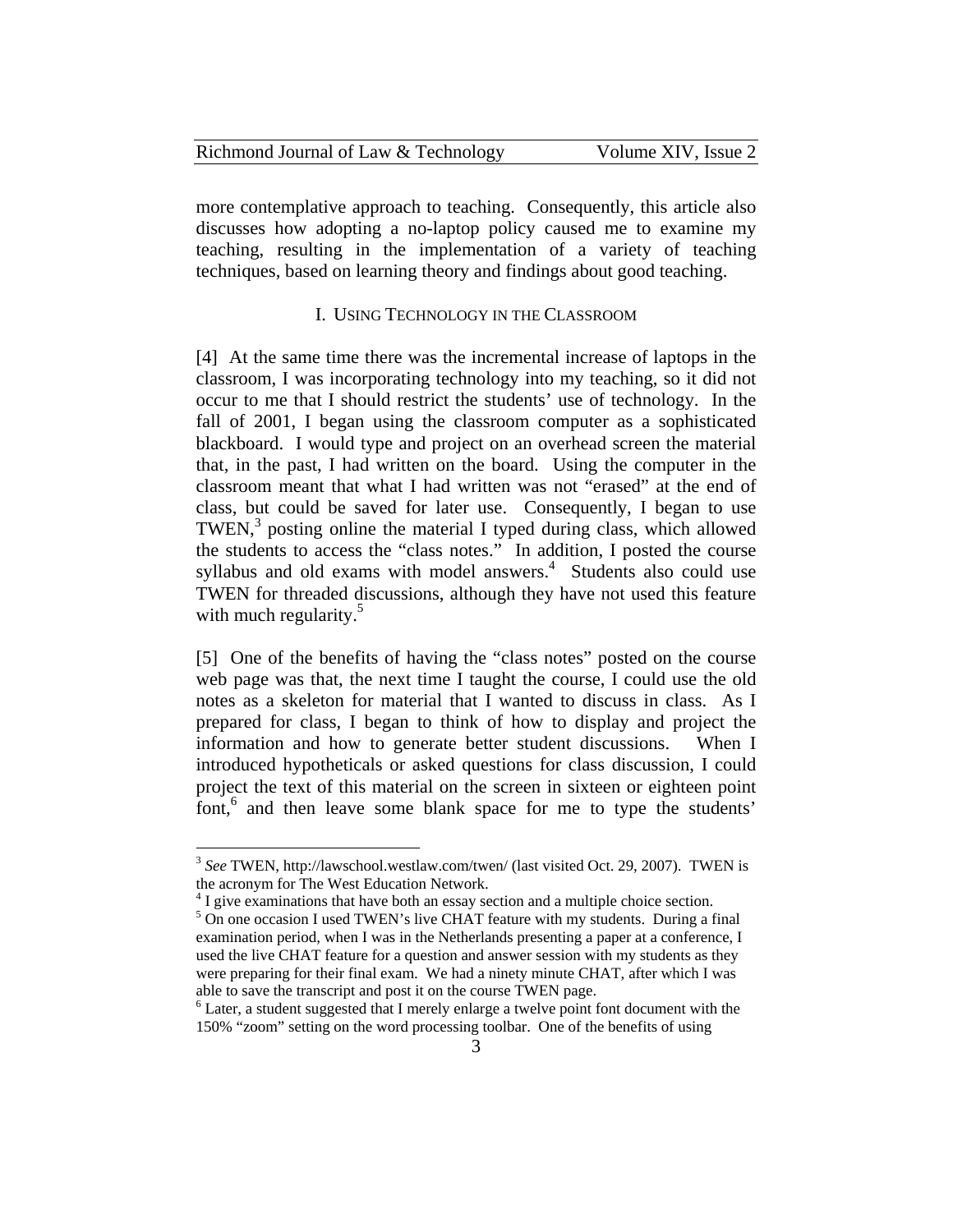| Richmond Journal of Law & Technology | Volume XIV, Issue 2 |
|--------------------------------------|---------------------|
|--------------------------------------|---------------------|

responses or questions to move the discussion in a particular direction. I also added information if more clarity was necessary. I found that this technique was more flexible than PowerPoint, at least as it existed in 2001, because I could continue to add, highlight, or change the "notes" during the class, based on the students' responses and questions.<sup>7</sup> These class notes were not a complete explanation of every concept discussed in class, but rather they served as a roadmap for students to follow during class. After class, the notes were posted on TWEN, so the students could access the notes, using them to augment their own class notes, review for the next class, and prepare their course review when studying for the exams.<sup>8</sup>

[6] Because I was learning and applying technology, which resulted in my thinking more deeply about teaching, I had a positive attitude toward technology in general, including the use of laptops in the classroom. However, as more laptops came into the classroom, I began to notice a decrease in student engagement in the classroom. One cause of the

1

technology in the classroom has been my students, who are far more sophisticated than I am with the technology, showing me different shortcuts in word processing or troubleshooting technology problems that occur during class. Because I am willing to try the technology, the students seem eager to share their technical knowledge, resulting in a beneficial role reversal, with them becoming the "experts." Many times students have solved technical difficulties with the classroom technology, thus saving classroom time that would otherwise have been spent waiting for the computer technicians to arrive. *See* Posting of James Edward Maule to MauledAgain,

http://mauledagain.blogspot.com/2006\_03\_01\_archive.html (Mar. 24, 2006, 8:56 A.M.) ("[S]tudents appreciate faculty efforts to modernize and are very tolerant of shaky faculty technology learning curves.").

<sup>&</sup>lt;sup>7</sup> I could also type more information on a page, whereas the PowerPoint slide format did not allow as much room for text as did a regular word processing document.

<sup>&</sup>lt;sup>8</sup> Some might suggest that this allows the students to be dependent on my class notes rather than take their own notes, and that these notes can be passed on to future students, who will not have to struggle preparing for class. This is true to some extent, but because I can change notes before, during, and after class, the notes become specific to the discussions and issues raised in that particular semester's class. In addition, most law schools have student-written "class notes," or course outlines, which are passed from former students to future students. Having seen some of these collections of studentwritten class notes and course outlines, which contain misunderstandings or simply incorrect information, I would much rather the students were passing on my class notes instead of the student-written notes and outlines that contain misleading or incorrect information. In addition, having the class notes does not necessarily mean that students know how to apply the information; the opportunity to apply the information comes during class discussions, writing exercises, and taking examinations.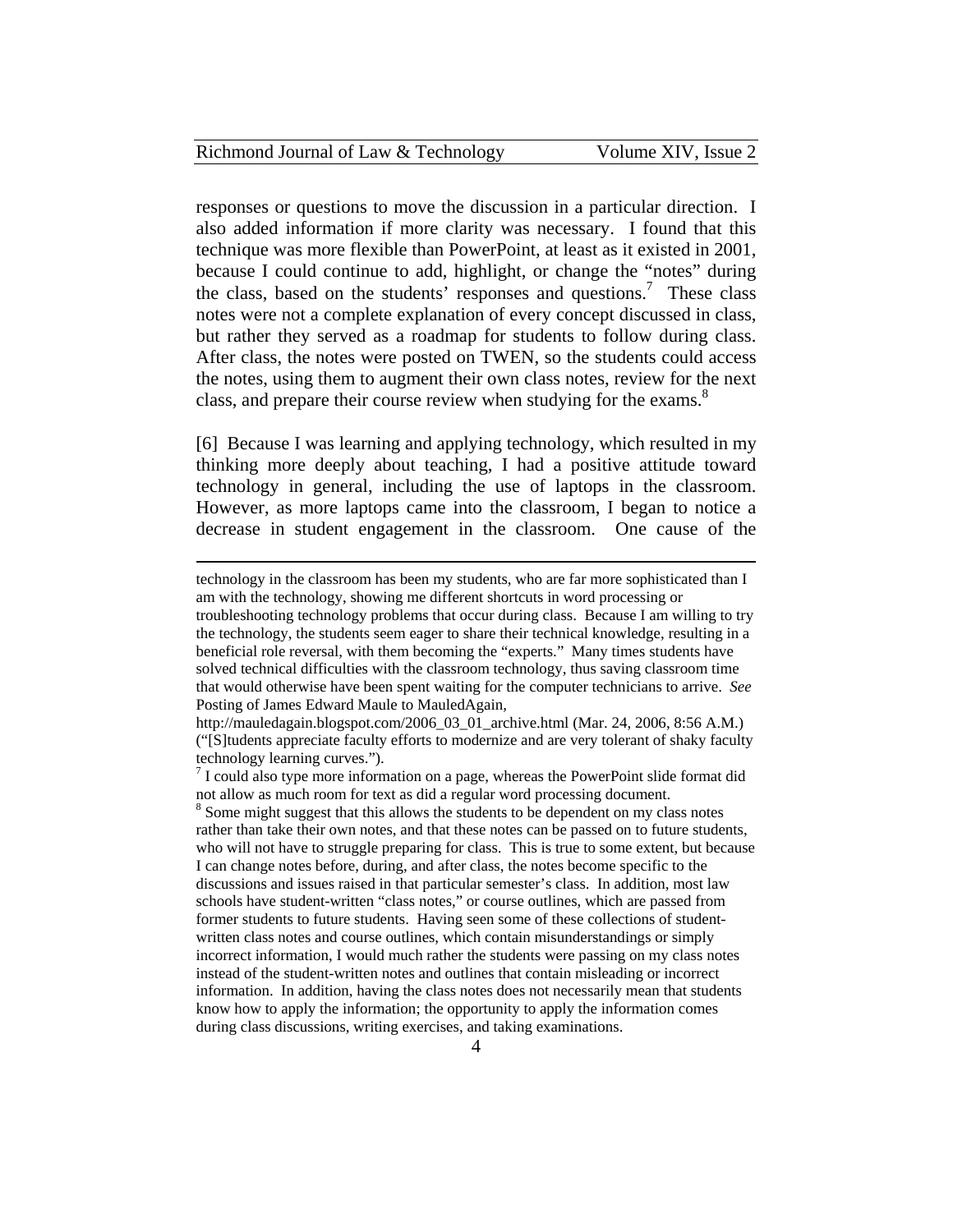#### Richmond Journal of Law & Technology Volume XIV, Issue 2

disengagement appeared to be the result of some students' unwillingness to become involved in the class discussion because they were attempting to transcribe everything said in class.<sup>9</sup> The second problem became apparent when law school faculties began debating whether to allow wireless Internet access in the classrooms, as that form of technology became available. Like many of my colleagues, I worried that students could be distracted by Internet access, rather than engaging in class. This second concern was more problematic than the first because transcribing students were attempting to capture what was being said in class. Students distracted by the Internet, however, may not be listening to or comprehending anything occurring in the classroom.

[7] In the debates about whether to have wireless Internet access in the classrooms, some faculty members answered the concerns about students' lack of attention by pointing out that students have always found ways to disengage from the classroom, such as working on crossword puzzles, reading other material, or simply daydreaming.<sup>10</sup> Also, some professors took the position that students were adults and they should be able to decide how to use class time, risking whatever consequences may result from their behavior.<sup>11</sup> Critics of this *laissez faire* approach to teaching, however, argued that a laptop screen, displaying a colorful and motionfilled game or Internet site, is far more distracting to others than a student working on a crossword puzzle.<sup>12</sup> In addition, these critics noted that very

<u>.</u>

<sup>9</sup> *See* The Associated Press, *More Professors Ban Laptops in Class*, MSNBC.com, May 3, 2006, http://www.msnbc.msn.com/id/12609580/from/RS.3/ ("At the University of Pennsylvania, law professor Charles Mooney banned laptops from his classes . . . Around that time, said Mooney, he was serving as an expert witness in a lawsuit. During a break in his deposition, he recalled asking the stenographer if she found the case interesting. She replied that she didn't remember anything she had taken down, Mooney said. I thought, 'That's what my students are doing,' he said.").

<sup>10</sup> *See also* Posting of James Edward Maule, *supra* note 6. *See generally* Richard Warner, Stephen D. Sowle & Will Sadler, *Teaching Law with Computers*, 24 RUTGERS

COMPUTER & TECH. L.J. 107 (1998) (discussing positive and negative issues pertaining to the increase of technology in law schools).

<sup>&</sup>lt;sup>11</sup> *See* Posting of Michael to Discourse.net,

http://www.discourse.net/archives/2007/02/tell\_the\_prof\_to\_talk\_faster.html (Feb. 14, 2007, 11:50 AM).

<sup>&</sup>lt;sup>12</sup> See Posting of Daniel Weddle to

http://lawprofessors.typepad.com/academic\_support/2007/03/laptops\_in\_the\_.html (Mar. 6, 2007) ("I hear complaints from students about how distracting it is to have nearby students surfing the Internet, etc. It can be tough to pay close attention when a screen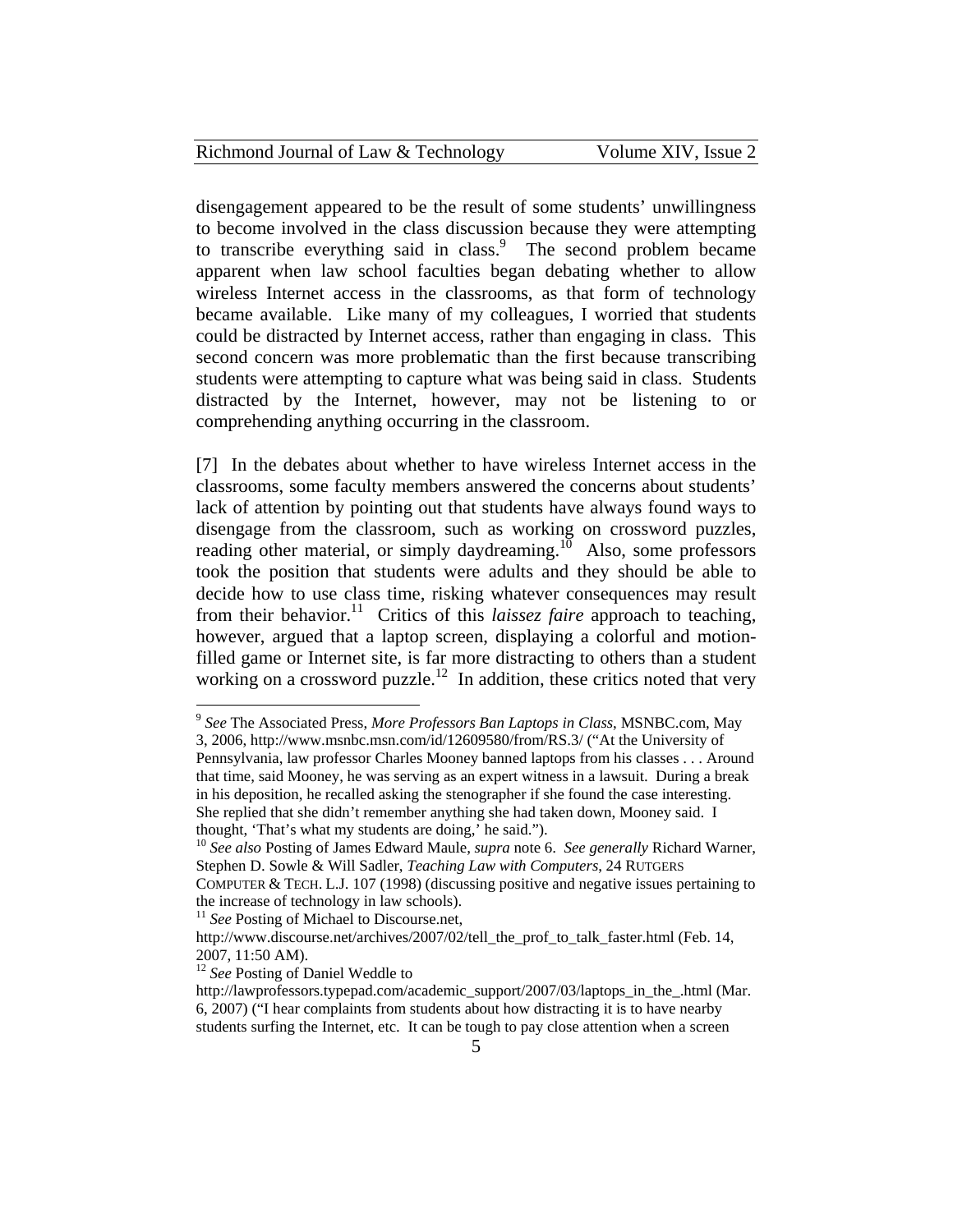| Richmond Journal of Law & Technology | Volume XIV, Issue 2 |
|--------------------------------------|---------------------|
|--------------------------------------|---------------------|

few professors would allow students to sit in class with a fully opened newspaper propped under their noses or play solitaire on the desk in front of them,13 so the argument about allowing students to do whatever they please in the classroom was not completely convincing.<sup>14</sup> Ultimately, law schools began to add wireless Internet access in the classrooms, leaving the professors to decide, individually, how to deal with the potential distraction of inappropriate laptop usage.

[8] Many faculty members decided to tell the students they were not to access the Internet during class, unless specifically directed to do so. But then came the problem of enforcement. One has to decide how to enforce the policy in addition to deciding the consequences for violating the policy—and does one set out the consequences in the syllabus, providing fair notice?

[9] Professor Dan Markel, of Florida State University School of Law, walks around the classroom, allowing him to see what is on his students'

three feet in front of them is flashing websites and videos. How many of us could conduct class while trying to look past a screen full of moving images?"); Posting of Recent Grad to http://prawfsblawg.blogs.com/pawfsblawg/2006/07banning\_laptops.html (July 27, 2006, 4:29:46 P.M.) ("As a [law] student, I found others' computer use distracting at best and disrespectful at worst – not only disrespectful of the professor but also of the other students."). This is particularly problematic if the professor requires students with laptops to sit in the front rows so the professor can more easily see if the students are accessing the Internet. *See* Jeffrey R. Young, *The Fight for Classroom Attention: Professor v. Laptop*, CHRON. HIGHER EDUC. (Waltham, Mass.), June 6, 2006, at A27, *available at* http://chronicle.com/free/v52/i39/39a02701.htm. Other professors have resigned themselves to students using the Internet and request these students sit in the back rows to reduce distractions of other students. S*ee* John Schwartz*, Professors Vie with Web for Class's Attention*, N.Y. TIMES, Jan. 2, 2003, at A1, *available at* http://chesslaw.com/profsvcomputers.htm. Perhaps the most *laissez faire* approach to laptops in the classroom is Ohio State University law professor Douglas A. Berman, who "isn't bothered by what his students do in class. If students want to . . . watch porn during class, so be it he says . . .." *See* Jill Schachner Chasen, *Profs Kibosh Students' Laptops*, ABAJournal.com, Nov. 2007,

<sup>&</sup>lt;sup>13</sup> See Young, *supra* note 12; *see also* Posting of James Edward Maule, *supra* note 6 (discussing note passing and card playing in the back of the classroom). Such behavior would be readily apparent in the classrooms where I teach.

<sup>&</sup>lt;sup>14</sup> Some professors also question the teaching philosophy that the law professor merely is "delivering" a service, legal education, which the law student "consumer" can accept or reject at his or her own peril.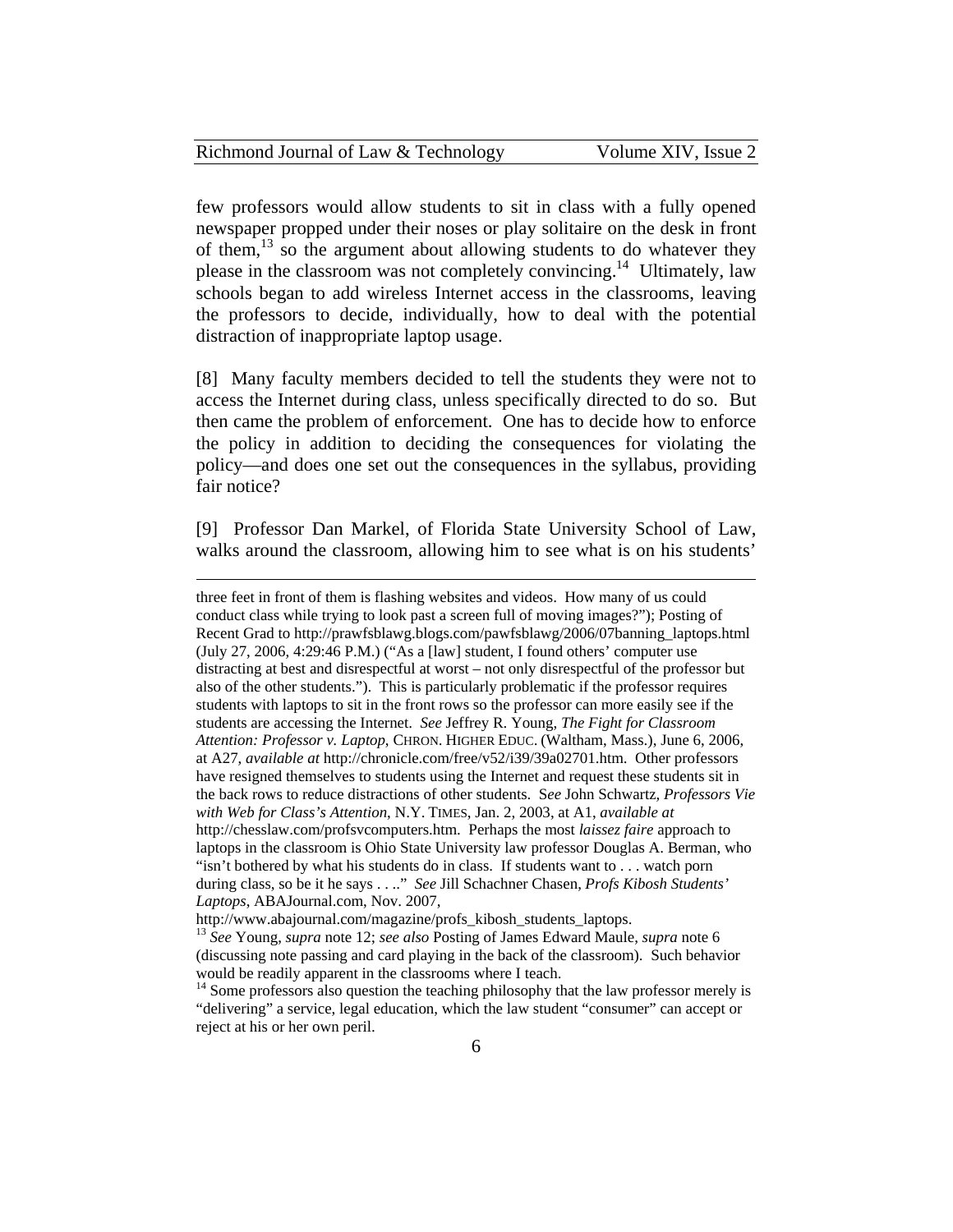| Richmond Journal of Law & Technology | Volume XIV, Issue 2 |
|--------------------------------------|---------------------|
|--------------------------------------|---------------------|

laptop screens in order to prevent students from accessing the Internet.<sup>15</sup> When he finds a student on the Internet, he prohibits the student from bringing the laptop to class in the future.<sup>16</sup> This enforcement mechanism, however, requires the professor to police the classroom, instead of focusing his or her energy on teaching.<sup>1</sup>

[10] Some professors report having their teaching assistants patrol the classroom,  $^{18}$  or they give extra points to students for reporting classmates who are violating the "no-Internet policy," to the professor.<sup>19</sup> Some professors use the technology in the classrooms, which allows them to view what the students have on their computer screens, and they project the offending student's laptop screen on the overhead screen, so the entire class can see who is violating the no-Internet policy.<sup>20</sup>

[11] Other professors, however, may object to these procedures on various grounds, such as concerns about the appropriate use of research assistants' funds, or whether peer reporting may interfere with collaborative learning.<sup>21</sup> There appears to be a contradiction when professors argue that banning laptops is too parental and controlling, but then, when they impose a no-Internet policy, they resort to public

<sup>&</sup>lt;sup>15</sup> See Posting of Dan Markel to PrawfsBlawg,

http://prawfsblawg.blogs.com/pawfsblawg/2006/07banning\_laptops.html.<br><sup>16</sup> See id.

<sup>&</sup>lt;sup>17</sup> Since I use the computer and projector as my "blackboard," policing the classroom is not an option for me because I need to remain close to the front of the room with ready access to the keyboard.

<sup>18</sup> *See* Tracy McGaugh, *Laptops in the Classroom: Pondering the Possibilities*, 14 PERSP.: TEACHING LEGAL RES. & WRITING 163, 165 (2006) (reporting on professors who use teaching assistants to enforce no-Internet rules in the classroom); Anya Sostek, *Laptops Give Students a License to Roam*, PITT. POST-GAZETTE, Nov. 6, 2005, http://post-gazette.com/pg/05310/601626.stm (discussing a professor who asks his teaching assistants to "keep an eye on" his students' laptops).<br><sup>19</sup> Sostek, *supra* note 18.

<sup>&</sup>lt;sup>20</sup> Interview with Lori McMillan, Associate Professor, Washburn University School of Law, in Topeka, Kan. (May 30, 2008) (describing a 1L class at Osgoode Hall during the 2005-2006 school year).

<sup>21</sup> *See* Robert P. Schuwerk, *The Law Professor as Fiduciary: What Duties Do We Owe Our Students*, 45 S. TEX. L. REV. 753, 791 n.84 (2003) (discussing various collaborative learning experiments in law school classrooms).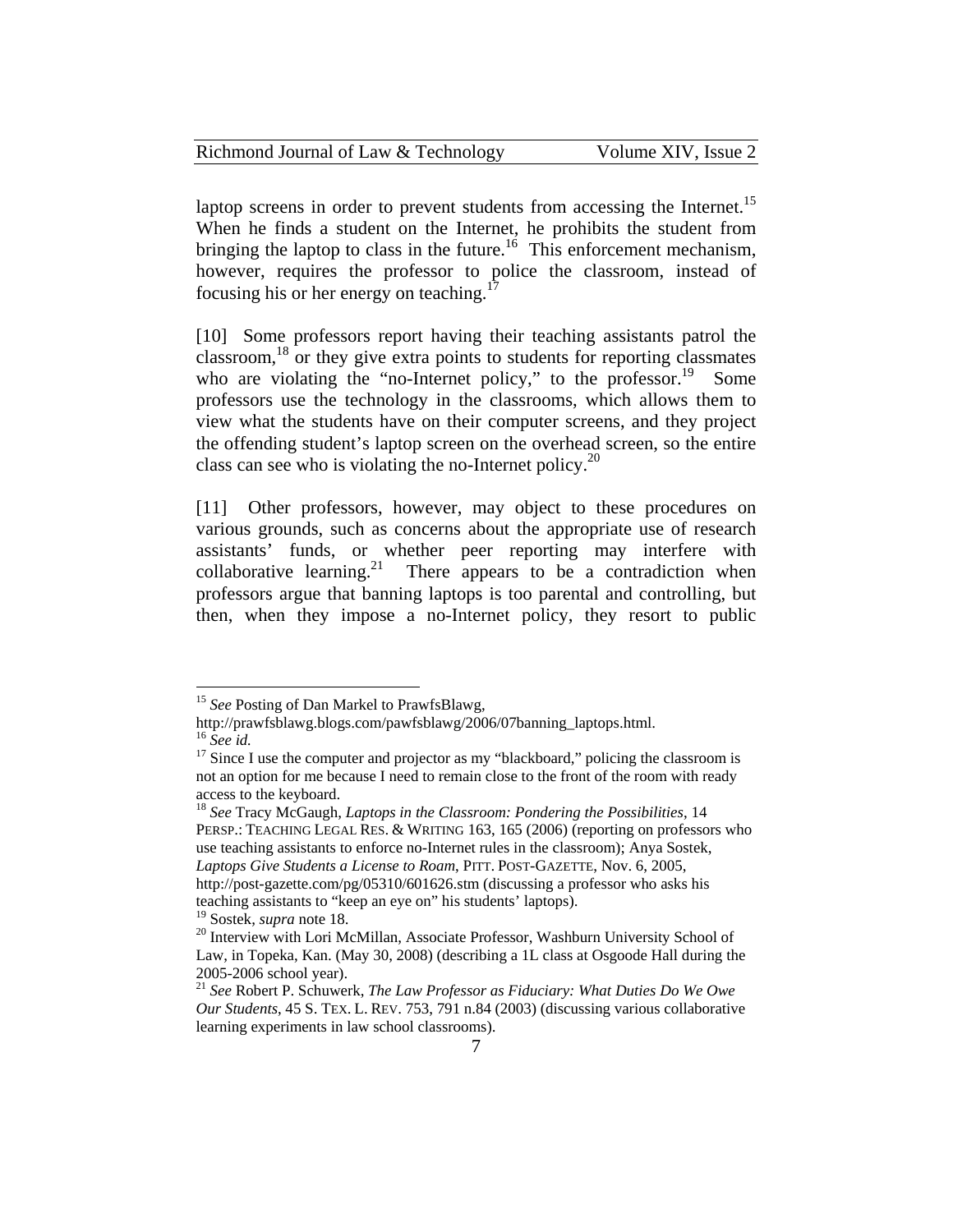| Richmond Journal of Law & Technology | Volume XIV, Issue 2 |
|--------------------------------------|---------------------|
|--------------------------------------|---------------------|

shaming,<sup>22</sup> they patrol the classroom, or they reward others for patrolling the classroom for violators of their policy. In addition, patrolling the classroom merely may set up an interesting game of "cat and mouse" for those students with several windows open and who hope they can "minimize" a violating website, returning to a screen displaying their class notes, with a quick click on the keyboard.

[12] In addition to enforcement problems, the no-Internet policy can generate honor code issues. For example, one student who came to me for advice, said that in another class, which had a "no-Internet" policy, the professor became suspicious that a student was on the Internet. He asked the student directly, during class, if she was on the Internet. Although the students behind her could see that she was, indeed, on the Internet, she lied to the professor. The student who came to see me wondered if this lie was an honor code violation, and, if so, whether he should report the lie to the professor.

#### II. TEACHING WITH UNRESTRICTED INTERNET ACCESS DURING CLASS

[13] In adjusting to the introduction of wireless access in the classroom, I decided that I would inform my students in the course description that they could not access the Internet with their laptops during class. I did not include any consequences for the violation of the policy, preferring to deal with any problems on a case-by-case basis. In the spring of 2005, however, I resumed teaching a large upper-level class of 85 students, which I had not taught for several years, prior to the introduction of wireless access in the classrooms. I forgot to include in the course description the no-Internet policy. Instead of announcing a no-Internet policy during the first class, I decided to use this oversight as an opportunity to see if unrestricted access to the Internet had a noticeable impact on the classroom experience. Because some professors have taken the position that Internet browsing is merely the modern version of

 $22$  One colleague reported tricking students so that he could see if they were violating the no-Internet policy by telling the students to take a little break during class and stand up and stretch with their hands over their heads. Once the students had their hands in the air, he told them to "freeze" as he went around the room looking at their laptop screens to see who was violating the no-Internet policy. Afterwards, he worried about the ethics of using this form of trickery in the class. His trickery, however, did reveal violations of the no-Internet policy.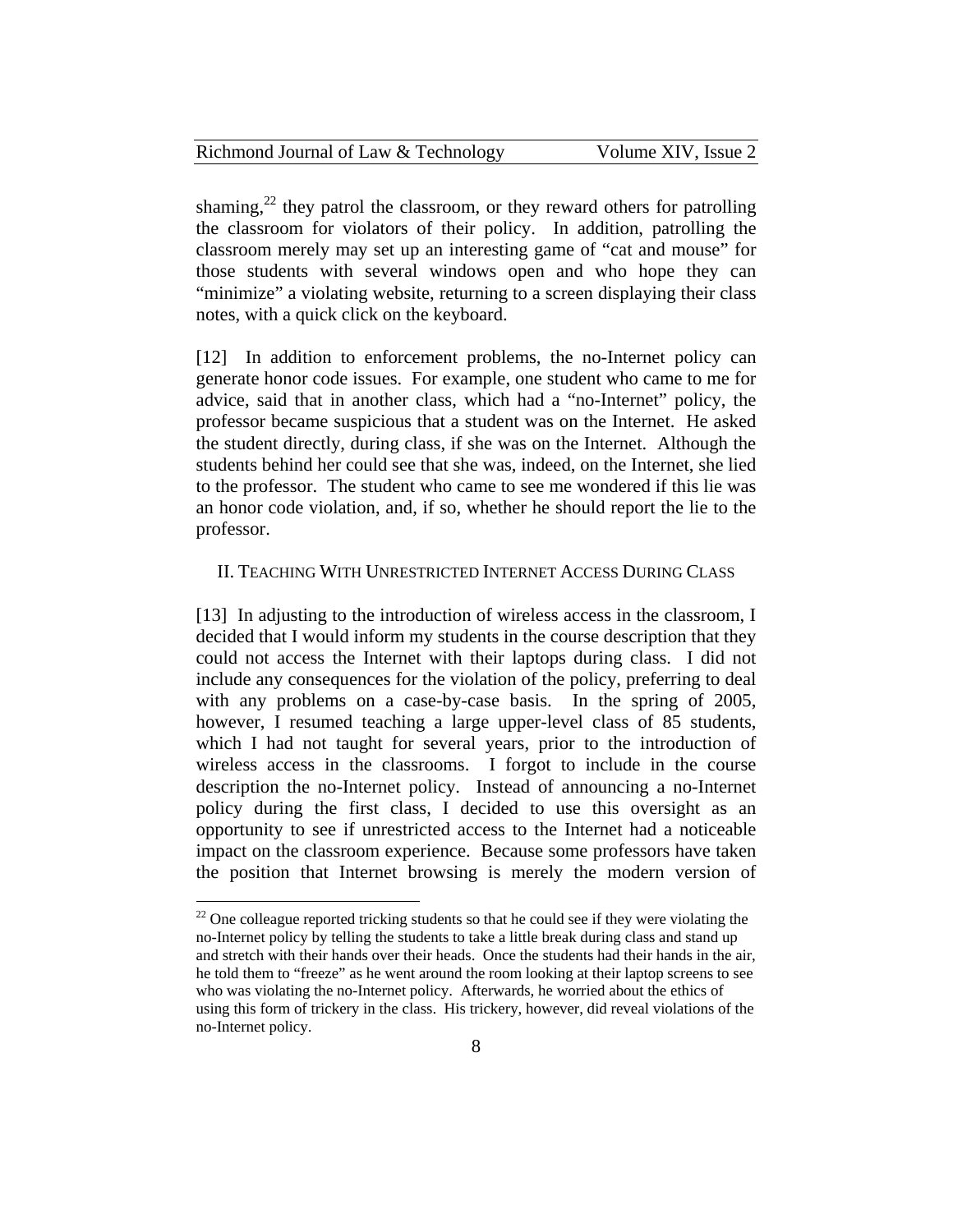| Richmond Journal of Law & Technology | Volume XIV, Issue 2 |
|--------------------------------------|---------------------|
|--------------------------------------|---------------------|

reading a novel, doodling, or passing notes in class,  $2<sup>3</sup>$  it was possible that I would not notice any difference in student attentiveness or participation. [14] Over the years I had developed a style of classroom participation by using a mix of volunteers and calling on students. In the large classes, I would keep track of the students' participation, making sure all students in the classroom were called on at least once during the semester. When I did not restrict Internet access in my classroom, however, I noticed almost immediately that the level of student volunteers dropped significantly. The core of the volunteers fell to a small handful of students. I also found, when I called on students, many of their responses were not as thoughtful or as complete as they had been in the past. More students responded to being called on with a "deer in the headlights" reaction<sup>24</sup> and it took longer to orient the student to the nature of the questions.<sup>25</sup> I also discovered students were not looking up from their laptops with as much frequency as in the past. I suspected these differences were the result of student distraction by surfing the Internet and not paying close attention to the class.<sup>26</sup> As evidence of this fact, I received student e-mails, written while the students were actually sitting in my class, something I had not experienced before. One e-mail asked me what the reading was for the next class—something that was announced in the class the student was sitting in, writing the e-mail to me.

[15] I asked several students in this upper-level class whether they thought there was a decrease in classroom participation and preparation when students were allowed access to the Internet. Not only did the students agree, but they also said it was not merely the distraction of Web

 $\overline{a}$ 

school\_x.htm ("'As a teacher, you can tell when someone is there, but it's just their body that is there,' says Douglas Haneline, a professor of English literature at Ferris State

<sup>23</sup> *See* Posting of James Edward Maule, *supra* note 6. 24 *See* Maia Ridberg*, Professors Want Their Classes 'unwired'*, USA TODAY, May 3, 2006, *available at* http://usatoday.com/tech/news/2006-05-03-unwired-grad-

University in Grand Rapids, Mich. 'Their face is on 'screensaver,' so to speak . . . . '").<br><sup>25</sup> *See* Sherry F. Colb, *Should Law Students' Use of Laptops Be Limited to Prevent Web-Surfing in Class?*, FINDLAW, Sept. 6, 2006,

http://technology.findlaw.com/articles/00006/010231.html ("I found people less attentive, more likely to respond 'what?' or 'can you repeat that?' when I called on them to answer a question, and less able to handle complex ideas than in the past.").

<sup>&</sup>lt;sup>26</sup> See Posting of Recent Grad, *supra* note 12 ("I can't count the number of times when a student who was surfing the Internet would be called on, yet unable to answer, thereby leaving the rest of the students to pick up their slack in the discussion.").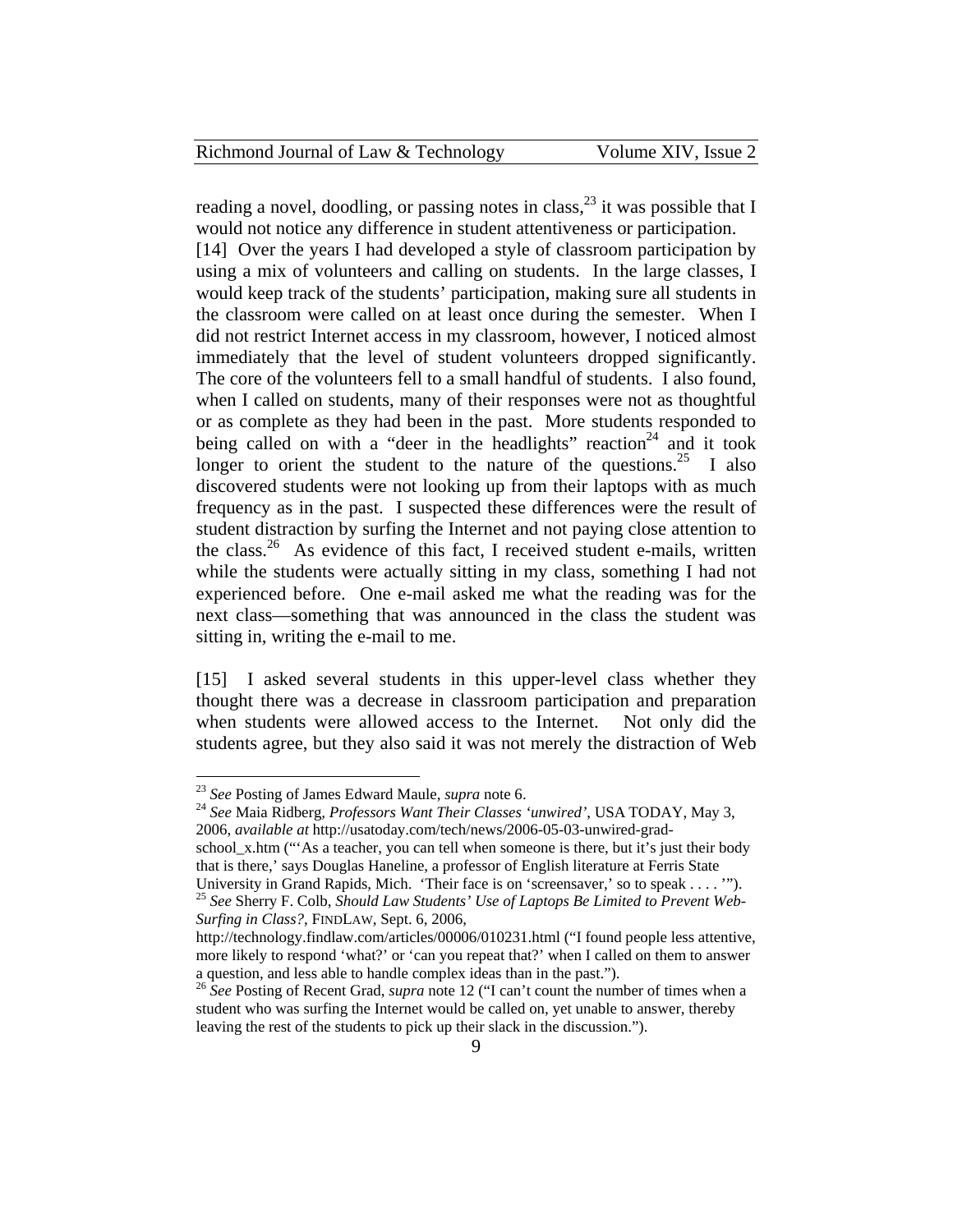| Richmond Journal of Law & Technology | Volume XIV, Issue 2 |
|--------------------------------------|---------------------|
|--------------------------------------|---------------------|

browsing, but that something more insidious was affecting classroom discussion. Apparently students were sending Instant Messages (IM) to each other and when a student was called on, the other students would make critical or disparaging remarks about the student on the hot seat. If the student who was called on also happened to be one of the participants in the IM, he or she could actually read the IM commentary at the same time he or she was attempting to answer my questions. Very few people were willing to volunteer in class if they were going to be the target of their classmates' critical and deriding comments.<sup>27</sup> Although these students' behavior displayed a certain level of engagement in the class, the use of the laptop in this fashion did not enhance the learning environment.

[16] My increasing dissatisfaction with laptops in the classroom caused me to think about how to overcome student passivity and increase student engagement. Professors Caron and Gely encouraged law professors to use technology in the classroom to foster active learning through the use of the Classroom Performance System (CPS) by eInstruction Corporation.<sup>28</sup> Another version of this type of technology is the Personal Response System by EduCue LLC.<sup>29</sup> Sometimes referred to as using "clickers," individual handheld wireless transmitters similar to remote controls, are given to all the students in the class.<sup>30</sup> The professor uses the software to create multiple choice questions, which are then projected on an overhead screen.<sup>31</sup> The students use their remote "clickers" to respond to the questions. In addition, a professor can use the oral question option and create questions on the spot, getting immediate feedback on students' understanding of the concepts being discussed. $32$ 

<sup>27</sup> *See* Posting of Daniel Weddle, *supra* note 12 ("[L]aw schools are finding that students are using their computers to attack other students during class by spreading messages simultaneously to all the students – ridiculing answers, attacking individuals' intelligence or character, etc. It is bad enough when someone does that to a student on a particular day, but what schools are finding is that some students are routinely targeted by a handful of other students. It was so bad at one school that the dean wrote an article about it,

warning other schools that the practice is more rampant than we realize."). 28 Paul L. Caron & Rafael Gely, *Taking Back the Law School Classroom: Using Technology to Foster Active Student Learning*, 54 J. LEGAL EDUC. 551, 560 (2004).

<sup>29</sup> *Id.* <sup>30</sup> *Id.* <sup>31</sup> *Id.*<sup>32</sup> *Id.* at 561.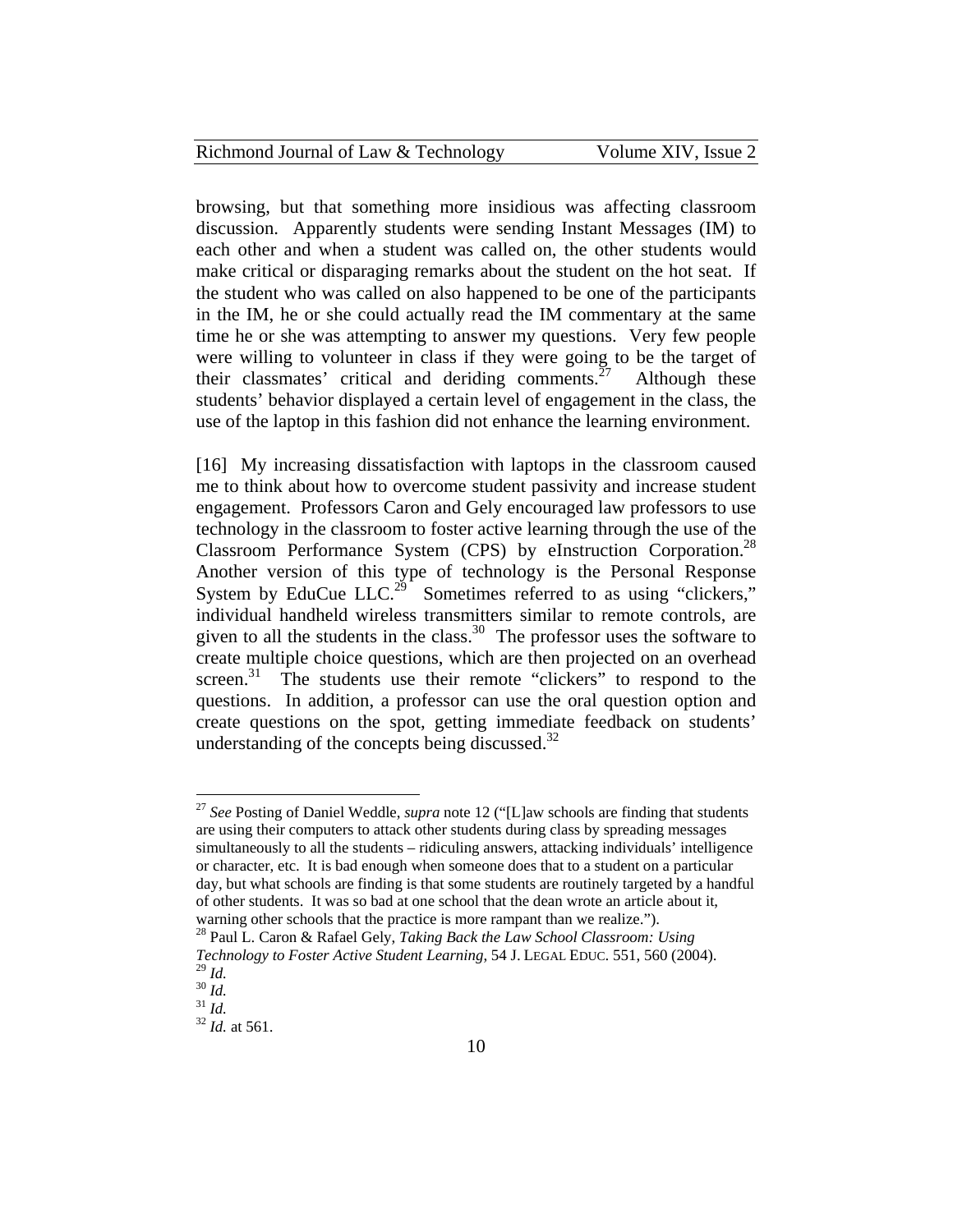| Richmond Journal of Law & Technology | Volume XIV, Issue 2 |
|--------------------------------------|---------------------|
|--------------------------------------|---------------------|

[17] The use of this type of technology, which allows the professor to keep track of the individual students' responses, can be used in every class and, if the students receive credit for their correct answers, can provide an important incentive for the students to be engaged in class. Professors Caron and Gely promote this technology as a method to "empower the students to resist their laptop's siren song." $33$  In other words, the CPS technique is used to minimize the distraction of the laptop. Commentary about the use of laptops in the classroom, particularly by students, adopts a similar position: if the class was more interesting and engaging, then students would not be tempted to "check out" of class by using their laptops as a diversion from engaging in class.<sup>34</sup> It was my suspicion, however, that students found it difficult to resist the temptation of the laptop, $35$  regardless of what is happening in class, and, if the laptops were not present, the students would be more engaged in class.

#### III. LAPTOP USE IN THE CLASSROOM

#### A. AN UNSCIENTIFIC STUDY IN THREE LAW SCHOOL CLASSES

[18] To have a sense of laptop usage in the classroom, I set up an unscientific, but revealing, research project to record laptop use in the classroom.<sup>36</sup> A law school librarian<sup>37</sup> asked several students to keep track

<u>.</u>

<sup>33</sup> *Id*. at 552. 34 *See* Barbara Glesner Fines, *Computers in the Classroom*, THE LAW TEACHER, Spring 2003, at 7 ("If we're really looking for root causes of student disengagement in learning, I wouldn't point a finger at technology. I'd look at large enrollments, auditorium-style seating, etc."); Avi Zenilman, *The Rules of Distraction*, SLATE, Nov. 18, 2005, http://www.slate.com/id/2130600 (concluding that, "[p]erhaps the real problem with laptops in lectures isn't the laptops, but professors' over-reliance on the lecture as a learning tool.").

<sup>35</sup> *See generally* Anita Ramasastry, *Technology Addiction Lawsuits: Will They Succeed*?, FINDLAW, Jan. 9, 2007, http://writ.news.findlaw.com/ramasastry/20070109.html (discussing Internet addiction claims).

 $36$  As a point of reference, the law school where I teach has 450 students, with first-year sections of seventy-five students (except for the legal writing sections of twenty-two students and one substantive first semester, first-year class of approximately thirty-eight students). The largest classroom seats 100 students, but rarely is there a class larger than ninety students.

 $37$  A law librarian was used to recruit the laptop trackers so that a professor's request for the data would not unduly influence the trackers.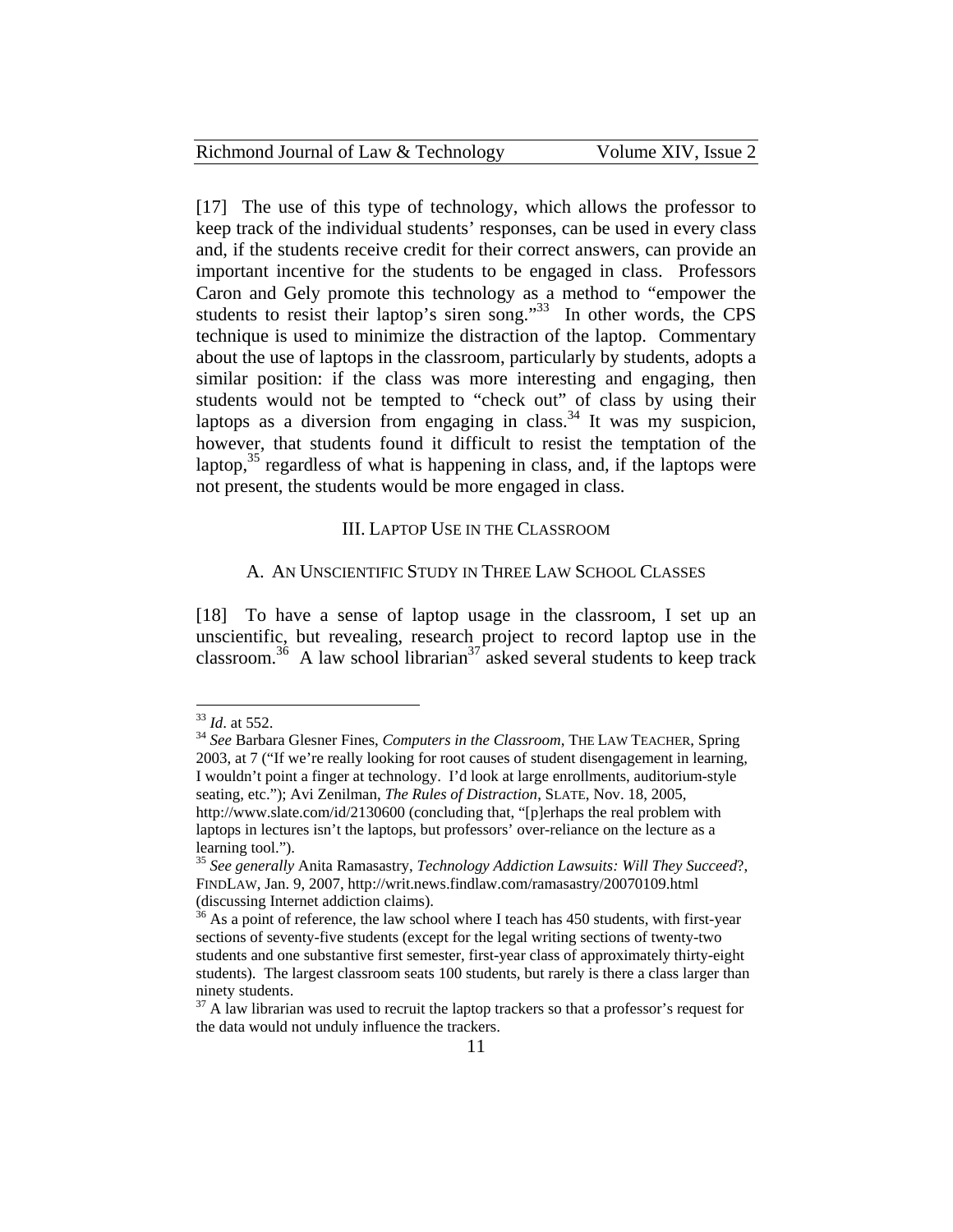|  | Richmond Journal of Law & Technology |  |
|--|--------------------------------------|--|
|  |                                      |  |

Volume XIV, Issue 2

of laptop usage in one of the classes they attended.<sup>38</sup> The "trackers" were asked to record, starting at five minutes into class, what was on the laptops screens that were visible to them every ten minutes (hereinafter referred to as the "data collection points"), for the first two weeks of each month. Of the laptop screens that were visible, the trackers recorded whether the laptop was being used for taking notes, or whether the screens showed that students were using the laptop for e-mailing, sending IM, or browsing the Internet (hereinafter referred to as "inappropriate use").<sup>39</sup>

[19] The students tracked three upper-level classes, referred to as Class 1, Class 2 and Class 3. In Class 1, which had an enrollment of twenty-eight students, the median number of laptops that were visible to the student tracker was seventeen, but the median number of visible screens was only five, thus twenty-nine percent of laptops that the tracker could see in the classroom could be viewed for tracking. In Class 2, which had an enrollment of sixty students, the number of laptops the tracker could see being used in the class ranged from eleven to twenty-two, with a median number of eighteen laptops within eyesight of the tracker. The median number of visible screens was ten, resulting in fifty-six percent of the eighteen laptops being tracked. Class 3, with an enrollment of forty-nine students, had a wide range of laptop usage, from six to twenty laptops within eyesight of the tracker, with a median of twelve laptops within view. Of these twelve visible laptops, the tracker was able to see only a median of six screens so that about fifty percent of the laptops, within the eyesight of the tracker, could be tracked.

[20] In Class 1 the course syllabus stated the use of laptops for non-course related reasons, such as e-mailing and sending IM, was "strictly prohibited." The syllabus did not state, however, the consequences for violating this prohibition. The student tracker for this class reported that the professor stated if a student was using a laptop inappropriately, that

 $38$  Five classes were to be tracked in the spring semester of 2006, two first-year classes and three upper-level classes. After one week, one of the trackers in a first-year course withdrew from the study because tracking the laptop screens every ten minutes was too disruptive to her concentration during class. The other first-year class tracker misunderstood the directions and the data was not usable.

 $39$  Besides tracking inappropriate use, one of the trackers occasionally recorded the Internet sites that appeared on the screens at the ten minute intervals. The most popular site was Facebook.com, followed by CNN.com, Myspace.com, and BBC.com.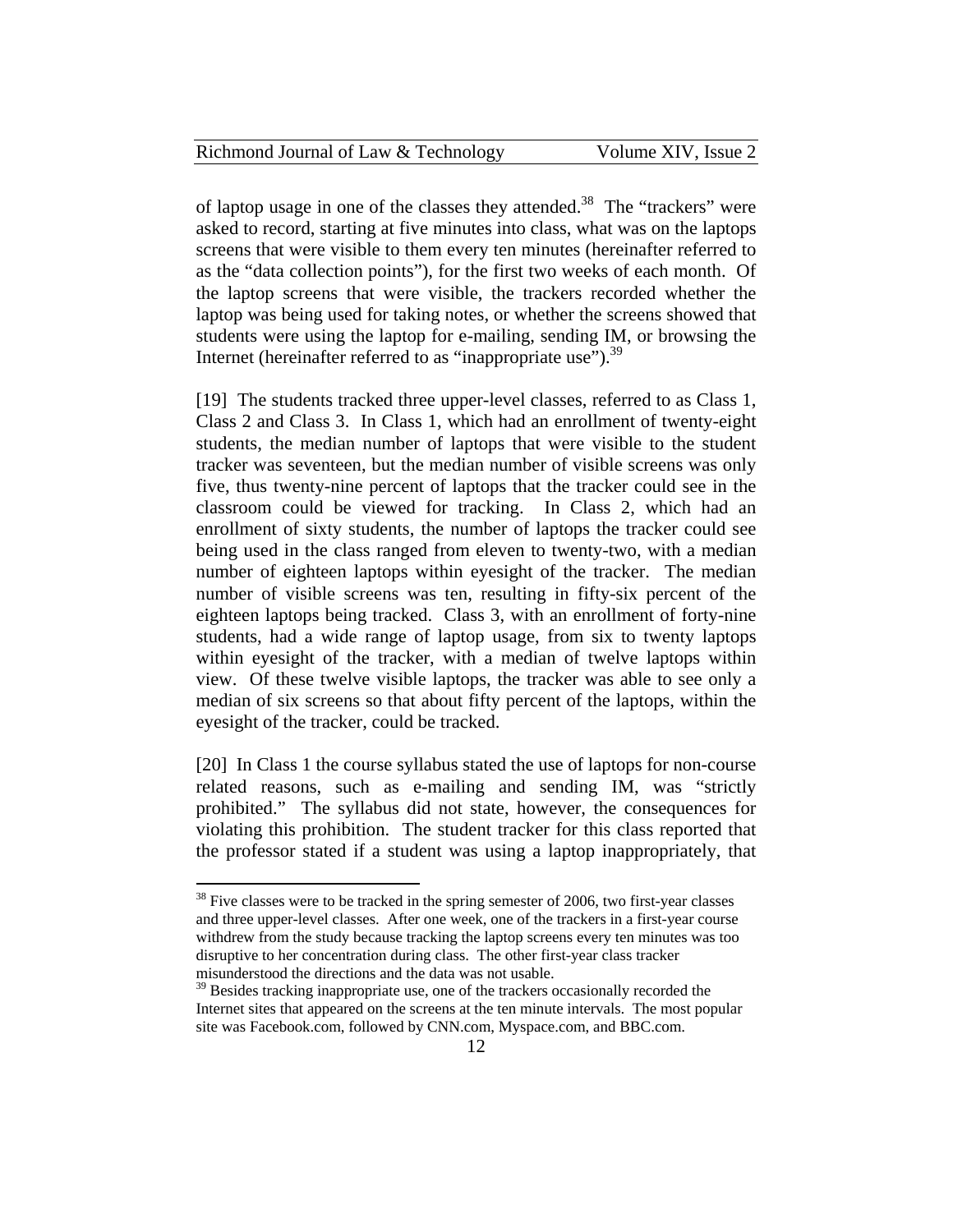| Richmond Journal of Law & Technology | Volume XIV, Issue 2 |
|--------------------------------------|---------------------|
|--------------------------------------|---------------------|

student would not be allowed to continue using the laptop in class. To enforce this policy, the professor would walk around the classroom and when he saw a law student on the Internet, he would reach over and close the student's laptop lid. The tracker also reported that the professor had mentioned in class several times that, in the past, he sent students out of the classroom if they were inadequately prepared; however no students actually were sent out of the classroom during the semester he tracked the laptop usage. Not surprisingly, this class had the lowest percentage of inappropriate use. Even so, out of fifteen class sessions and a total of ninety-eight data collection points, in only the first class session were the students with visible laptop screens engaged in note-taking at each of the seven data collection points. Of the remaining fourteen class sessions that were tracked, at least one visible screen showed inappropriate use at a data collection point. In one class session, the tracker recorded inappropriate use at every single data collection point. In ten of the fifteen classes, at least thirty-three percent of the data collection points showed inappropriate use. In four of these ten class sessions, at least one half of the data collection points showed inappropriate use.

[21] In Class 2 the course syllabus did not mention inappropriate laptop usage, but the student tracker reported that the professor announced during the first class that laptops were to be used for note-taking only. Out of thirty-three class sessions and a total of 183 data collection points, at least one screen displayed inappropriate use in all thirty-three classes. In fact, in the very first class, every single data collection point showed inappropriate use. One other class session also showed inappropriate use at every single data collection point. In thirty-one of the thirty-three classes, at least thirty-three percent of the data collection points showed inappropriate use. In twenty-four of these thirty-one class sessions, at least one-half of the data collection points showed inappropriate use.

[22] Class 3 also did not have a laptop policy in the syllabus and the student tracker did not recall the professor stating any policy about laptop usage. Predictably, Class 3 showed the highest level of inappropriate use. There were twenty-eight class sessions tracked, with a total of 142 data collection points. Not only did all class sessions have at least one screen showing inappropriate use during a data collection point, but in all class sessions at least thirty-three percent of the data collection points showed inappropriate use. In twenty-six of the twenty-eight class sessions, one-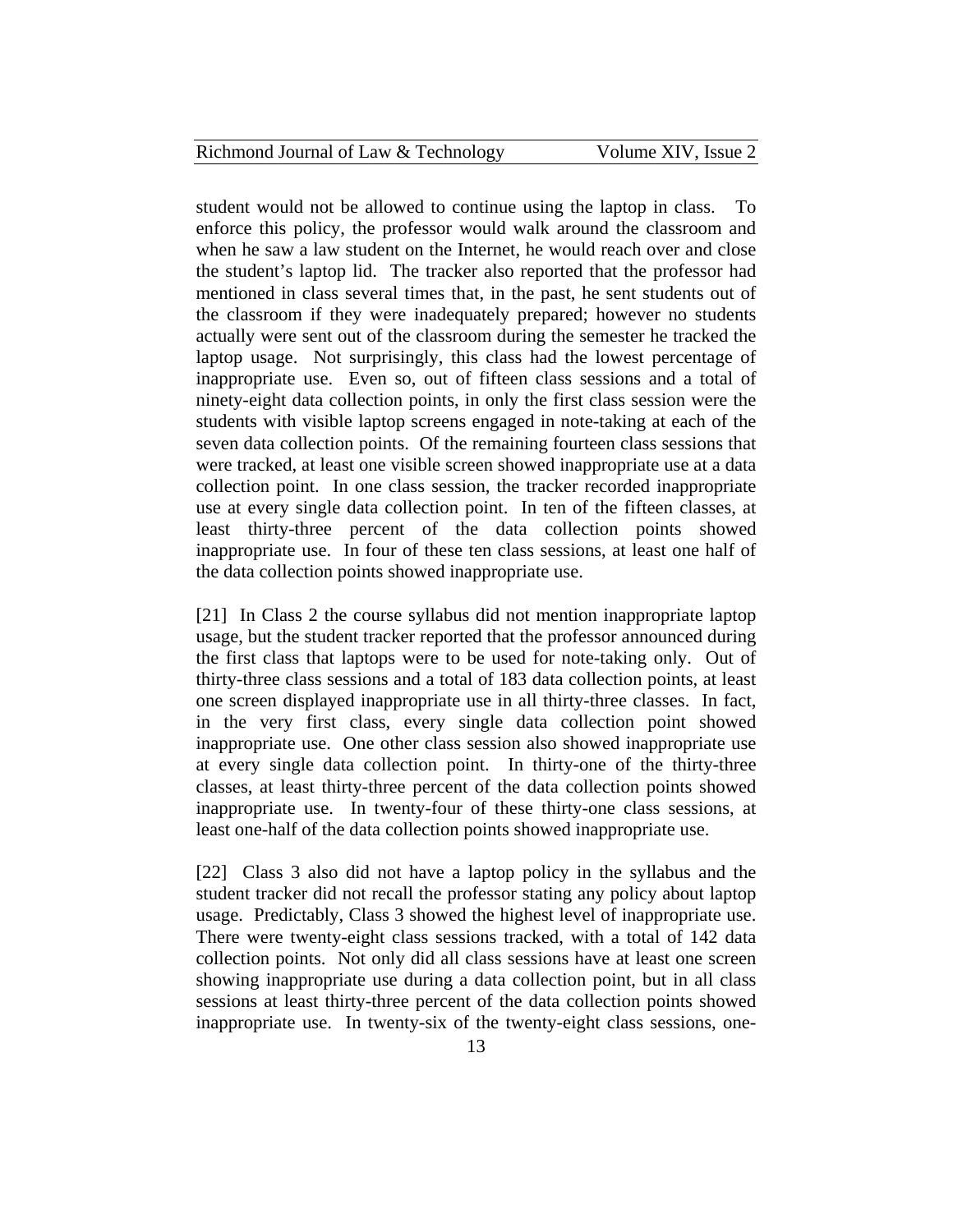| Richmond Journal of Law & Technology | Volume XIV, Issue 2 |
|--------------------------------------|---------------------|
|--------------------------------------|---------------------|

half of the data collection points recorded inappropriate use and in eighteen of these twenty-six class sessions, seventy-five percent of the data collection points showed inappropriate use. In thirteen class sessions, every single data collection point showed inappropriate use.

[23] One could argue that this data proves that having a strict laptop policy is an effective way to reduce inappropriate laptop use, based on the data from Class 1. The student tracker in that class, however, stated he did not enjoy this class because the class structure imposed more external controls on students than any other class during his legal education. Studies on law student morale support this dynamic finding that excessive external controls correlate with students' lack of enjoyment in law school.<sup>40</sup> On the other hand, the faculty member in Class 3, who had the most inappropriate use, was an extremely popular classroom professor.

[24] Although this tracking is highly unreliable from a scientific perspective, it does point out that in only one class session out of a total of seventy-six sessions, there was no inappropriate use of the visible laptop screens at every ten minute data collection point. In other words, law school professors should assume at any given moment in class, at least one student, and probably more, are engaged in inappropriate use of the laptop,<sup>41</sup> particularly considering that a high percentage of the laptop screens were not visible to the trackers. The highest percentage of visible laptop screens was in Class 2, where only fifty-six percent of the laptops could be viewed for data collection purposes.

[25] The trackers also were given questionnaires to complete shortly after the semester ended. The trackers agreed with the statement that "at least

<sup>40</sup> *See* Kennon M. Sheldon & Lawrence S. Krieger, *Understanding the Negative Effects of Legal Education on Law Students: A Longitudinal Test of Self-Determination Theory*, 33 PERSONALITY AND SOC. PSYCHOL. BULL. 883, 884, *available at*

http://psp.sagepub.com/cgi/content/abstract/33/6/883 (discussing how excessive external controls correlate with depression and lack of enjoyment of the law school experience). 41 *See* Colb*, supra* note 25 (reporting that the laptop usage in her class as observed by a journalist visiting her class was low – *only* forty percent of her students were engaging in inappropriate use during class); *see also* Sostek, *supra* note 18 (reporting a similar result at Carnegie Mellon University in a statistics class that "[n]early all of the students with

laptops took a cyber detour from strictly class business at some point during the lecture.").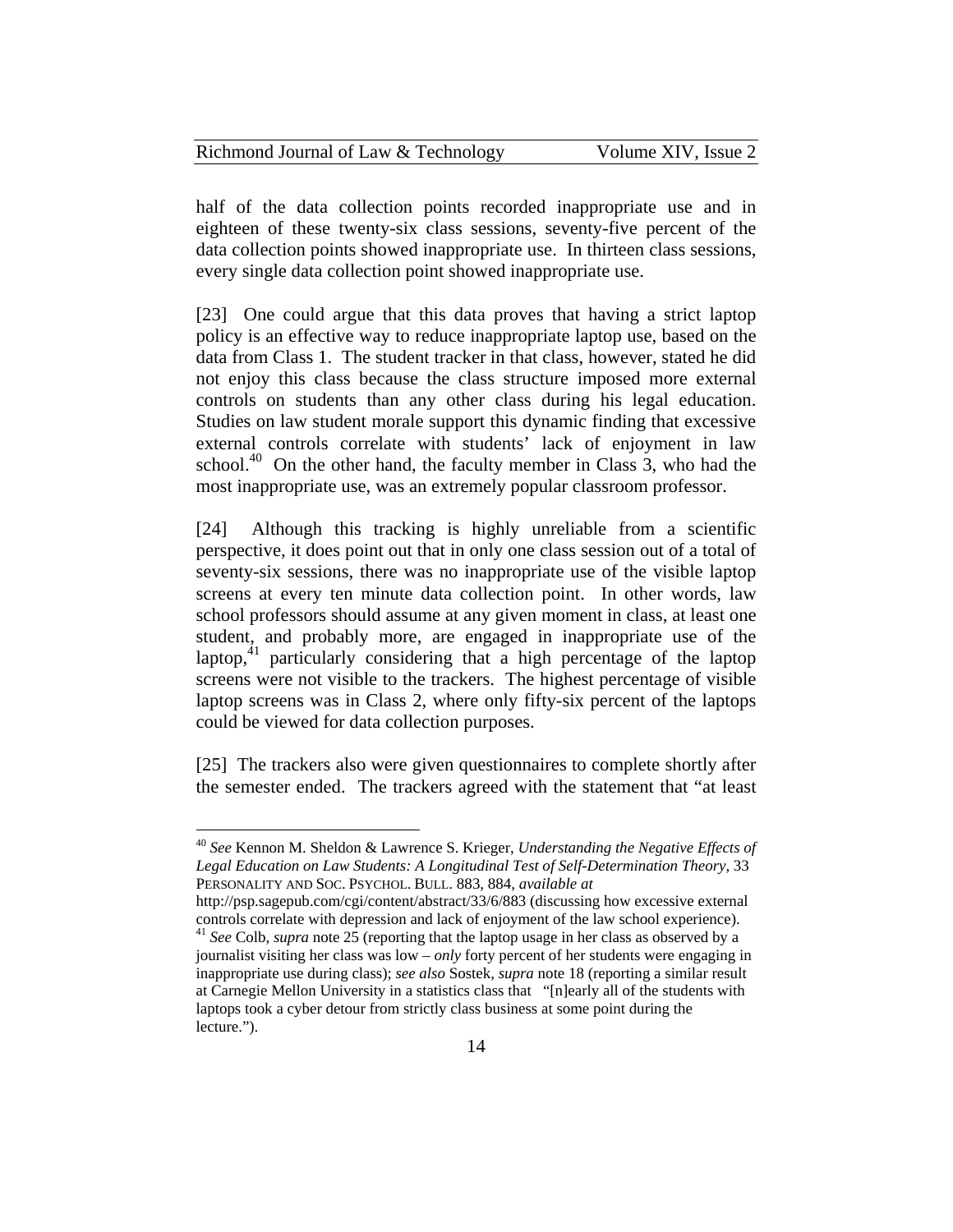| Richmond Journal of Law & Technology | Volume XIV, Issue 2 |
|--------------------------------------|---------------------|
|--------------------------------------|---------------------|

one student in every class was using a laptop to engage in non-note-taking activity, such as browsing the Internet, playing computer games, e-mailing or using instant messaging." Although there were data collection points showing no inappropriate use, trackers stated that students were engaged in inappropriate use at other times during the class, which accounts for their agreement with this statement.<sup>42</sup> Another question asked if there were certain times the tracker noticed more non-note-taking activity on the laptops than at other times. One tracker stated that "there was more nonnote-taking when the class was covering a fairly understandable topic during the semester," while another tracker noticed there was more nonnote-taking activity at the beginning and at the end of class.

[26] In answering the question "Do you find the use of laptops in the classroom distracting for you? For other students? Explain.," one of the trackers, who did not use a laptop, stated "I find the laptops are distracting sometimes because something grabs my attention and I zone out for just a moment. I imagine that it is the same way with other students." Another tracker stated "I have spoken with some of my classmates who find the laptops are distracting."

[27] Another question asked if the tracker thought "the use of laptops impacts (good or bad) classroom discussions." One tracker stated "that laptops diminish classroom discussion because some people are not paying attention and when the discussion happens upon them, they are unprepared to respond." Another tracker stated "I think that students [if they were prevented from using laptops] would be more forced to participate in discussions, but then there are others that I have seen who can be on the Internet and still chime in when a question is asked." This student concluded the questionnaire by stating

 $42$  The following semester, on Halloween, I sent out an e-mail to my students, which was labeled a "mental test." In reality, the e-mail was a practical joke – while the reader is trying to figure out the "mental test," the screen suddenly changes to a screaming ghoul. I sent the e-mail shortly before 8:00 a.m., not realizing my students were just beginning their Property class. Within a few minutes I received an e-mail from one of my students that said "I'm sure glad I opened [your e-mail] in class with the volume ALL THE WAY UP! Very nicely done." I received four more student e-mails concerning the Halloween practical joke – all written within forty-five minutes, while the students were in class.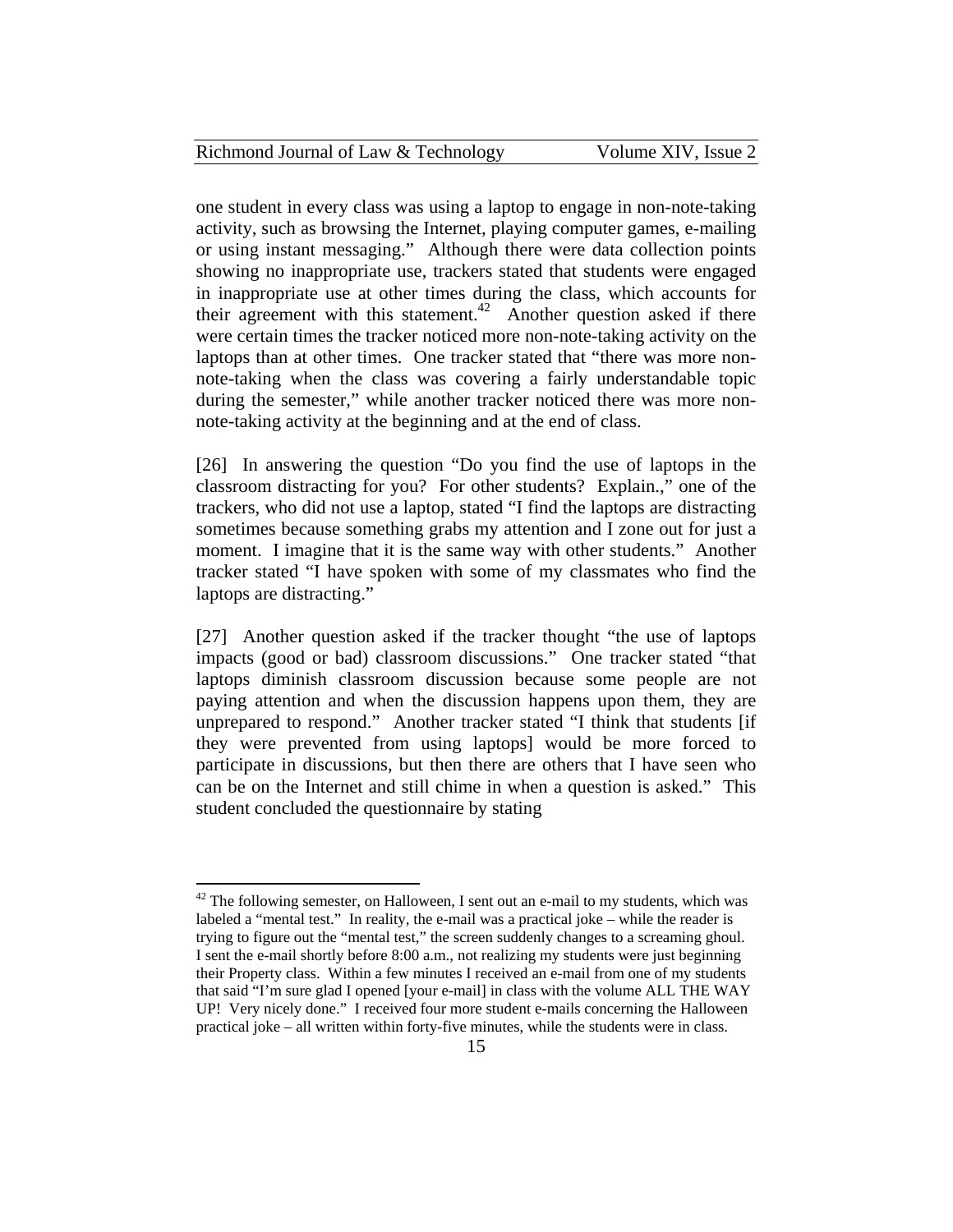I don't use a laptop in class and will not, so my views about laptops may be different than the majority of my classmates who do use laptops. I also believe that I have paid a great amount of money and want to get the most out of my law [school] experience and feel like I'd be throwing my money away by playing games on the [I]nternet or doing something unrelated to the class I'm sitting in.

[28] During this same semester, a law student wrote an article in the state bar journal that referred to the use of laptops in the classroom.<sup>43</sup> He stated that "I look around the room and almost every laptop I can see has one or more conversations, a solitaire game, or the Internet opened to something other than Lexis or Westlaw. There are no [class] notes to obtain."<sup>44</sup> Although this student believes law schools "have good intentions by putting wireless Internet in the school and professors have good intentions when allowing laptops in the classroom," he believes the technology is "robbing students of a good legal education" and "robbing us from learning from each other in class."<sup>45</sup>

[29] This student's article, and the data collected from the student trackers, supported my acute sense of disconnection from my students during the previous year, when students had no restrictions on their laptop usage in my upper-level class. Although that semester I tried various different teaching techniques, became much more animated and created interesting and even provocative hypotheticals, I was not able to feel the same level of student engagement. Not only was the lack of connection with my students supported by the tracking data, but recent scientific research on laptops in the classroom substantiated my experience.

#### B. SCIENTIFIC RESEARCH ON LAPTOPS IN THE CLASSROOM

[30] Cornell researchers Helene Hembrooke and Geri Gay have conducted several studies on the use of laptops in the classroom. The students in these studies consented to researchers tracking the students' online laptop activity such as using e-mail, CHAT IM, or browsing the

<sup>43</sup> Tim Hurley, *The Downfall of Legal Education*, 75 J. KAN. B. A. 10, 10 (2006). 44 *Id.* <sup>45</sup> *Id.*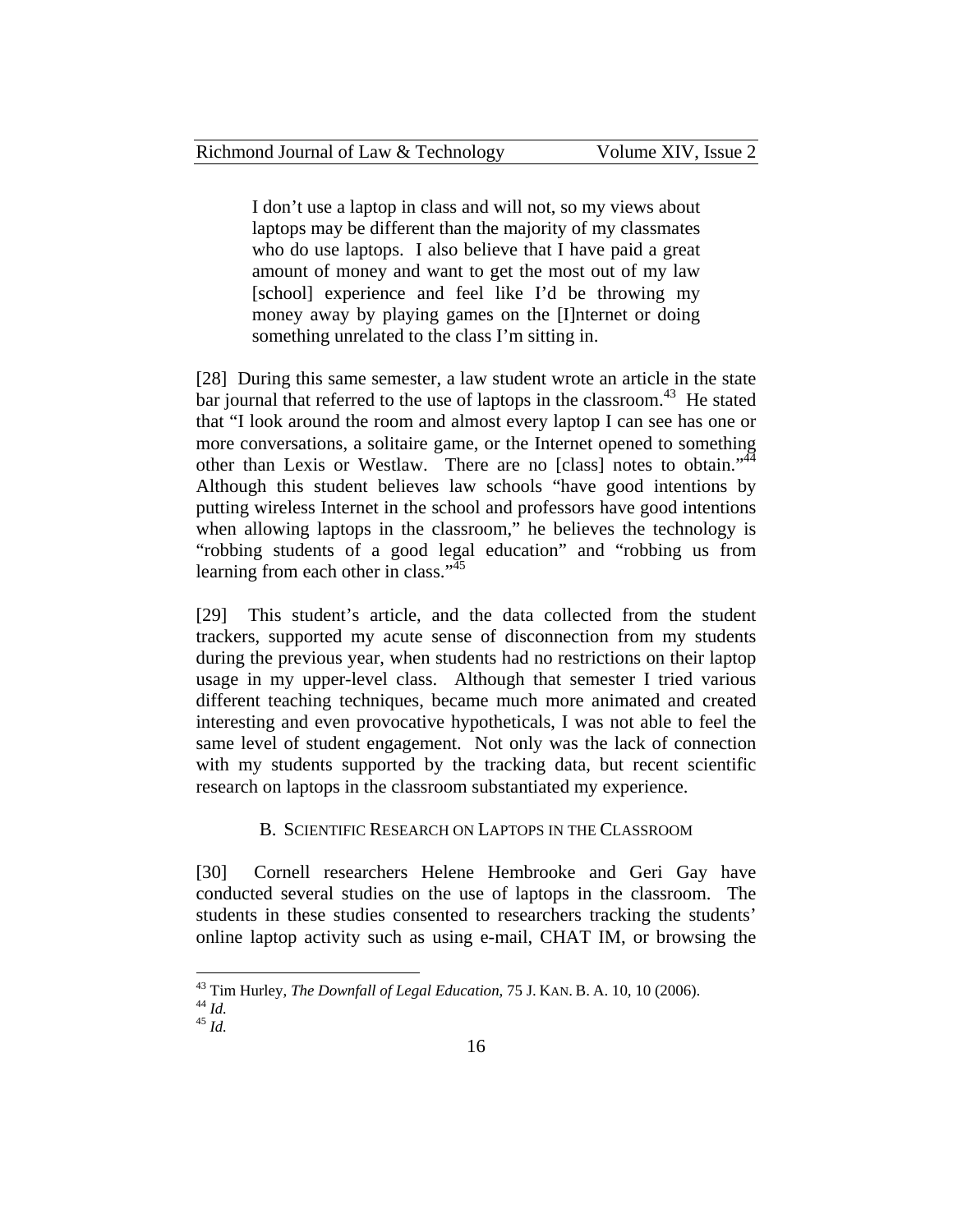| Richmond Journal of Law & Technology | Volume XIV, Issue 2 |
|--------------------------------------|---------------------|
|--------------------------------------|---------------------|

Web. One study involved forty-four students, divided into two groups of twenty-two students.<sup>46</sup> Both groups were comprised of students in an upper-level communications course.<sup>47</sup> While one group of twenty-two was in a different room doing a project, the remaining twenty-two students were allowed to use laptops and access the Internet during a course lecture.<sup>48</sup> Then the groups were switched, so that the group doing the project was moved into the lecture room, and the other group went to the project room.<sup>49</sup> The second lecture group, however, was not allowed to use their laptops during the lecture.<sup>50</sup> The experiment was done a second time two months later with the same group of forty-four students; however in the second experiment the student groups were switched, so the students who were not allowed to use their laptops during the lecture in the first experiment were allowed to use their laptops in second experiment, and the students who were allowed to use their laptops in the first experiment were not allowed to use their laptops in the second experiment.<sup>51</sup>

[31] Following each lecture, the students were given a surprise quiz of ten multiple choice questions (recognition questions) and ten short answer questions (recall questions).<sup>52</sup> All students finished the quiz within ten minutes.<sup>53</sup> In both experiments, the students who were allowed to use laptops performed significantly more poorly on the short answer questions and received lower total scores than those students who were not allowed to use their laptops.<sup>54</sup> The scores on the multiple choice questions "approached significance" for poorer performance for the students using  $\{$ laptops. $55$ 

<sup>46</sup> *See* Helene Hembrooke & Geri Gay, *The Laptop and the Lecture: The Effects of Multitasking in Learning Environments*, 15 J. COMPUTING IN HIGHER EDUC. 1, 6-7  $(2003)$ .<br><sup>47</sup> *Id.* at 6.

<sup>&</sup>lt;sup>48</sup> *Id.* at 7.<br><sup>49</sup> *Id.* 

<sup>49</sup> *Id.* 50 *Id.* 51 *Id.* at 8. 52 *Id.* at 7. 53 *Id.* 54 *Id.* at 8. 55 *Id*.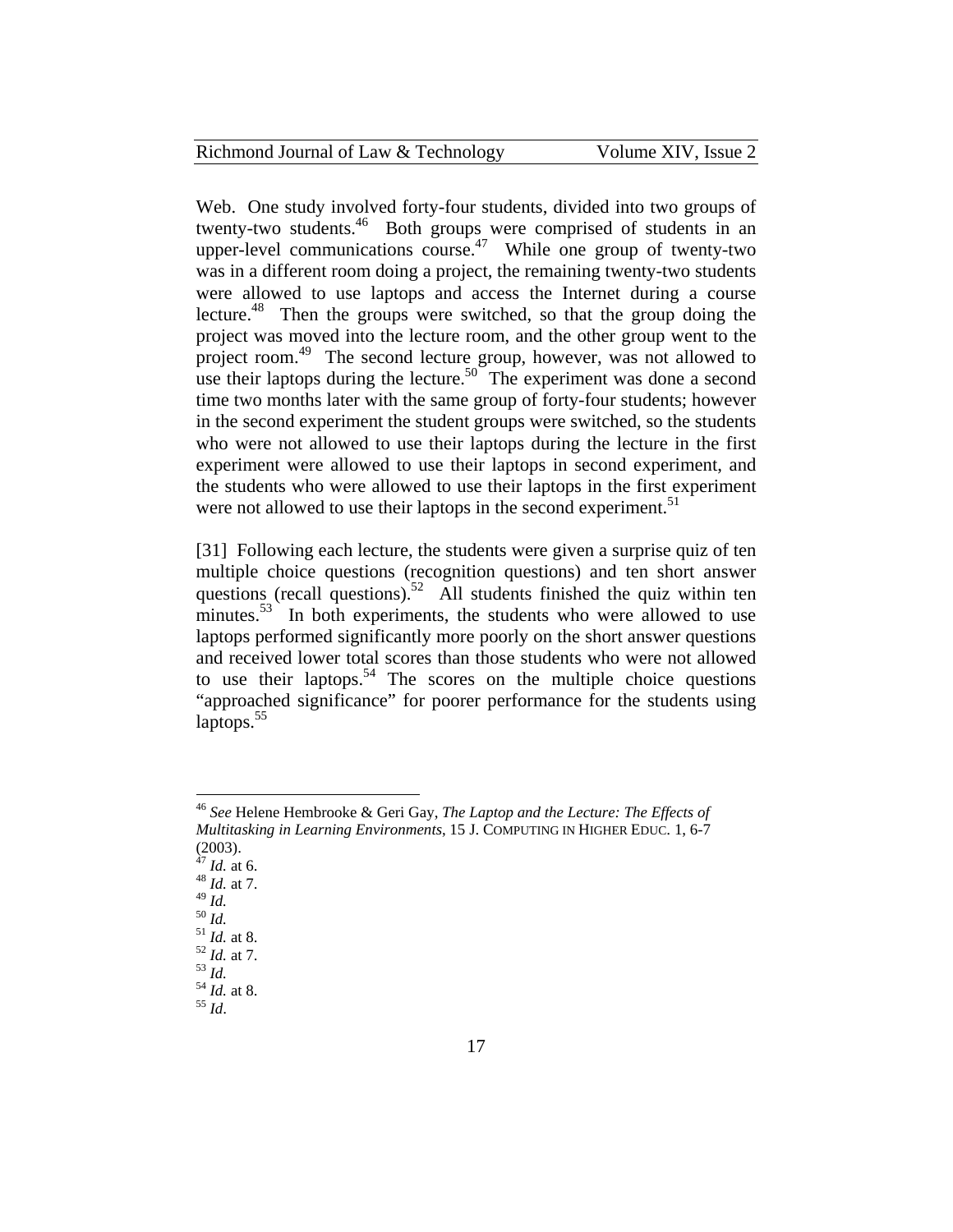[32] The researchers stated that the data were "hardly surprising."<sup>56</sup> Based on the prior research, experiments on subjects doing two tasks at the same time have found that "[a]lmost without exception performance on one or both task suffers a decrement as a direct result of having to perform the two tasks simultaneously."<sup>57</sup> In fact, the "finding of a performance decrement under divided attention conditions is so robust as to consider it a guiding theoretical principle" in investigating attention, learning and memory.<sup>58</sup>

[33] The researchers then compared the online activity of the students to see if there was any significance concerning the students' use of the Internet.<sup>59</sup> Students were given three different "relevant" websites that dealt with the topic of the lecture. $60$  The research tracked students who accessed these particular websites to see if the content of the website was significant.<sup>61</sup> What the data showed, however, was that it was not the particular websites the student visited which were significant, but rather, how the students accessed the Internet.<sup>62</sup>

[34] Two groups of users were identified.<sup>63</sup> Those students who spent a longer period of time at the sites they visited on the Internet were classified as "seekers."<sup>64</sup> The other students, who spent less time on the sites they visited but visited many sites, were classified as "browsers."<sup>65</sup> The browsers "appear not to have been 'pulled in' by the sites they visited."66 When comparing the test scores of the "seekers" with the "browsers" the researchers discovered that the "browsers" had

 $56$  *Id.* at 9.

<sup>56</sup> *Id*. at 9. 57 *Id*. at 4. 58 *Id.*; *see also* Karin Foerde, Barbara J. Knowlton & Russell A. Poldrack, *Modulation of Competing Memory Systems by Distraction*, 103 PROC. OF THE NAT'L ACAD. OF SCI. 11,778 (Aug. 1, 2006), *available at* www.pnas.org/cgi/doi/10.1073/pnas.0602659103 (discussing how distractions affect the way people learn, making it more difficult to use the knowledge in the future).

<sup>59</sup> Hembrooke & Gay, *supra* note 46, at 9-14.<br>
60 *Id.* at 9.<br>
61 *Id.* at 9-14.<br>
62 *Id.* at 14.<br>
63 *Id.* at 10-11.<br>
64 *Id.* at 11.<br>
65 *Id.*<br>
66 *Id.* at 14.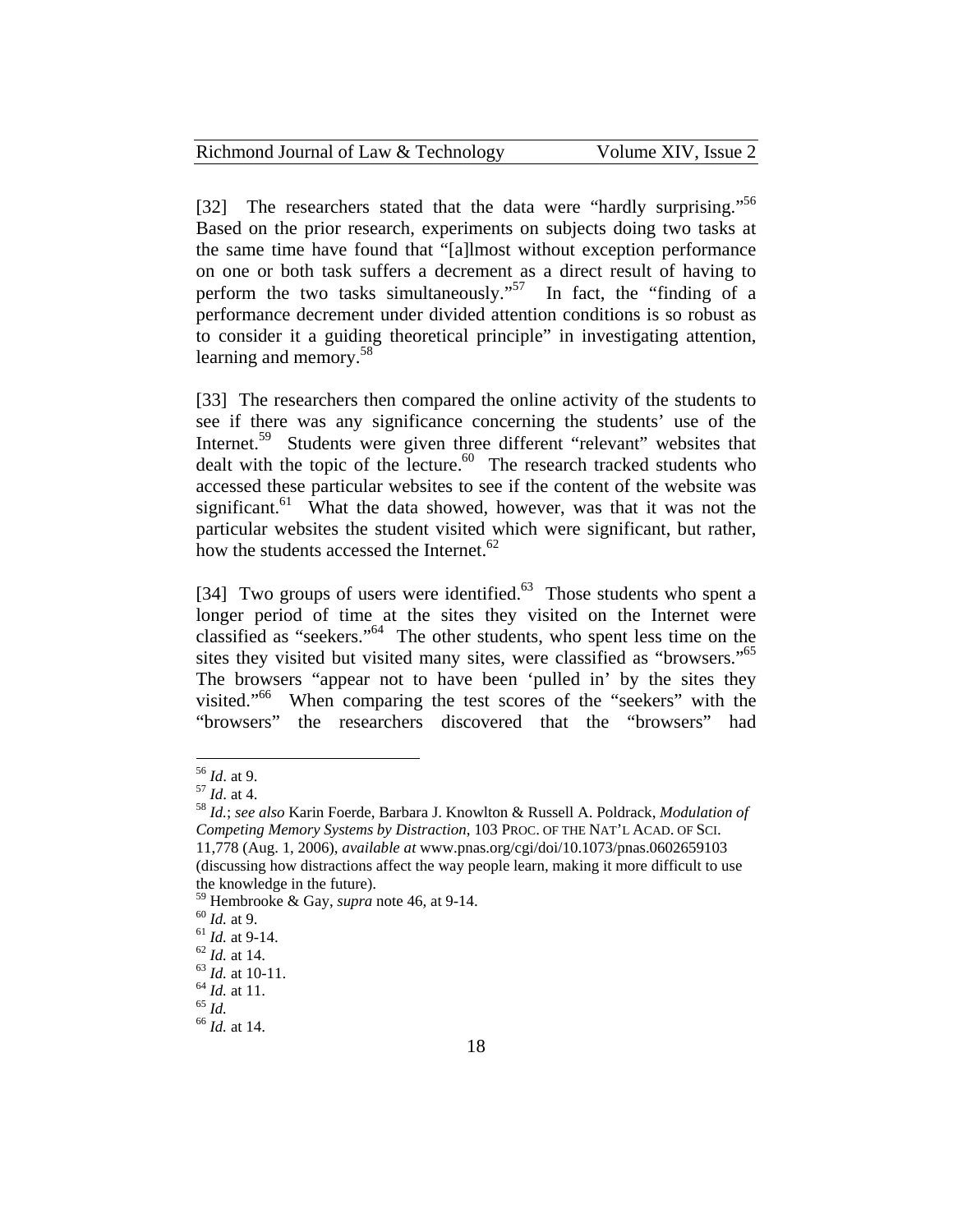| Richmond Journal of Law & Technology | Volume XIV, Issue 2 |
|--------------------------------------|---------------------|
|--------------------------------------|---------------------|

significantly higher scores than the "seekers" on all of three test measures (multiple choice, short answer, and total scores).<sup>67</sup> The researchers noted a previous study supported this result. An earlier study in 2001 "found that longer browsing sessions ['seekers'] throughout the course of the semester resulted in lower overall class performance, and, that many and shorter browsing sessions ['browsers'] during a class period, irrespective of content, led to higher class grades."<sup>68</sup>

[35] The researchers then eliminated the test scores of the "seekers" and instead compared the "browsers" scores with ten randomly selected closed laptop test takers.<sup>69</sup> Between these two groups, however, there was not a statistical difference between the "browsers" and the students who were not allowed to use their laptops, on all three test measures (multiple choice, short answer and total scores). $\frac{70}{2}$ 

[36] One may be tempted to argue that, because browsers do as well as students without laptops, these multi-taskers are not harmed by having Internet access in the classroom, thus laptops with Internet access should be allowed in the classroom because there is no academic harm to these students. However, this conclusion ignores the substantial harm the "seekers" experience. Their test scores are not only significantly lower than the "browsers," but these scores go even lower when compared to the closed laptop group. It should be remembered that the "seekers" in the first experiment became the control group in the second experiment. Consequently, when "seekers" are in a no-laptop environment, they do significantly better on their test scores. Not having a laptop in the classroom significantly improves these students' test scores, whereas not having a laptop has no significant impact on the "browsers" test scores.<sup>71</sup>

[37] Another study in 2005 by Gregory E. Truman attempted to see the difference between students who were using laptops in classrooms that had unrestricted access to the Internet and classrooms where access was

 $67$  *Id.* at 11.

 $^{68}$  Id. at 14.<br> $^{69}$  *Id.* at 12.

<sup>70</sup> *Id.*<br><sup>70</sup> *Id.*<br><sup>71</sup> *See* Posting of Daniel Weddle, *supra* note 12 (discussing how he has discovered that struggling students share common features, such as accessing the Internet during class, transcribing what is being said in class without comprehension and engaging in IMing).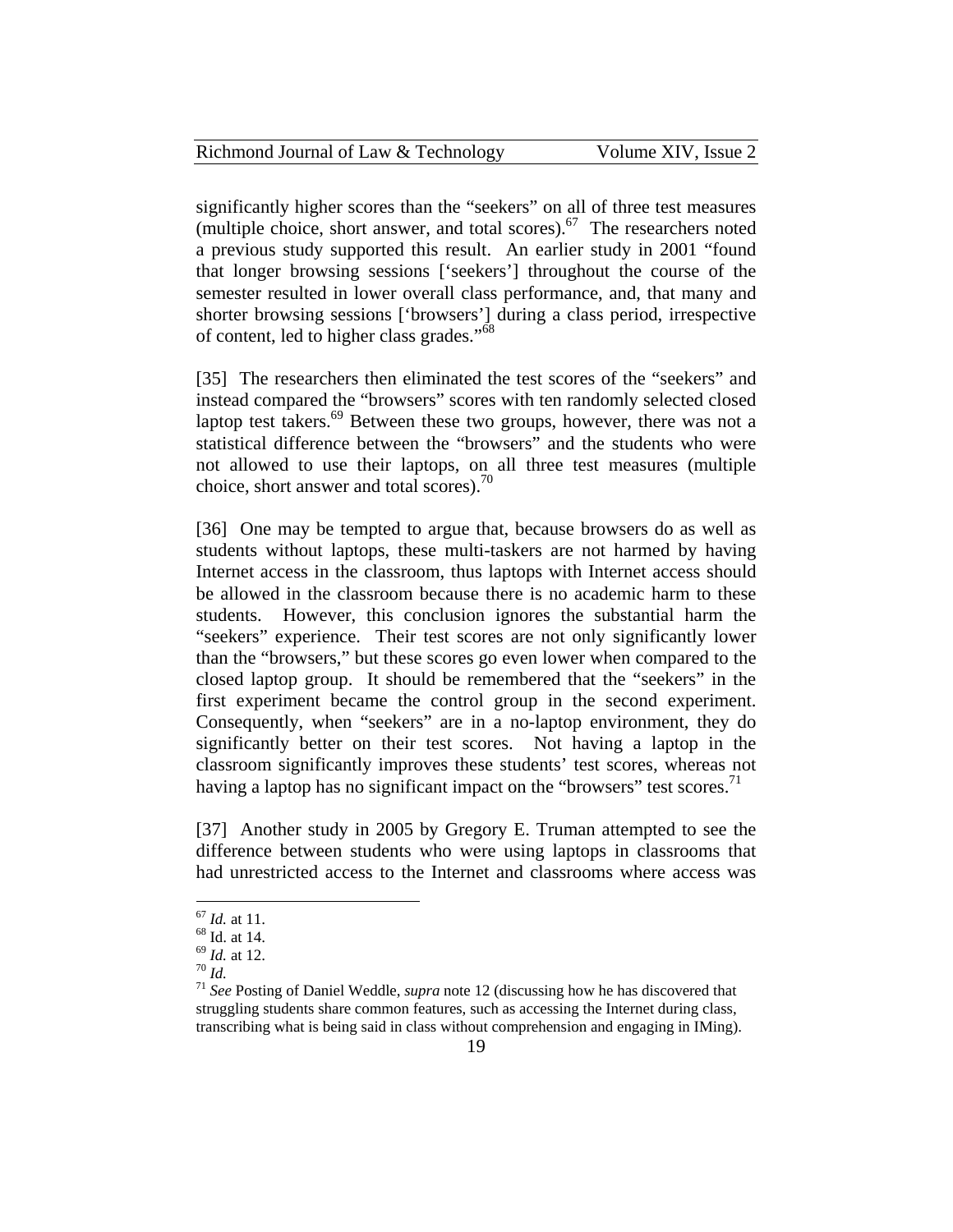| Richmond Journal of Law & Technology | Volume XIV, Issue 2 |
|--------------------------------------|---------------------|
|--------------------------------------|---------------------|

restricted.<sup>72</sup> Two teams of instructors were used in this research study, with each team assigned a restricted and an unrestricted classroom.<sup>73</sup> The students consented to having their laptop usage screened and logged during class.<sup>74</sup> The students' laptop behavior was classified as The students' laptop behavior was classified as "applicable" to the course or as "extraneous" to the course.<sup>75</sup> According to the results, students in the restricted classrooms engaged in significantly more "applicable" behavior when compared with the unrestricted classrooms.<sup>76</sup> There was, however, no significant difference in "extraneous" behavior.<sup>77</sup> In other words, students engage in extraneous behavior regardless of whether the classroom is restricted or unrestricted. "Consequently instructors may have an effective means to encourage applicable behavior, and only impaired means to discourage extraneous behavior. Nevertheless, the increase in applicable behavior may alone give sufficient justification to restrict access level for students while in the classroom."<sup>78</sup>

[38] In addition, the amount of time a student engaged in "extraneous" behavior was negatively associated with exam performance, particularly for information delivered through computer-based exercises.<sup>79</sup> On the other hand, the amount of time the student engaged in "applicable" behavior was not significantly related to the examination performance.<sup>80</sup> In other words, when the laptop was needed in the classroom to do computer-based exercises, "applicable" behavior on the laptop did not significantly improve the students' examination scores. When comparing students between the classrooms, the researcher discovered that the students who were in the classrooms where access to the Internet was unrestricted were engaging in much higher levels of "extraneous" behavior.<sup>81</sup> In fact, for some of the measures, the "extraneous" behavior

<u>.</u>

<sup>72</sup> Gregory E. Truman, *An Empirical Assessment of Student Computer Use Behaviors in the Classroom*, PROC. OF THE 38TH HAWAII INT'L CONF. ON SYS. SCI. (2005), *available at* http://truman.gtdngt.com.<br> $^{73}$  *Id.* at 3.

<sup>74</sup> *Id.* at 5.<br>
75 *Id.* at 4.<br>
76 *Id.* at 6.<br>
77 *Id.*<br>
78 *Id.* at 7.<br>
80 *Id.* 81 *Id.* 81 *Id.*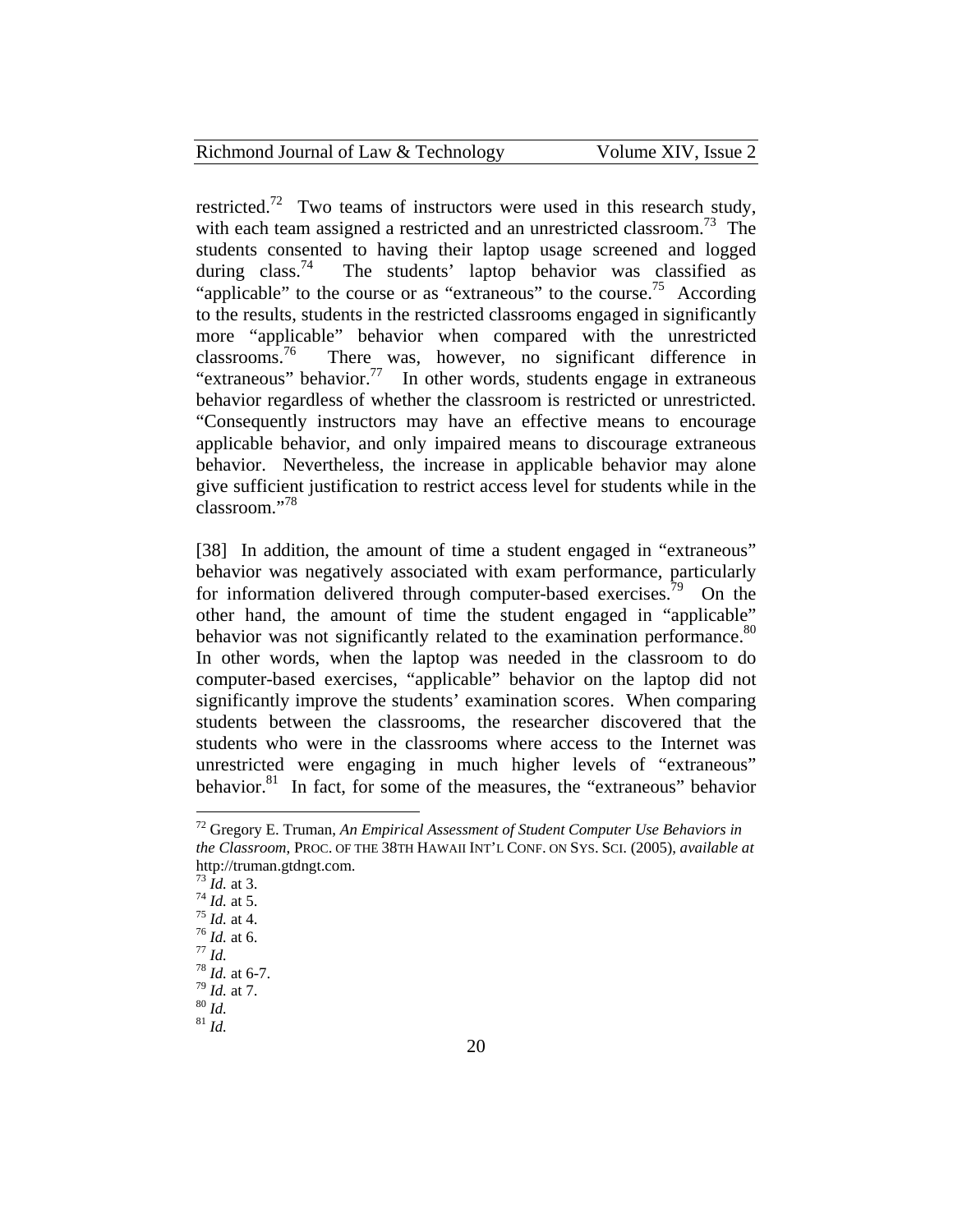| Richmond Journal of Law & Technology | Volume XIV, Issue 2 |
|--------------------------------------|---------------------|
|--------------------------------------|---------------------|

in unrestricted classrooms was twice as high as that of the students in restricted classrooms.<sup>82</sup> Therefore, students most at risk for poor examination performance are those students who engage in high levels of "extraneous" behavior on their laptops, with the greatest risk occurring in those classrooms in which there is unrestricted access to the Internet.<sup>83</sup> On the other hand, "applicable" behavior on laptops is not significantly related to improved examination performance.<sup>84</sup>

[39] Based on this research, laptops in the classroom do not improve student performance on examinations. In fact, even in situations in which laptops are required in order for the students to complete computer-based exercises, "applicable" use of laptops in the classroom does not improve student scores on exams that test the information learned in these computer-based exercises. On the other hand, the detriments of having laptops in the classroom are substantial. Students who spend longer periods of time engaged in extraneous activities on their laptops will perform more poorly on examinations, and among those students, the ones who have access to the Internet are most at risk.

[40] The researchers of these studies recommend more research, particularly because of the differences in teaching styles and course structure. For example, the first study only looked at the lecture format and memory (cognition), whereas the second study found significance in the portion of the examination that involved terminology and concepts delivered through computer-based exercises.

 $82$  *Id.* at 6.

<sup>&</sup>lt;sup>83</sup> *Id.* at 7; *see* Posting of Daniel Weddle, *supra* note 12 (discussing how he has discovered that struggling students share common features, such as accessing the Internet during class, transcribing what is being said in class without comprehension and engaging in IMing).

<sup>84</sup> *See* Brock Read, *Laptops Change How Students Work but Do Not Improve Their Performance Study Finds,* CHRON. OF HIGHER EDUC., Nov. 29, 2006,

http://chronicle.com/daily/2006/11/2006112901t.htm ("[A] report on the study says, students with laptops tend to spend 'significantly more time' working on assignments than other students do. But that extra time is not reflected in their finished products: Students with laptops get roughly the same grades as those who trek to computer labs. Instead of saving time, the report argues, laptop users are often killing it - firing off email messages, sending instant messages, and surfing the Web.").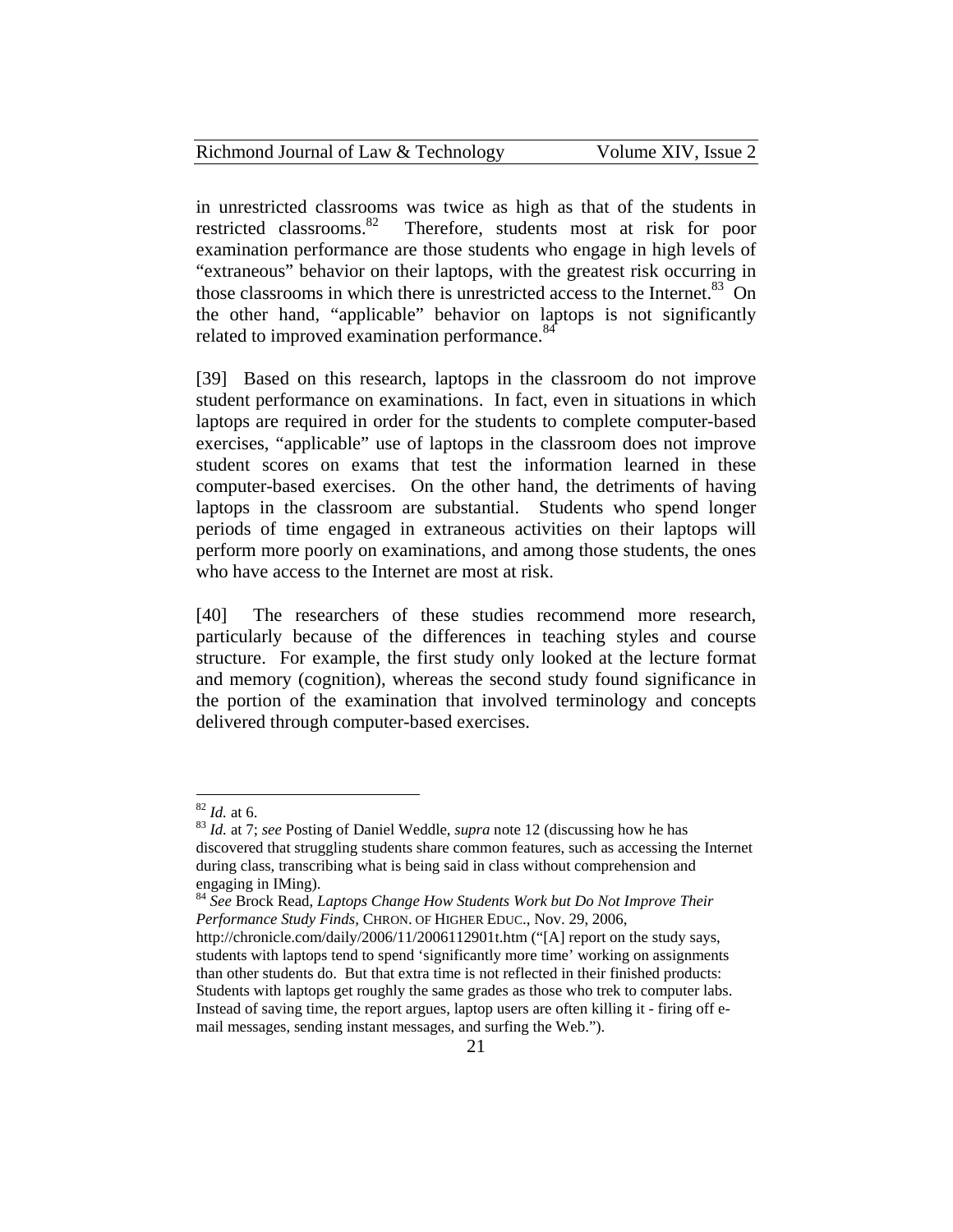Richmond Journal of Law & Technology Volume XIV, Issue 2

#### IV. DESPERATION AND DRASTIC MEASURES: IMPLEMENTING A NO-LAPTOP **POLICY**

[41] My sense of disconnection from my students, after a semester of unrestricted laptop use, significantly reduced my enjoyment in the classroom. Although some may argue professors experience dissatisfaction in the classroom when laptops are present because the professor can no longer be the center of attention,  $85$  this criticism simply did not capture the sensation I was feeling. It was only when I read Professor Ken Bain's description of how effective teachers conduct their classes that I understood what I was experiencing.<sup>86</sup> Professor Bain stated that

The most effective teachers might begin a point by looking at one student then move their eyes from one person to another before finishing the explanation with someone across the room. . . . They watched their students' reactions, read their eyes and other body language, and adjusted what they said to the enlightened, confused, bewildered, or even bored looks they saw in the classroom. . . . They moved from behind the podium, or avoided artificial obstructions altogether.<sup>87</sup>

[42] It became obvious to me, when students have their own artificial obstructions in front of them, the laptop, this prevents me from interacting with them. The sensation I had of trying to teach, only to be bouncing off a blank wall, began to make sense. When laptops were present in the classroom, human interactions of receiving and sending cues through body language and facial expressions had fallen to a bare minimum. The students seemed to look up from their laptop screens only if they were

<sup>85</sup> *See* Posting of JR to Wsj.com, http://blogs.wsj.com/law/2006/06/14/laptops-in-theclassroom-debate-rages-on (June 14, 2006, 12:42 P.M.) ("Professors that whine about being ignored during class should get over themselves."); Posting of James Edward Maule, *supra* note 6 ("So, if the distraction, eye contact, and transcription rationales aren't all that compelling, what is the dislike of laptops all about? I think it is about control. It's tough to be in control of a classroom if the students are more experienced and familiar with using laptops in a classroom than the professor is.").

<sup>86</sup> KEN BAIN, WHAT THE BEST COLLEGE TEACHERS DO (Harv. Univ. Press, 2004). 87 *Id*. at 118.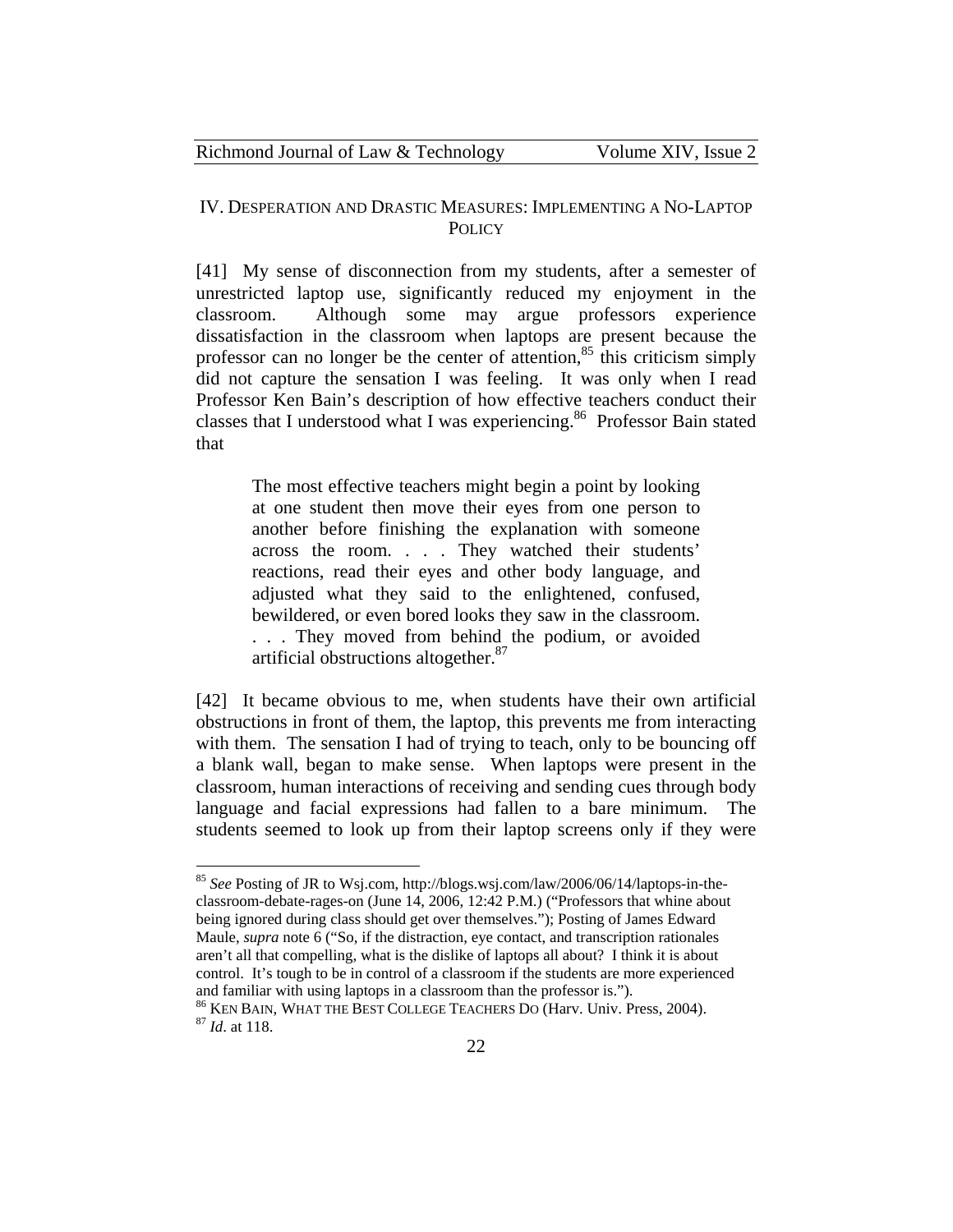| Richmond Journal of Law & Technology | Volume XIV, Issue 2 |
|--------------------------------------|---------------------|
|--------------------------------------|---------------------|

being called on, and there was little initiative to raise one's hand, because to do so meant taking that hand off the laptop keyboard.<sup>88</sup>

[43] There were various options to deal with the sense of disconnection I was experiencing in the classroom. One option was to allow the laptops but deny access to the Internet. In fact, a student survey at Harvard Law School showed that, of the students surveyed, seventy-four percent of the respondents stated that a ban on wireless access in the classroom would have no effect on their class attendance.<sup>89</sup> Several universities have installed Internet blocking devices, allowing the professor to "turn off" the Internet while teaching class.  $90$  This technology is expensive, and it can block nearby areas where Internet access is needed, such as student common areas, faculty offices or the library. $91$  Other universities have used software that denies the student access to the school's Internet server when the student's class schedule shows the student should be in class.  $92$ Again, the cost can be prohibitive for many universities, not only because the universities must purchase the software, but also the labor costs are high since technicians are required to input the students' class schedules. Even at schools that have implemented this software, however, students can bypass the university's server and use an alternate server to gain access to the Internet.<sup>93</sup>

<sup>89</sup> *See* Law School Council Survey,

 $\overline{a}$ 

fiplanet.com/news/article.php/3612571.

<sup>88</sup> Eric Finkelstein, *No Logoff in Fight Over Laptops in Class*, NAT'L. L. J., June 30, 2006, http://www.law.com/jsp/article.jsp?id=1151571921521 ("[S]tudents try to transcribe every word spoken in class, leading them to abandon the practice of participating in the discussion.").

www.law.harvard.edu/students/orgs/lsc/wireless\_survey.pdf. In addition, the highest percentage of students answered the question "How would a ban on wireless in the classroom affect your level of attention?," with the response "I would pay more attention." *Id.* Interestingly, 64.6 percent of the students responded that they would not support a ban on wireless in the classroom. *Id.*

<sup>90</sup> Young, *supra* note 12; Gary McWilliams, *Laptops in Classrooms Not Working Out as Hoped*, PITT. POST-GAZETTE, Oct. 14, 2005, *available at* http://www.postgazette.com/pg/05287/588740.stm; Tim Scannell, *Banned in Boston: Laptops at Harvard*, Wi-fiplanet.com, June 9, 2006, http://www.wi-

<sup>91</sup> Young, *supra* note 12; McWilliams, *supra* note 90; Scannell, *supra* note 90. <sup>92</sup> *See* Finkelstein, *supra* note 88.

<sup>93</sup> *See* Ridberg, *supra* note 24 (reporting that in 2005 UCLA Anderson School of Management took the block off wireless access in the classrooms because students were hooking up their laptops through their cell phones to access the Internet).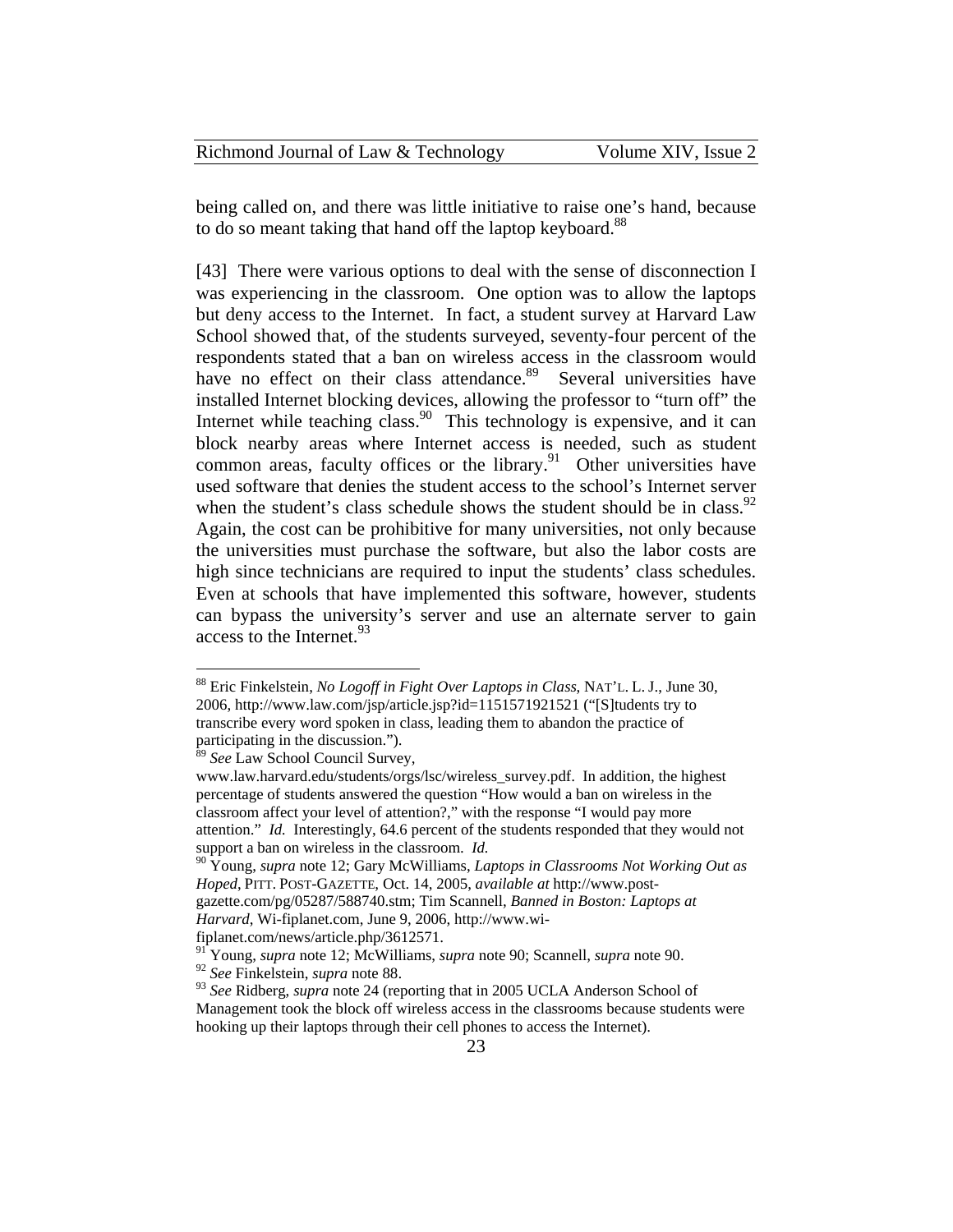| Richmond Journal of Law & Technology | Volume XIV, Issue 2 |
|--------------------------------------|---------------------|
|--------------------------------------|---------------------|

[44] Another option was trying to use the Internet to engage students during class. Some professors report having IM capability with all the students using laptops and when one student is on-call, the other students can send the professor an IM with their responses and the professor sends back a short  $IM^{94}$  Initially this idea sounded ludicrous. It seemed that instead of sending IMs, the students should be raising their hands and getting into the discussion. Professors who use this system, however, may engage in a Socratic dialogue with only one student for an extended period of time, rather than taking volunteers to join the discussion. Thus, sending IMs becomes a way to involve more students. Some professors also reported more IM involvement by students who, in the past, did not engage in classroom discussion voluntarily because they were too shy to speak. $95$  For me, however, this system would close down involvement. First of all, I tend to go from one student to another, to engage as many students in the discussion as possible. Another problem is that I have mild dyslexia, making it very difficult to try to read and type back IM while I am engaging in a dialogue with a number of students.

[45] Even though there is a lively discussion on ways to engage students in the classroom when faced with laptops and Internet access,  $^{96}$  I decided

 $\overline{a}$ 

http://legalblogwatch.typepad.com/legal\_blog\_watch/2007/04/laptop\_bans\_in\_.html (Apr. 10, 2007, 2:47 P.M.) (arguing that laptops in the classroom cause distractions for other students); Posting of Gene Koo to http://lsi.typepad.com/lsi/2006/12/power to the st.html (Dec. 12, 2006); Posting of Laptops and Law-School Learning to

http://prawfsblawg.blogs.com/prawfsblawg/2007/04/laptops\_and\_law.html (debating the ban of laptops in the classroom); Posting of David Lat to Abovethelaw.com,

<sup>94</sup> *See* Posting of Ann Althouse to http://althouse.blogspot.com/2005/04/lets-encouragestudents-to-im-in-law.html (Apr. 12, 2005, 2:14 p.m.) (discussing IM use in law school classrooms).

<sup>95</sup> *See* posting of JK to Althouse to http://althouse.blogspot.com/2005/04/lets-encouragestudents-to-im-in-law.html (Apr. 12, 2005, 6:10 P.M.).

<sup>96</sup> *See* Karen Dybis, *No Laptops Allowed*, THE NAT'L JURIST, Sept. 2006, at 18; David Cole, *Laptops vs. Learning*, WASH. POST, Apr. 7, 2007, at A13 (discussing the benefits of a laptop free classroom); Posting of Carolyn Elefant to

http://www.abovethelaw.com/2007/04/laptops\_vs\_learning\_once\_more\_1.php (Apr. 9, 2007, 4:54 P.M.) (noting that Yale law professor Ian Ayres wrote an opinion editorial on laptops in the classroom in the New York Times on March 20, 2001); Posting of Peter Lattman to WSJ.com, http://blogs.wsj.com/law/2007/04/09/georgetown-law-prof-davidcole-no=laptops-for-you/; posting of JohnPMayer to

http://caliopolis.classcaster.org/blog/legal\_education/2007/01/28/laptopban (Jan. 28, 2007, 1:45 P.M.); Posting of Law Professor: Why I Don't Allow Laptops in Class to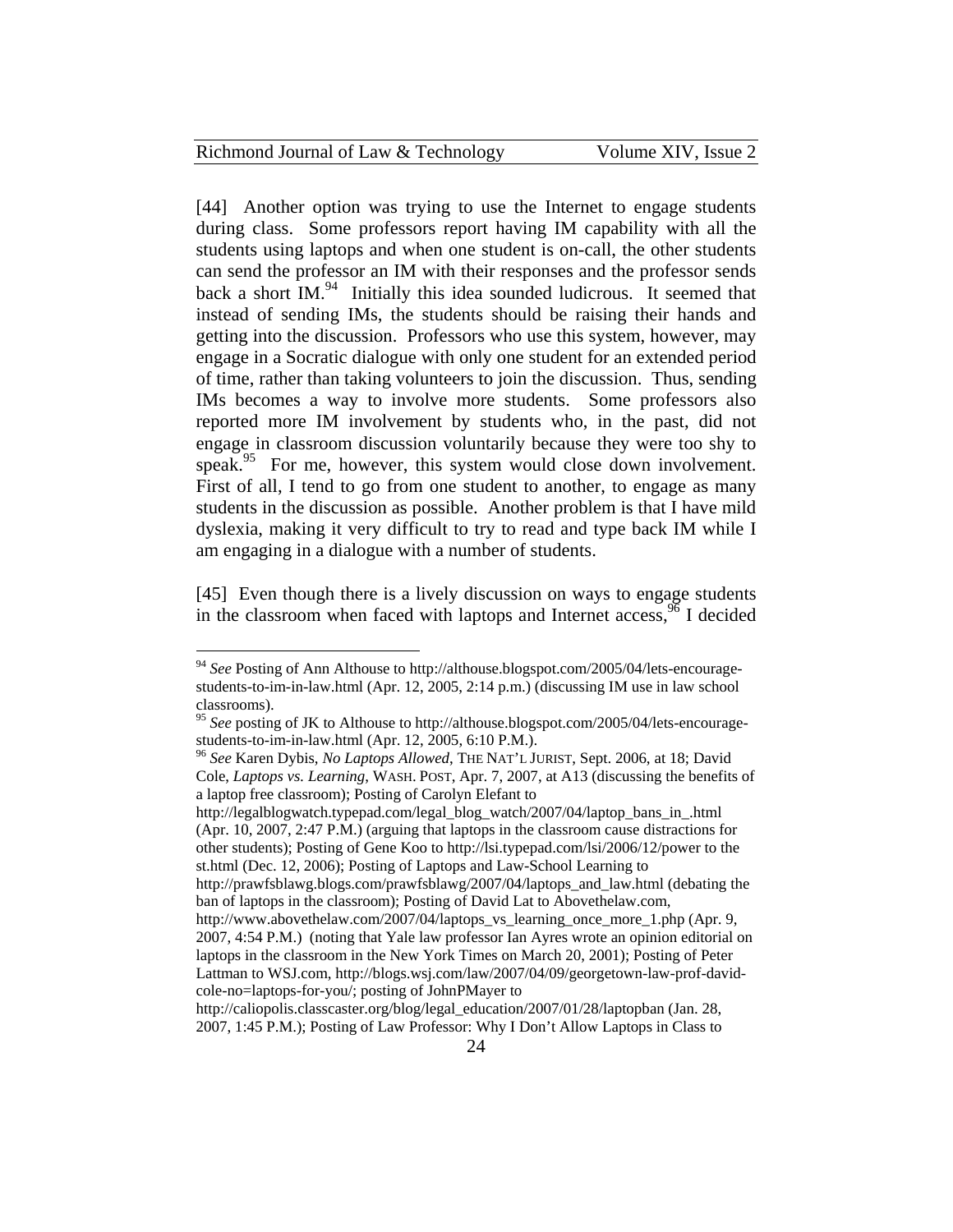| Richmond Journal of Law & Technology | Volume XIV, Issue 2 |
|--------------------------------------|---------------------|
|--------------------------------------|---------------------|

to trust my instincts. I sensed my feeling of disconnection would not be eliminated as long as laptops were in the classroom in large numbers. It reminded me of the advice I had been given as a new parent—I should not read stories to my child that I, myself, disliked because the child would sense that reading was not an enjoyable activity. For me, the enjoyment of being in the classroom was rapidly fading and I was going to do whatever I could to reclaim my joy of teaching—not only for myself, but also for my students.  $\frac{97}{1}$  I ultimately decided the only way to reclaim that joy was to return to a classroom where the object of my disconnection, the laptop, was no longer present.<sup>98</sup>

[46] Of course there is the concern that a no-laptop policy would result in student backlash, generally in the form of poor teacher evaluations.<sup>99</sup> I had been tenured a long time, however, and because I had received higher

<sup>99</sup> *See* McWilliams, *supra* note 90.

http://obscurestore.typepad.com/obscure\_store\_and\_reading/2007/04/law\_prof\_why\_i\_.h tml (discussing David Cole's article in the Washington Post); Eric Noble, *Laptops in the Classroom (hot topic, Fall 2006)*, http://www.uchastings.edu/?pid=1307 (summarizing the arguments and providing a listing of articles, blogs, and web pages on the issue of laptops in the classroom); John Roach, *Laptops: A College Essential, But for Class?*, http://tech.msn.com/guides/backtoschool/article.aspx?cp-documentid=5179414; Posting of Daniel Weddle, *supra* note 12. 97 *See* Kent D. Syverud, *Taking Students Seriously: A Guide to New Law Teachers*, 43 J.

LEGAL EDUC. 247, 248 (1993) ("[I]f somehow you can make your attitude shine out as: 'I love being here with you; I can't believe I am getting paid well to do this' – the students will pick that attitude up, will receive it well, and will reflect that attitude back . . . to what you are trying to teach  $\dots$ .").

<sup>&</sup>lt;sup>98</sup> I have allowed students who need a laptop for ADA accommodation to have a laptop in the classroom. Although one commentator has raised concerns that allowing only differently-abled students to use a laptop draws attention to their condition, the students, who have been differently-abled, have not expressed concerns at being singled out, perhaps because their need for accommodation is immediately apparent to their classmates. *See generally* Jennifer Jolly-Ryan, *Disabilities to Exceptional Abilities: Law Students with Disabilities, Nontraditional Learners and the Law Teacher as a Learner*, 6 NEV. L. J. 116 (2005) (discussing barriers in legal education and the legal profession). In order to avoid the impact of drawing attention to less-obvious accommodation needs, one could adopt Professor Colb's "virtual" no-laptop policy. She allows a couple of students to use laptops to take class notes and these students are required to share their notes with the rest of the class. *See* Colb, *supra* note 25. Students could share class notes by sending the class notes to the professor, who could post the class notes on a course website, such as TWEN.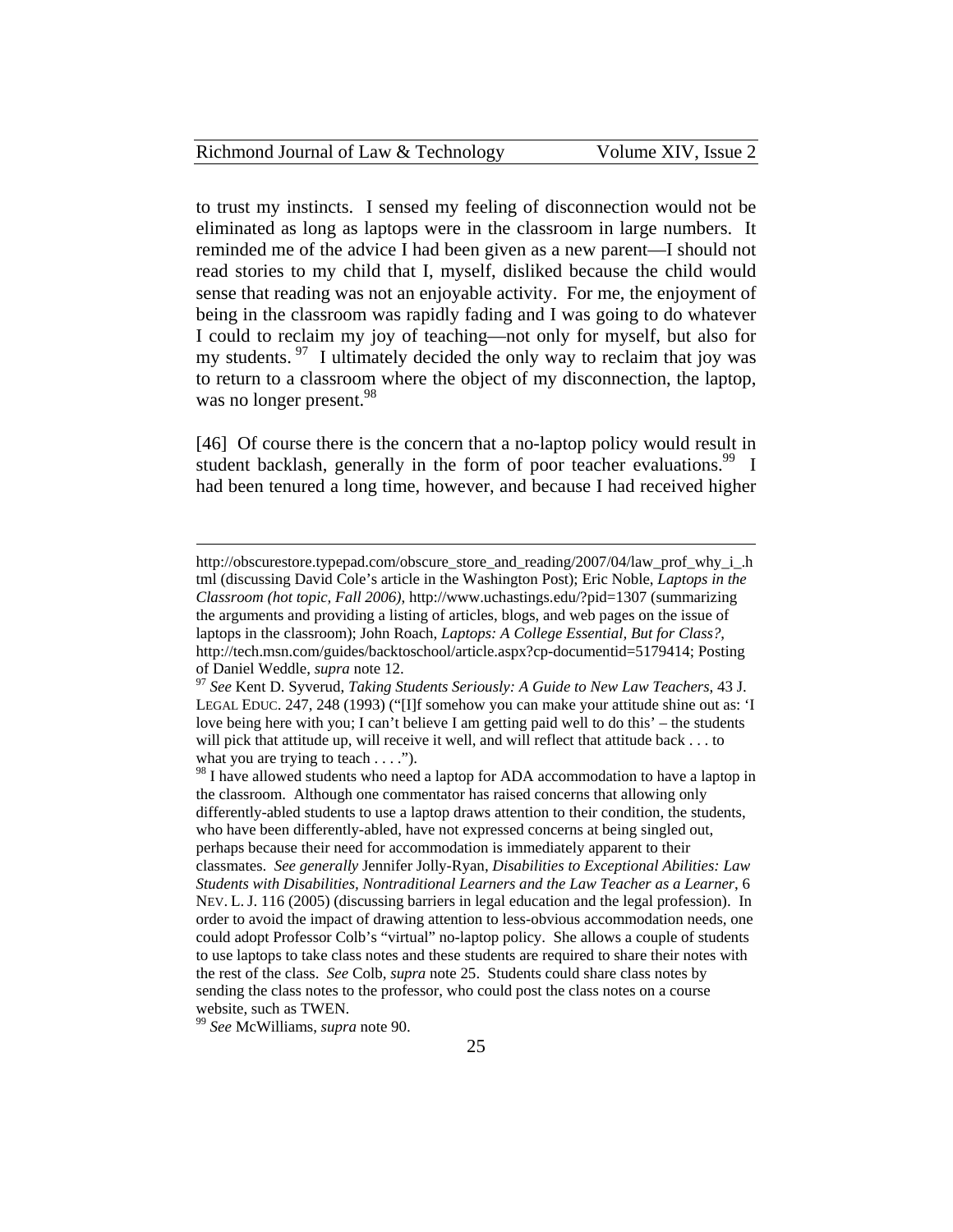| Richmond Journal of Law & Technology | Volume XIV, Issue 2 |  |
|--------------------------------------|---------------------|--|
|--------------------------------------|---------------------|--|

than average teacher evaluations most of my teaching career, I decided not to worry about teacher evaluations.

[47] On the other hand, I did not want student backlash to create an adversarial and resentful relationship in the classroom. I realized substantial student negativity in the classroom could obstruct a positive learning environment. I also did not want to implement a policy midsemester, as a form of punishment for lack of attentiveness; I had learned very early in my teaching career that punishing everyone in a class, or making major structural changes mid-course, is guaranteed to create an instant negative class environment.<sup>100</sup> The next semester, however, I would be teaching a first-semester, first-year course, Criminal Law, which was divided into two smaller sections of approximately thirty-five students each. Because first semester, first-year students are new to legal education, they are unsure about what to expect in the law school classroom.

[48] In addition, this course was divided into small sections in order to teach students essay examination writing skills, and the students were assigned written exercises throughout the semester. Consequently, these classes already were distinguishable from the other large section substantive first-year courses. Because of these differences, it would be easier to implement a no-laptop policy, with a minimal amount of student resistance. Two days before the beginning of classes I sent out an e-mail to my students, informing them laptops, Blackberries and other electronic devices were not allowed in my classroom.<sup>101</sup>

[49] That evening, I was at a social event with several of my former students, one who had been in the upper-level class and two who had been in my first semester, first-year small section classes. I told them about my decision to implement a no-laptop policy in the classroom and, to my surprise, they all responded that they thought it was a good idea. They expressed several reasons for their support. First, they found their own use of laptops was not helpful in their studies. One student said she found

 $100$  This may have been one of the reasons for the strong negative student response, resulting in a complaint to the American Bar Association, when Professor Entman implemented a laptop ban mid-semester.

 $101$  I did, however, inform the students that tape recorders were allowed.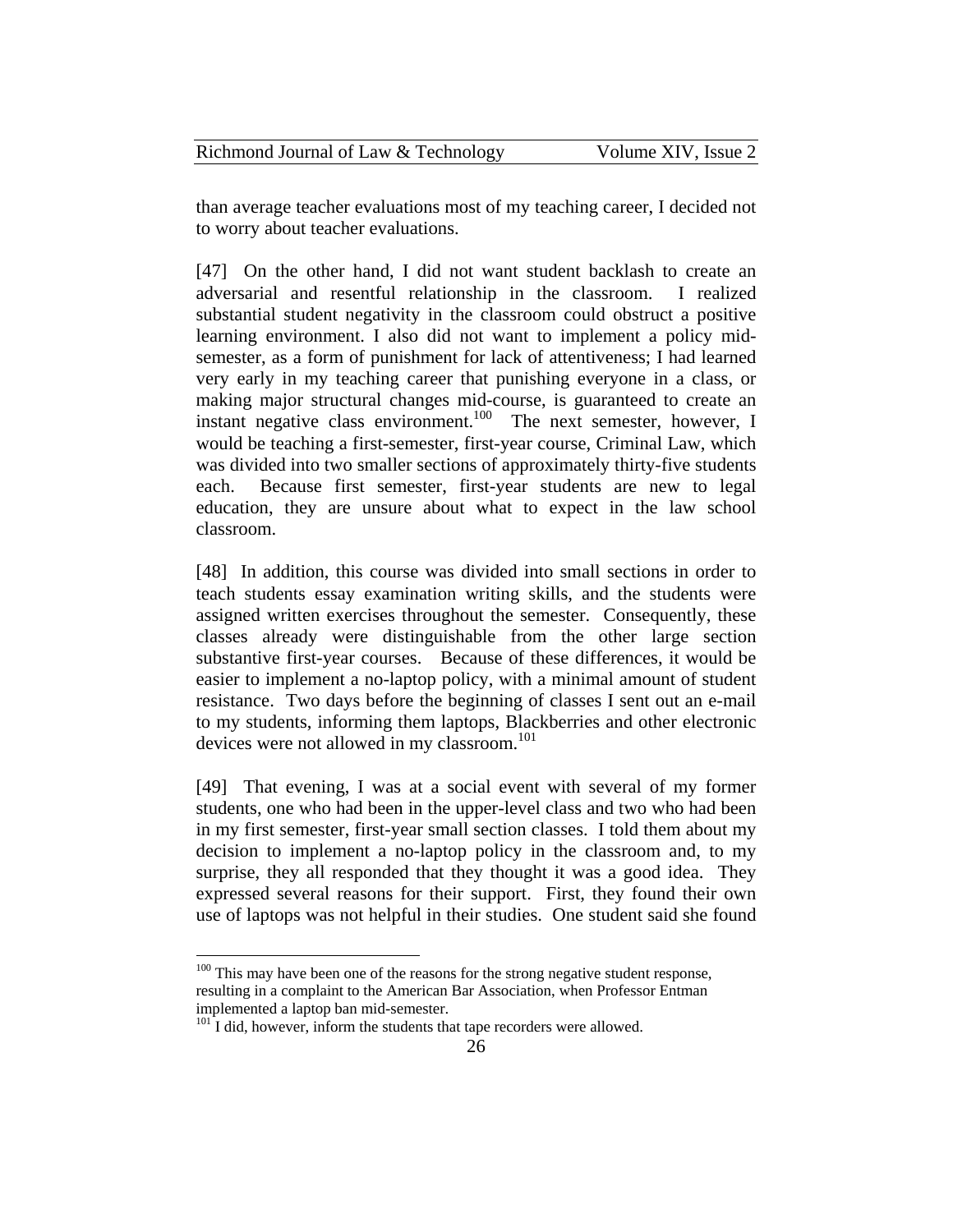| Richmond Journal of Law & Technology | Volume XIV, Issue 2 |
|--------------------------------------|---------------------|
|--------------------------------------|---------------------|

she was merely transcribing the class and, when she tried to study her class notes, she discovered she did not have a working grasp of the material she had transcribed.<sup>102</sup> She no longer brought her laptop to class because she realized she was not learning the material by transcribing it.

[50] Another student said he found the use of laptops distracting because of the noise of the key tapping,103 as well as the bright colors of Internet site browsing and the movement of various games students played on their laptops during class. Most surprising, though, was their statements that students did not need a laptop in my classes. When I asked them why, they said that, because I used the computer during class to project material and type in new material on the overhead screen, and I then posted the material on TWEN after class, they could pay closer attention in class. They found they were less worried about taking copious notes and, instead, they took notes to supplement their understanding of the material that was projected on the screen, allowing them to have a better grasp of the concepts and material being discussed.

[51] Although I was more confident in my decision to implement a nolaptop policy in the classroom after this discussion with my former students, nonetheless, I wanted to address legitimate uses of a laptop in the classroom, trying to minimize the impact of the policy. The obvious legitimate use of the laptop was to take class notes. Because I posted the class notes on the TWEN site after each class, however, I believed this procedure would reduce student anxiety about not having a laptop. To further assist the students with their note taking, I decided I would post, at least twenty-four hours before class, key "class questions" about the reading material, which the students could print and bring with them to  $class.<sup>104</sup>$ 

[52] These class questions could be particularly helpful to first semester students, who have a hard time discerning issues, finding holdings, or perceiving the correct rationale in the cases. In fact, it is not uncommon

<sup>&</sup>lt;sup>102</sup> See The Associated Press, *supra* note 9.

<sup>&</sup>lt;sup>103</sup> See Finkelstein, *supra* note  $\frac{88}{8}$  (describing the "angry typist").<br><sup>104</sup> See Joanne Ingham & Robin A Boyle, *Generation X in Law School: How These Students Are Different from Those Who Teach Them*, 56 J. LEGAL EDUC. 281, 290 (2006) (finding that Generation X students "prefer more structure, such as working models, samples and clear guidelines.").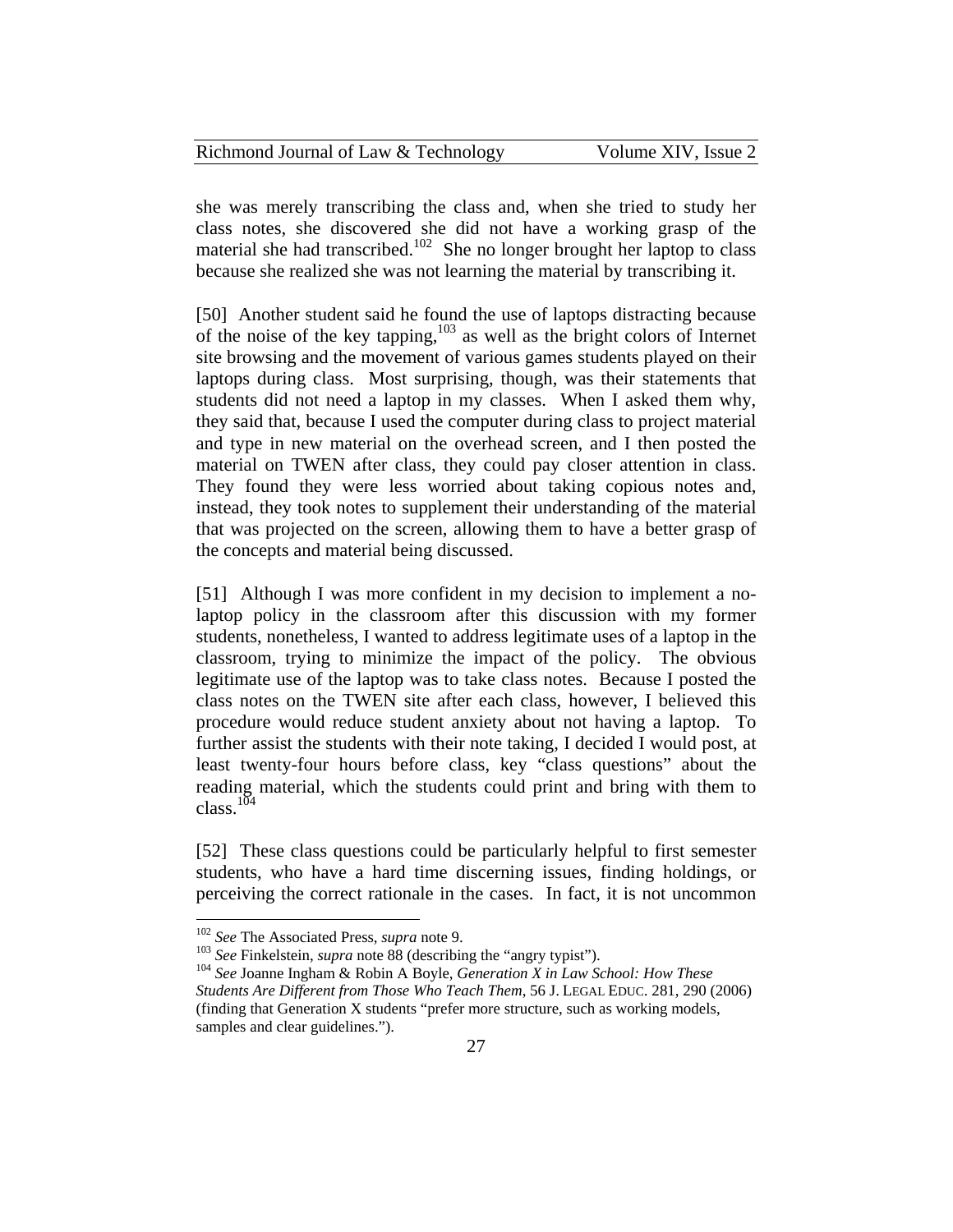| Richmond Journal of Law & Technology | Volume XIV, Issue 2 |
|--------------------------------------|---------------------|
|--------------------------------------|---------------------|

for students to read and brief a case in the first few weeks of law school, only to have the sensation in class that they completely missed what was important in the case. Instead of instilling feelings of confidence and competency in the students, professors were creating students who were confused and discouraged.<sup>105</sup> If I posted several questions prior to class, however, the students could focus their class preparation. Class would then become a place where students developed a sense of mastering the material, replacing their feelings of being lost and bewildered. I also made certain the questions were repeated in the class notes I projected on the overhead screen during class. This way I made certain I covered the questions in the class, which encouraged the students to prepare their answers to the questions. The students could rely on the questions being discussed in class, creating an incentive for them to prepare their answers for class and allowing them to check their understanding of the material.<sup>106</sup>

[53] Although all the questions were covered in class, I did not type in the answers to each of the questions. When one of the questions came up in the class notes, which were being projected on the screen, there would be a blank space under the question. During the class discussion, I could decide whether I would type in the answers, type in the students' responses or have a prepared answer I could scroll up on the screen after the question had been sufficiently examined. By not answering all the questions in the class notes, I ensured that the students would not know which of the questions would have an explanation posted on TWEN after class ended. This uncertainty about what would be posted on TWEN after class encouraged the students to attempt to answer the questions before class and to take notes throughout the class.

<sup>105</sup> *See* Michael Hunter Schwartz, *Teaching Law by Design: How Learning Theory and Instructional Design Can Inform and Reform Law Teaching*, 38 SAN DIEGO L. REV. 347, 350-58, 371 (2001) (describing current legal education as the "Vicarious Learning/Self Teaching Model" and comparing it to mastery learning, in which eighty percent of the students have learned eighty percent of the material).

<sup>&</sup>lt;sup>106</sup> Studies have shown that professors who give students an outline or "scaffold" of important points enhance student learning and retention of important information, even more so than if the professor provided typed out lecture notes prior to class. *See* Ingham & Boyle, *supra* note 104, at 288. I use the class questions in a similar way, signaling important points or information the students should focus on prior to class.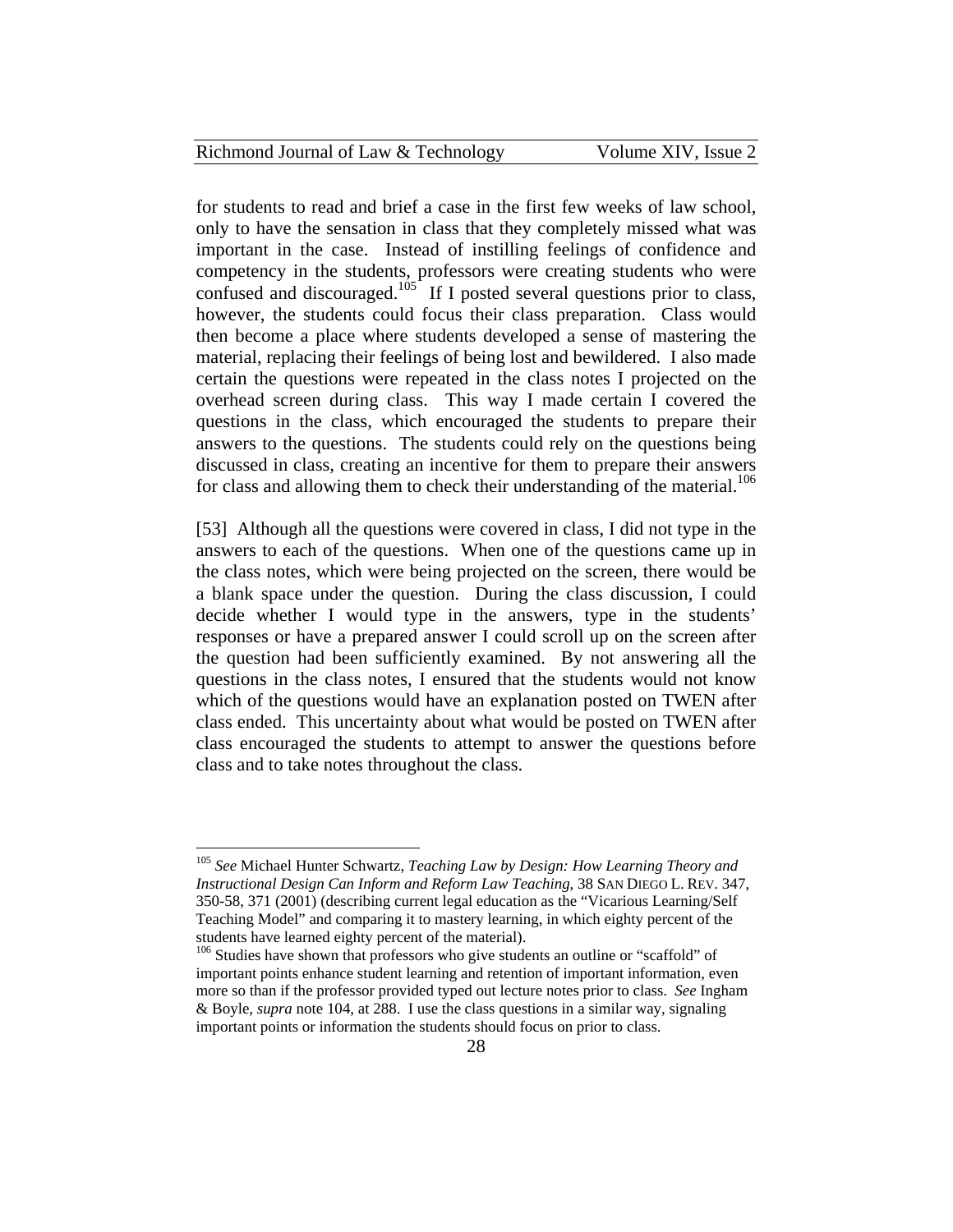| Richmond Journal of Law & Technology | Volume XIV, Issue 2 |
|--------------------------------------|---------------------|
|--------------------------------------|---------------------|

[54] Before the first class session, I posted a question involving the issue statements for the first case covered in the course. This case had two issues but, in past semesters, the students' briefs invariably contained only one issue. By asking the students to state the two issues in the case, the students read the case more carefully and were better prepared for class. As the semester progressed, I included in the class questions some of the hypotheticals that, in the past, I would have raised during class. By having the hypotheticals before class, class time was used more efficiently and there was more depth in the class discussion, with the students having a better understanding of the concepts being raised in the hypotheticals.

[55] Another technique I decided to implement was to assign one-third of the class to be "on call" a specific day of the week. Because being called on activates students' "startle response" making them appear, at least initially, totally inarticulate, I found calling on students did not instill a sense of mastery or competency. If a group of students knew ahead of time they could expect to be on-call, however, they would feel better prepared when the questions were addressed to them, similar to attorneys who have prepared for trial or oral argument. Consequently, because the class met three times a week, with approximately thirty-five students in the class, I assigned one-third of the class to be on-call a specific day of the week. $107$ 

[56] Because there were six rows of tables and chairs in the classroom, I decided two rows of students would be on-call each day. I assigned each student to a seat in order to have a fairly even number of students in each row. In addition, because it was difficult for students in the back of the classroom to hear students in the front of the class, I decided to rotate the two rows each class, with the on-call rows always being the back two rows in the classroom.<sup>108</sup>

<sup>107</sup> *See* Christian Johnson & Linnie Wheeless, *Random Walks Down the Aisle and Classroom Participation*, THE LAW TEACHER, Spring 2003, at 11 (discussing the "on call" method and how it instills confidence in the student). 108 There also was an unanticipated benefit of making the back two rows the on-call rows.

It altered the law school culture of "back benching" where the back rows were the preferred seats of students trying to avoid classroom participation. Having the different groups also made it easy to divide the class into groups for projects and informal discussions. *See* Schuwerk, *supra* note 21, at 791-92.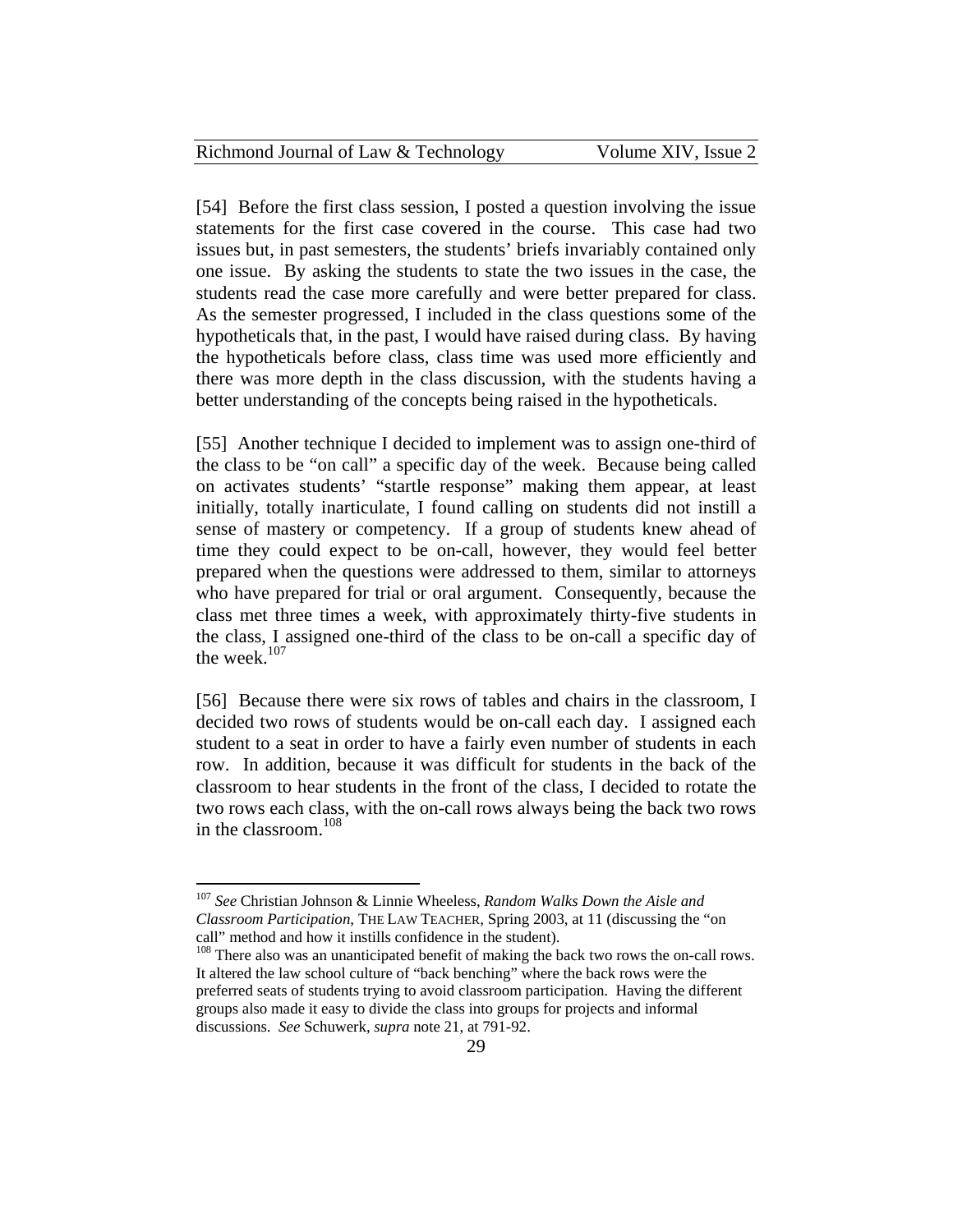| Richmond Journal of Law & Technology | Volume XIV, Issue 2 |
|--------------------------------------|---------------------|
|--------------------------------------|---------------------|

[57] When the students came into class for the first time, I handed out three different seating charts, with different assigned seats for each class day. I explained to them the different seating charts and the idea that they would be on-call one day a week. I also told them, however, students could volunteer without being on-call and I might call on students who were not on-call. This way I was not discouraging volunteers, while encouraging all of the students to be prepared for every class.<sup>109</sup>

[58] One of the concerns I had about such a highly structured class was that the students would feel overly constrained, causing impediments to learning.<sup>110</sup> To lighten this sense of constraining external controls, I decided to play a song on the computer, projecting the lyrics on the overhead screen, as students were getting seated in class, before class began. I selected songs related to the cases or subject matter for that class session.<sup>111</sup> For the first day of class I wanted a strong beat and compelling lyrics, so I selected the classic "Folsom Prison Blues" by Johnny Cash. As students filed into class, I handed them the multi-paged picture seating chart, with Johnny Cash belting out the lyrics "I shot a man in Reno just to watch him die" and the prisoners cheering in the background.<sup>112</sup>

<u>.</u>

 $109$  It has been my past experience, with first semester law students, that they were eager to volunteer and they had read the assigned materials. Therefore, I was not concerned that having assigned on-call students would result in the other students not being as wellprepared on the days they were not on-call.

<sup>110</sup> *See* Sheldon & Krieger, *supra* note 40 (discussing how allowing more autonomy to law students is positively correlated with their emotional well-being in law school). In order to provide more autonomy to my students, I no longer assign them to seats and I don't rotate the rows. Instead, when students arrived for the first class, I sectioned off the middle of the classroom with yellow crime scene tape and asked the students to sit in the middle section of the class, inside the crime scene area. I continue to call on different rows for each class session, however.

 $111$  I also invited students to suggest songs that would be appropriate for the assigned reading material. The students introduced me to some very interesting songs, such as "Date Rape" by Sublime and "Crazy Eddie's Last Harrah" by the Cross Canadian Ragweed. I agree with Boston College Law School Associate Professor Michael Cassidy that one of the many benefits of law teaching is that it keeps us young. "What other profession allows you to work – perennially and almost exclusively – with twenty-five year olds?" R. Michael Cassidy, *Why I Teach (A Prescription for the Post-Tenure Blues*), 55 J. LEGAL EDUC. 381, 383 (2005).<br><sup>112</sup> As a reminder that what I intend as an instructor – in this case using music to lighten

the sense of constraint that might result from using an assigned seating chart that rotates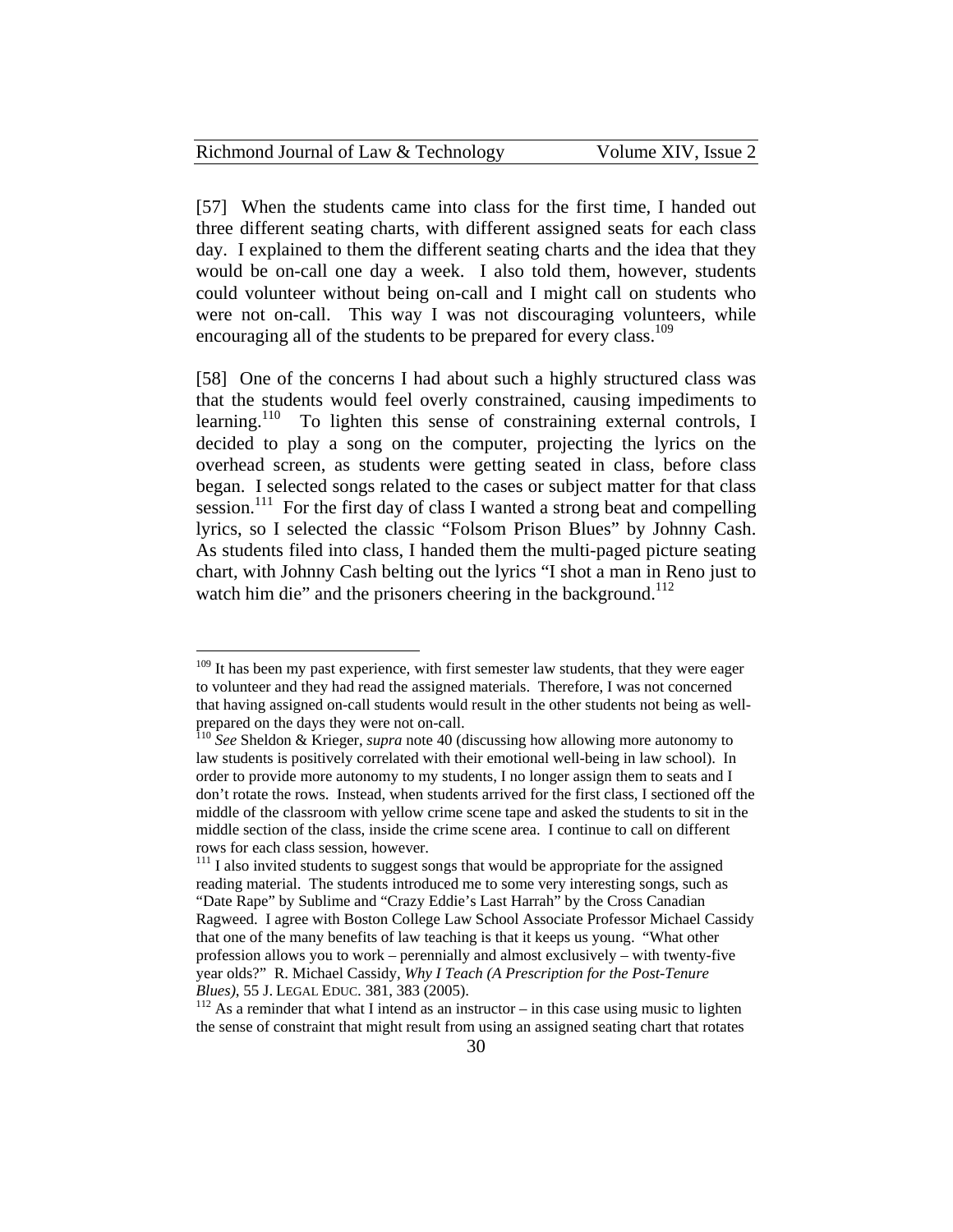| Richmond Journal of Law & Technology | Volume XIV, Issue 2 |
|--------------------------------------|---------------------|
|--------------------------------------|---------------------|

[59] Another way I tried to ameliorate the potential for the students to feel overly constrained in the class was to take each one of the groups out to a restaurant-bar across the street from campus, for the purpose of having an informal environment to talk about the class. Mid-semester I told the students I would be taking out the groups to talk about any aspect of the class, but in particular I wanted to know which of the things I was doing in class were helpful to their learning, and which were impediments to their learning. When I met with each group, it was interesting to me that, even though I asked several times for suggestions about what I could do that would assist their learning, no one brought up needing a laptop in the classroom. Consequently, I was the one who brought up the issue of what the students thought about not being able to have laptops in the classroom.

[60] Except for five or six students, the most common response was that it did not make any difference to them because they felt they were getting more out of class through the class questions and the class notes that were posted on TWEN. There was a clear consensus among the students, however, that they would not like the no-laptop policy if those features

daily – might be totally misperceived by the students was brought home through an e-

 $\overline{a}$ 

mail I received from a student at the end of the semester. The student wrote: Now that you are officially done with me, I thought I'd relay my first class story. My first evening after my first day of true law school classes, I called one of my best friends. She has known me since I was in high school. I told her that I was never going to be able to survive Criminal Law. She laughed upon hearing that I walked into a classroom with Johnny Cash implying that I was going to be in a prison. I then proceeded to tell her that I had rotating seating assignments with my PICTURE listed. Lastly, I told her that my professor looked incredibly stern and seemed like a "hardass."

Fortunately, the impression was not lasting. The student went on to write: Expecting a great deal of sympathy, I was unhappy when she told me that my professor sounded awesome and that I would end up loving the class and that particular professor would end up being my favorite. Don't you hate it when your friends are right? Thank you for making each class interesting, for putting more hours in than mere mortals should, for such an incredible gift for teaching, and for feeling passionate about what you do both for Washburn and for students.

E-mail from Student Requesting Anonymity to Author (Jan. 14, 2006, 06:59 CST) (on file with author).

Interestingly, there is no mention of the no-laptop policy in this student's description of her first day in my classroom.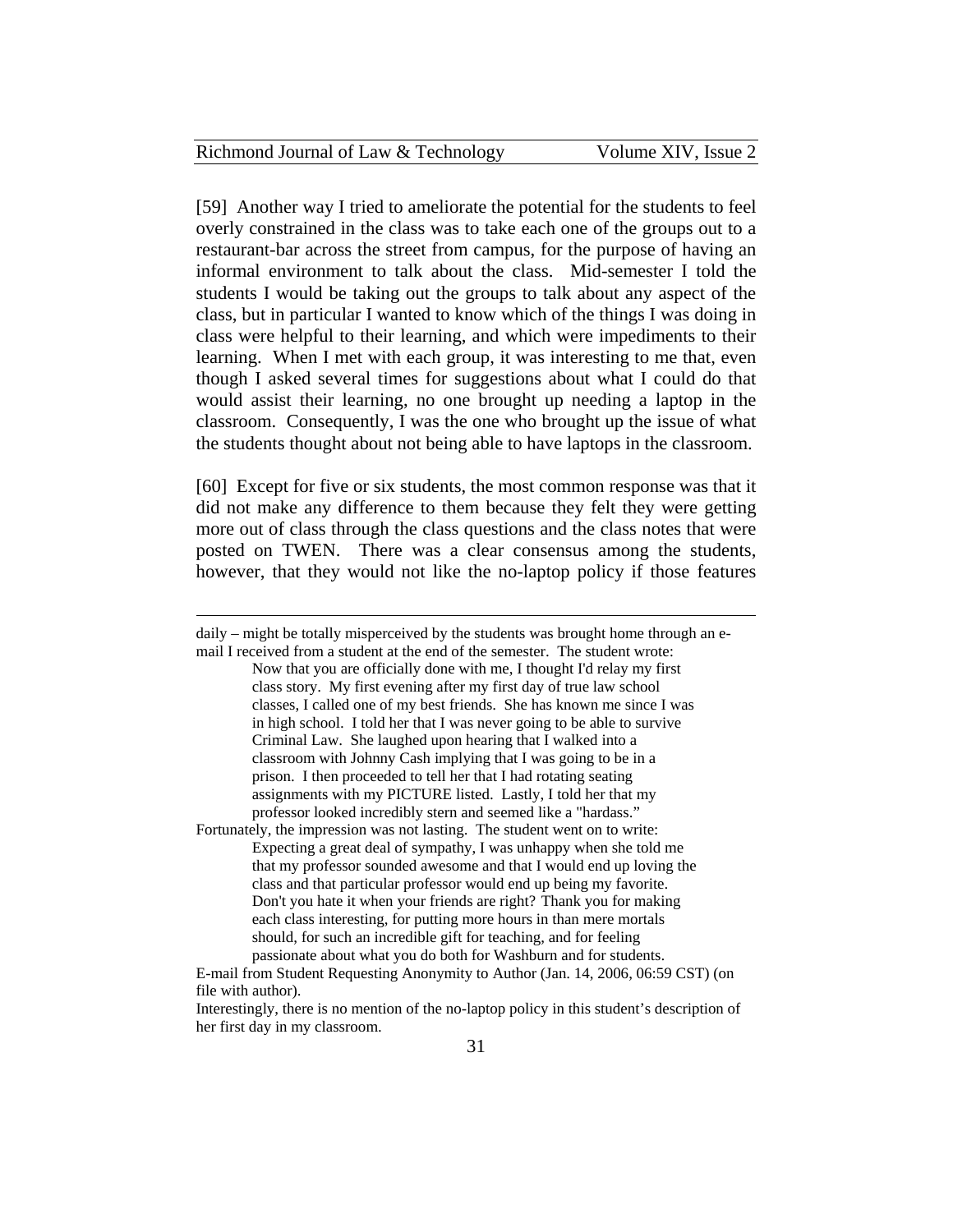| Richmond Journal of Law & Technology | Volume XIV, Issue 2 |
|--------------------------------------|---------------------|
|--------------------------------------|---------------------|

were not incorporated into the course. I explained to the students that the main reason for the no-laptop policy was my feeling disconnected from them and I decided to post the class questions as a way to address the legitimate need for a laptop, i.e. to take notes and follow along in class. One student, who prior to my explanation, said he did not like the nolaptop policy, stated after hearing my explanation, if given a choice, he would much rather have the class questions than his laptop.  $113$ 

[61] The other students who objected to the no-laptop policy commented that not having the laptop in the classroom was more time-consuming because they had to integrate their handwritten class notes with their word processed answers to the questions they had done before class, and then they had to combine these notes with the posted class notes after class. Invariably, however, as the students talked about the difficulty caused by not having a laptop in the class, they began to realize that the process of transferring the handwritten notes and organizing the information after class actually helped them to better understand the material. Without me prompting them, they ended by saying "Maybe that isn't such a bad thing after all."

[62] I also implemented the Classroom Performance System (CPS), or the "clickers," to help students review material during the semester. The students used the clickers with multiple choice questions, to review crimes against the person before the midterm examination, then later in the semester to review crimes against the dwelling and property and finally, during the last class of the semester for a comprehensive review. Besides their enjoyment in using the technology, the students were also preparing for their multiple choice examination, even though the questions for the CPS format were less complex than the multiple choice questions on the final examination. The CPS questions, however, did convey, immediately,

<sup>&</sup>lt;sup>113</sup> See Posting of Orly Lobel to PrawfsBlawg,

http://prawfsblawg.blogs.com/prawfsblawg/2006/07/banning\_laptops.html (July 17, 2006, 14:34) (describing a law school colleague who made her students "the following offer – they would begin the semester with two weeks of a no-laptop policy. She would in turn post her teaching notes on TWEN. After the first two weeks, the students would take an anonymous vote on whether the no-laptop policy should remain for the rest of the semester. The results: the students loved it. They found they were more engaged, more involved in class discussions and the course evaluations were the best of all years.").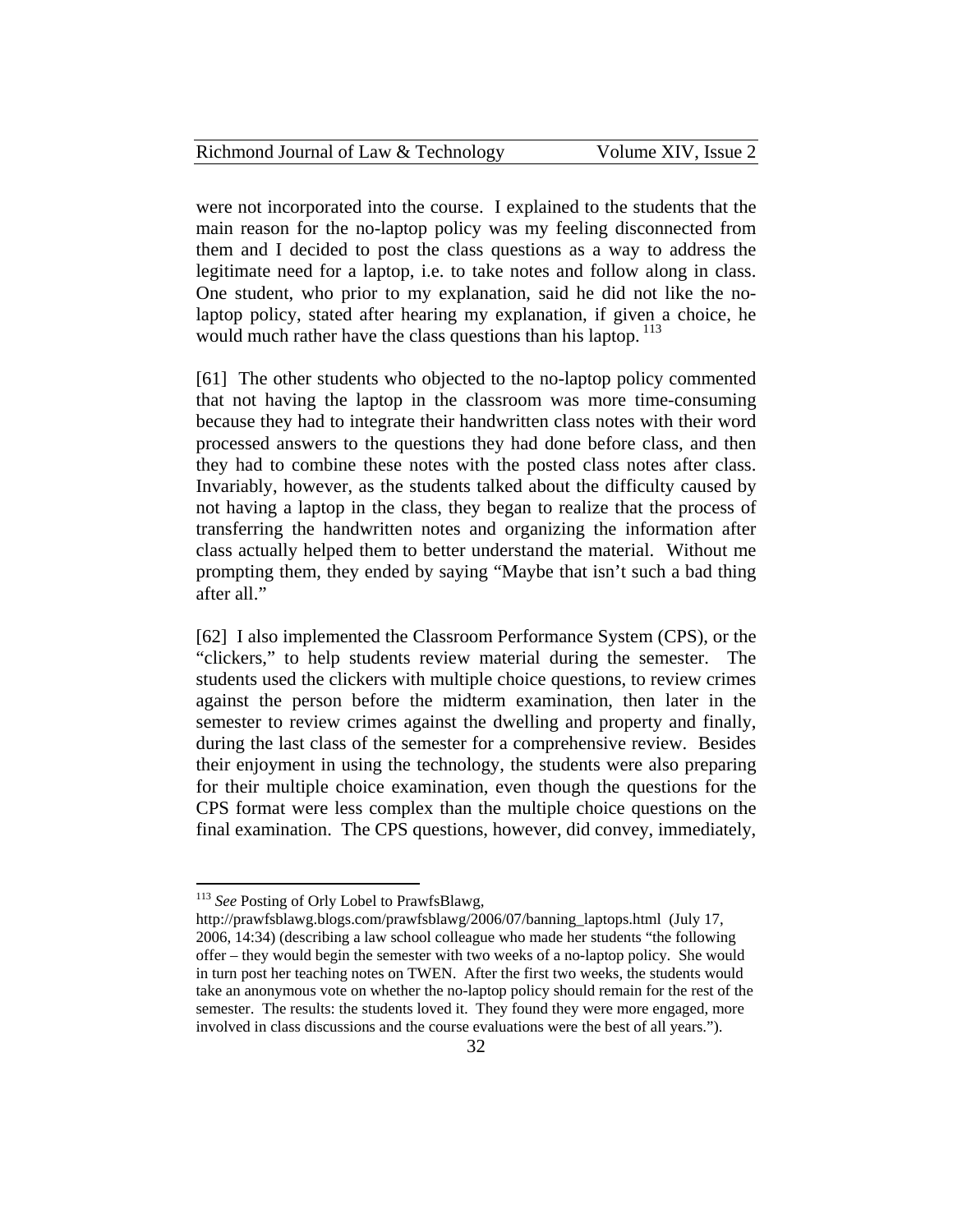| Richmond Journal of Law & Technology | Volume XIV, Issue 2 |
|--------------------------------------|---------------------|
|--------------------------------------|---------------------|

to them and to me where their weaknesses were in understanding basic concepts.

[63] Besides using classroom technology to enhance my teaching, I also tried to incorporate some of the research about effective educational techniques. For example, Professor Ken Bain found that "outstanding teachers give comprehensive examinations with each test replacing the previous one."114 Each test is building on previously learned material and the student continues to be tested over the material in subsequent exercises and examinations.<sup>115</sup> "In such a system, students can try, come up short, receive feedback on their efforts, and try again on a subsequent examination. What they understand and can do intellectually by the end of the course matters more than anything else."<sup>116</sup>

[64] This formula for teaching is rarely followed in law school courses, with only one examination at the end of the semester. Because I had two small sections in which I was teaching essay examination skills, with a required midterm examination, I had an opportunity to implement the concept of building on previous knowledge. I had noticed in past years when I used a writing exercise over one aspect of crimes against the person, for example, writing a question that had the students discern the difference between murder and voluntary manslaughter in a fact pattern involving an intentional killing, many of the students made errors in format or style, preventing them from displaying their understanding of the substantive material.

[65] Generally, I did not follow this writing exercise or practice examination with another fact pattern involving a nuance of an intentional killing. Instead, the next assignment or examination might involve a negligent killing, or the felony-murder rule, or a defense. Again, the students made errors in format, style or logic, which prevented them from displaying their competency with the substantive material. The students continued skimming the surface, never having an opportunity to synthesize and manipulate the principles in a way that I had hoped when writing the exercise or examination. They never had a sense of mastery of

<sup>114</sup> BAIN, *supra* note 86, at 161; s*ee also* Schwartz, supra note 105, at 368-69. 115 BAIN, *supra* note 86, at 161. 116 *Id*.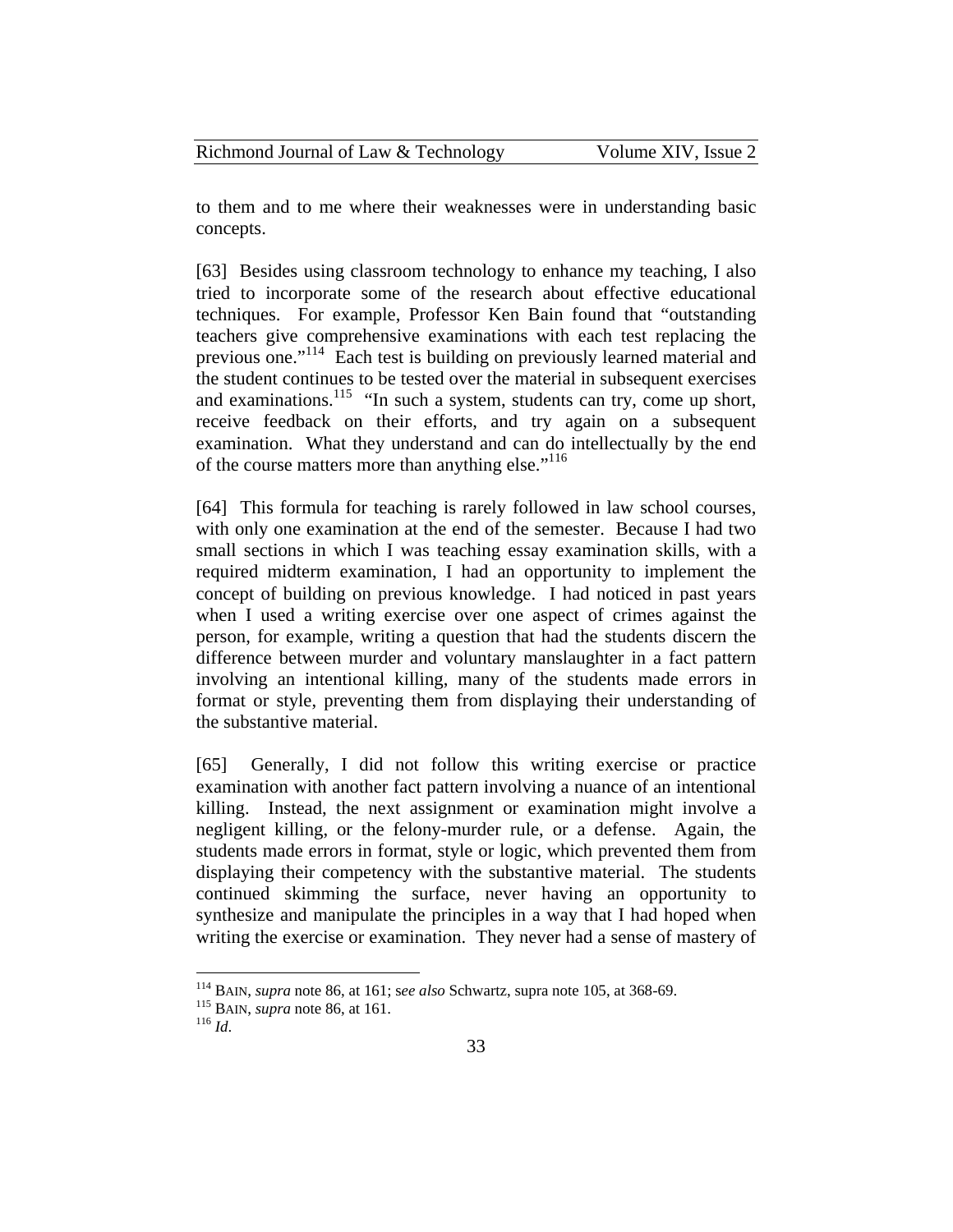| Richmond Journal of Law & Technology | Volume XIV, Issue 2 |
|--------------------------------------|---------------------|
|--------------------------------------|---------------------|

the material, except for a very few, who I suspect, would have excelled regardless.

[66] I also began to realize there were identifiable levels of complexity to examination questions. For example, the simplest level would require the students to merely take a fact pattern and apply the facts to the elements of a specific crime. The next level would require the students to analyze a fact pattern, deciding between two different crimes. The third level would build on the second level by requiring the application of defenses, and the fourth level would add the skills of synthesizing several concepts and applying them with sophistication and nuance. I discovered I had a propensity to give students an examination question at this fourth level, with only five to eight percent of the students being capable of that level of analysis. The majority of the students, however, were struggling at the first level, not grasping the idea of defining elements and applying facts to these elements. For the most part, the students were far too conclusive, relying on what was required of them in their undergraduate courses, where they were required only to reach correct conclusions.

[67] In order to take law school essay exams successfully, however, students needed several attempts to practice the basic skills required to answer a law school essay exam question. This meant giving the students an understanding of the levels of difficulty in writing exams, as well as opportunities to practice writing essay exam answers. $117$ 

[68] To develop student confidence in writing answers to essay exams, I introduced the students to the concept of the four different levels of difficulty in the questions, and posted on TWEN a series of old exam questions they could practice with, identifying the level of difficulty for each exam. Then, prior to their practice exam, I announced that the general topic of the exam would be negligent homicides. When the students took their midterm exam, I once again wrote a question that dealt with negligent homicide, although I did not announce ahead of time this would be the topic of the midterm examination. The final examination

<sup>117</sup> *See* Schwartz, *supra* note 105, at 368-69 (discussing how behavior theorists are developing "the idea that instruction should be sequenced so that students master early steps and easier problems early in instruction. Only later should students progress to more difficult and complex steps and problems.").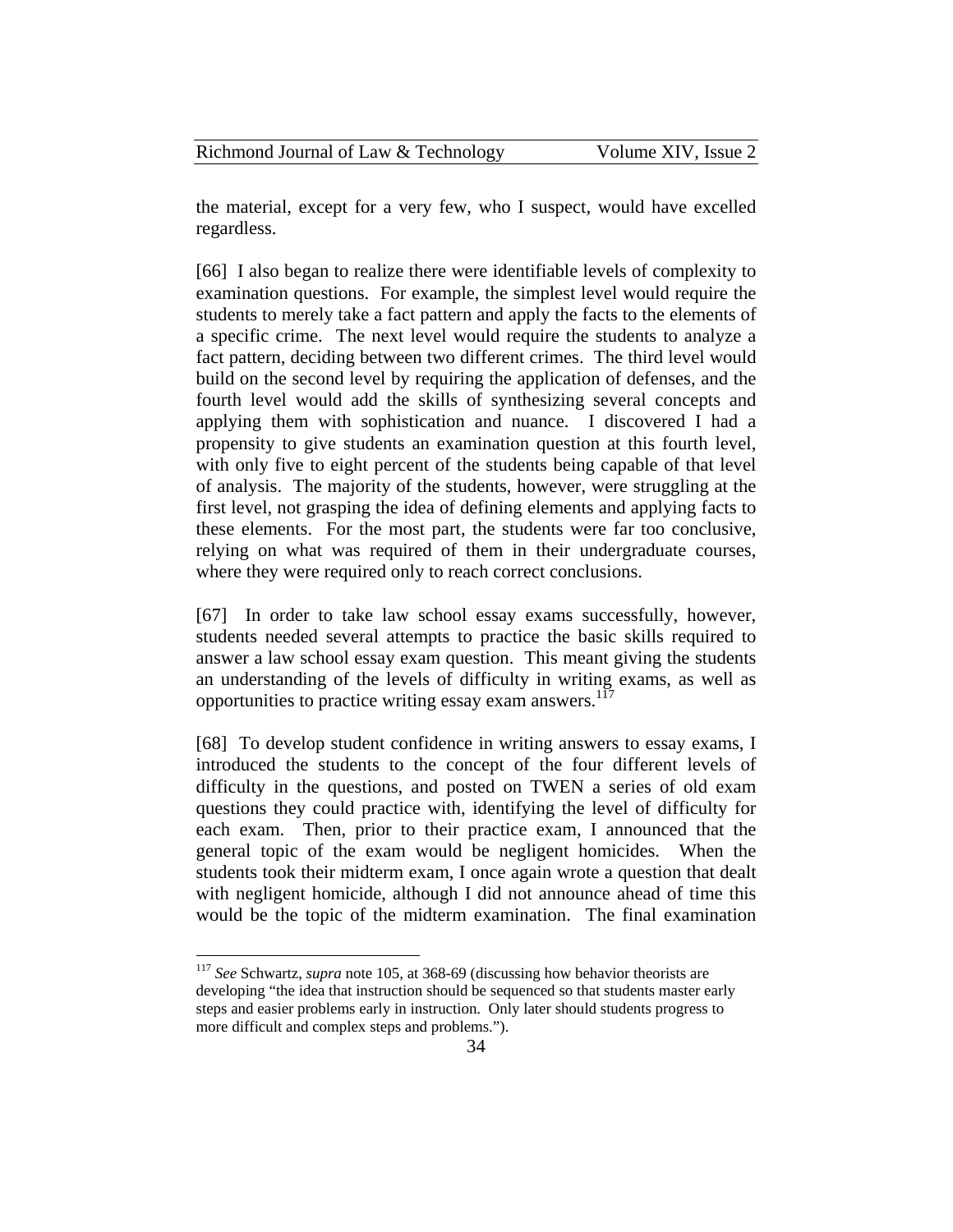| Richmond Journal of Law & Technology | Volume XIV, Issue 2 |
|--------------------------------------|---------------------|
|--------------------------------------|---------------------|

again had at least one question over the same topic. I finally had a sense the students had the ability to show how they understood this legal concept, discussing it with mastery and sophistication. Very few of the students continued to make derailing "level one" errors, by being unable to apply the facts to the legal principles.<sup>118</sup>

[69] Not only did the students practice their examination writing skills by answering former examination questions posted on TWEN, but they also had the opportunity to take two practice examinations under exam conditions. This included students having the choice of whether to take their examinations in blue books or on laptops. Because my concern about laptops in the classroom was the disconnection I felt between myself and the students, there was no legitimate reason to prohibit the use of the laptops to take essay examinations. Those students who chose to take the essay portion of the examination on a laptop were trained in using ExamSoft, a software that prevents access to the laptop's hard drive, making unavailable material stored elsewhere on the laptop or accessing the Internet.

[70] Allowing students to use the laptops for the graded examinations also may have resulted in them being less resistant to the no-laptop policy in the classroom because I was being consistent with my rationale for the policy, which was my sense of disconnection from the students. Also, practicing taking the examination on the computer was consistent with my goal of allowing the students numerous opportunities to practice the skills necessary to be successful on a graded exam.

[71] One unexpected use of technology also assisted the students when they were preparing for their practice, midterm and final examinations. I had been asked to videotape my class sessions for viewing by pre-tenured faculty. I posted the videotaped class sessions on the law school webpage, which also allowed my students to have access to the class videos. One of

<sup>&</sup>lt;sup>118</sup> When I posted numerous old essay examination questions on TWEN, identifying their level of difficulty, I also identified the general topic, such as voluntary manslaughter or the insanity defense. Some of the questions had model answers, while others did not. I told the students I would provide individual students with a written critique if they wrote out answers to the posted questions. I also had study groups make office appointments to discuss the answers to the questions, sometimes listening to competing opinions on which was the better answer.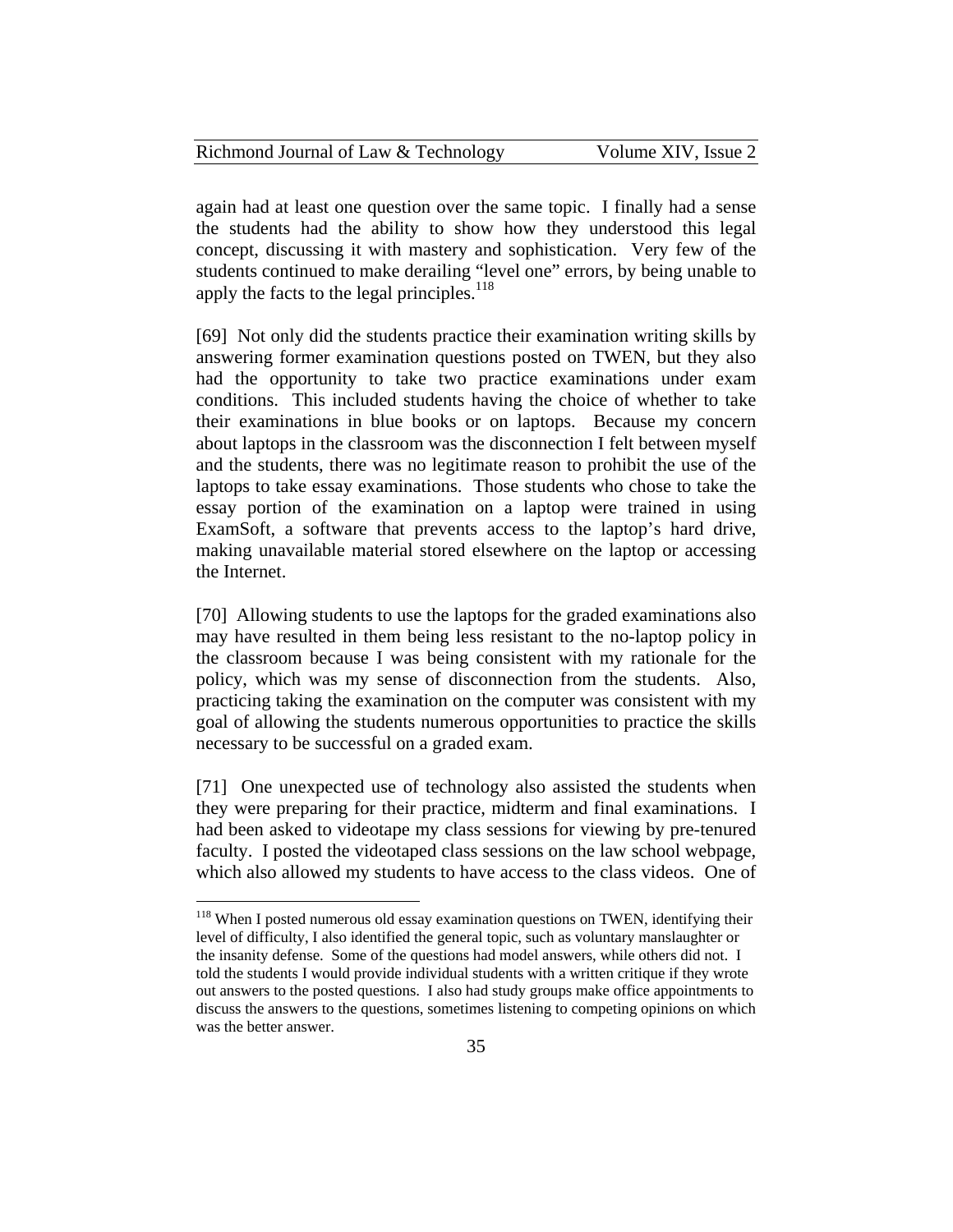| Richmond Journal of Law & Technology | Volume XIV, Issue 2 |
|--------------------------------------|---------------------|
|--------------------------------------|---------------------|

my students told me, after I announced the practice examination was covering negligent homicide, she replayed the class sessions in which we covered negligent homicide as a method to review the material and to clear up questions that developed as she organized her class materials covering this topic. $119$ 

#### V. THE RESULTS—TEACHING (AND LEARNING) HAPPILY EVER AFTER

[72] As I began teaching in the fall semester of 2005, when I instituted the no-laptop policy, I immediately began to feel an increased level of energy and student engagement in the classroom. I watched my students' eyes again, I noticed how they shifted in their seats and how they turned their bodies; I could see if they were comprehending or becoming confused. I could adjust my teaching to match the feedback I was receiving. We were engaged in the communication loop of receiving information and sending feedback—I was no longer bouncing off a blank wall. The excitement and joy I experienced, just to have my students back, was palpable. Numerous times throughout the semester I caught myself saying in my mind, "I haven't felt this way for so long." It is not about being the center of attention;<sup>120</sup> it is about being partners in a group process, sharing each other's excitement about learning, and being visibly engaged in

<sup>&</sup>lt;sup>119</sup> The student said she was able to do housework while playing the video because she only needed to listen to the video rather than watch it, which suggests that recording classes and pod-casting them afterwards, might be beneficial for students wanting to review prior classes. Although this idea might encourage students not to attend class, the American Bar Association Standard § 304(d) provides: "A law school shall require regular and punctual attendance." Many law professors at my institution will not allow students to sit for their final exam if the student has missed a certain number of classes, making physical classroom absences rare. Mental absences, however, are not so easily controlled.

<sup>120</sup> *But* s*ee* Catherine Ross Dunham, *Stretching Toward the Future: A View of Laptop Computers from Both Sides of the Screen*, THE LAW TEACHER, Spring 2007, at 3 ("What we have to realize is that much of a law faculty's apprehension about laptops in the classroom relates to us, not them. Ego is an essential ingredient in the talented scholarteacher. We need to like the sound of our own voices, in print and in person. And we need others to like it too. When students are engaged with their computers instead of with us, we are slighted. In addition to an essential lack of energy in the classroom, we also lose that terrific side benefit of teaching, the rapt audience. Our egos suffer.").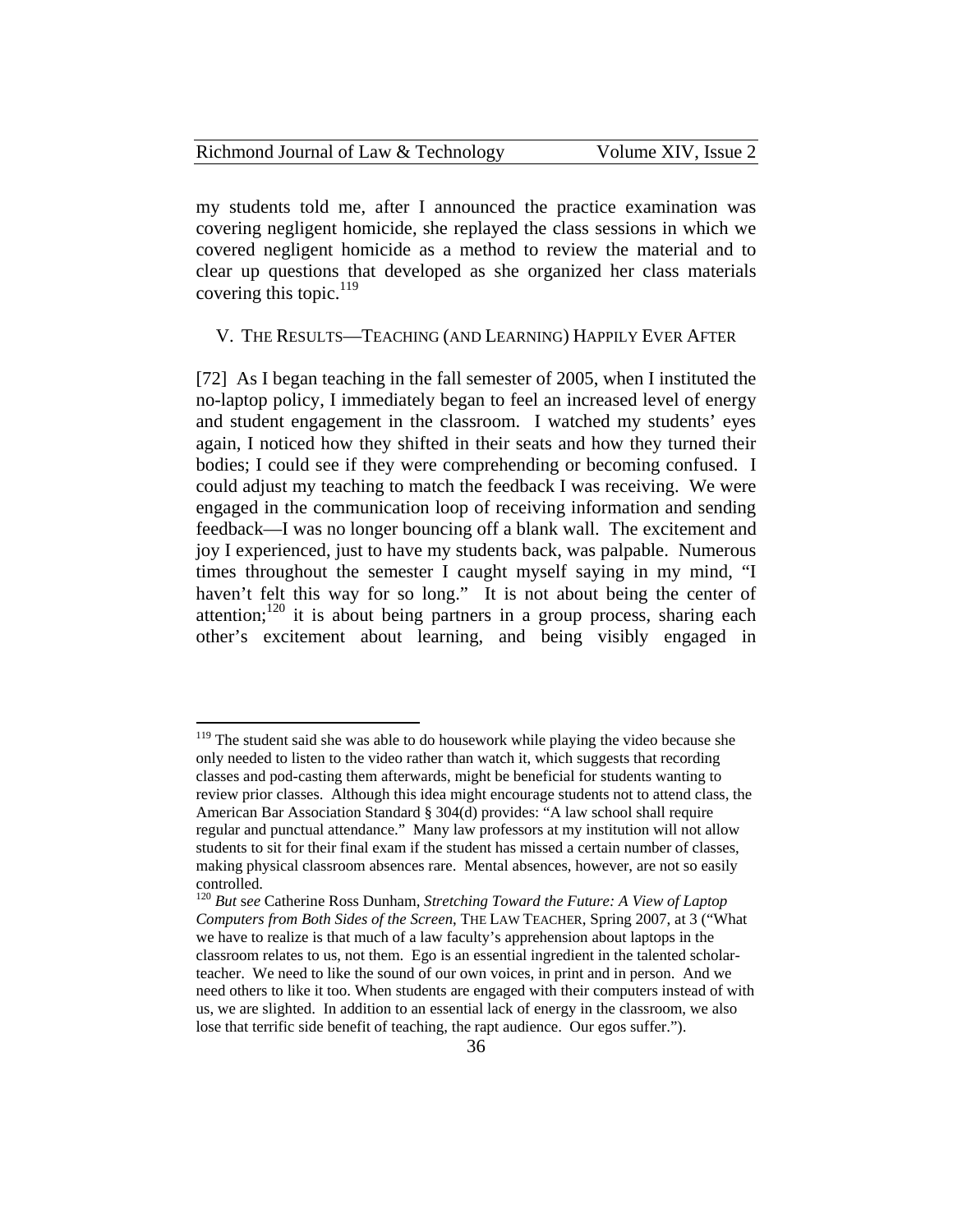| Richmond Journal of Law & Technology |  |
|--------------------------------------|--|
|--------------------------------------|--|

 $\overline{a}$ 

intellectual exploration and inquiry.<sup>121</sup> This positive learning environment was reinforced by students who continued to evaluate my classes with above average ratings. $^{122}$ 

[73] The semester's successes went beyond the improved classroom atmosphere. Students also had slightly improved test scores. On the multiple choice portion of the final examination, 123 I repeated a substantial number of questions that I had used the previous year, but had taken precautions to prevent their release to the students.<sup>124</sup> I compared the 2005 student scores on identical questions with the students' scores

<sup>123</sup> The multiple choice portion of the final examination was weighted at forty percent of the students' final grade.

<sup>121</sup> *See* Colb, *supra* note 25 ("I have already noticed a higher level of reasoning, after only two weeks of class under the virtual laptop ban, and I am optimistic that student performance throughout the semester will improve as well.").<br><sup>122</sup> For my first year course, the first year I implemented a no-laptop policy, I received no

comments on my teacher evaluations about the policy; the second year I received two negative comments about the no-laptop policy and one positive comment about the nolaptop policy. Although my teacher evaluations for this first semester, first-year course continue to be above average, I have noticed more strongly negative ratings from several students having the sense "only her way is acceptable," when they are called on or when they write their practice exams and midterms. I wonder if these comments relate to these students feeling too many external controls in the classroom. *See* Sheldon & Krieger, *supra* note 40. Or perhaps, because I was the only faculty member in their section teaching a substantive course, while providing significant feedback during their first semester, the students did not appreciate the precision that is required in legal analysis. On the other hand, these negative teacher evaluations are outweighed by strongly positive ratings by students who appreciate the structure and feedback, resulting in my attaining above-average teacher evaluations.

 $124$  In past years, I had posted the answers, with explanations, to the multiple choice questions after the exam. By 2004, I had more than six previous multiple choice exams, with answers, posted on TWEN, so I decided not to release the answers in order to keep some of them for future use. I did, however, go over the answers to the multiple choice questions in a special session during the first week of the following semester for those students who were interested in the answers. These students had a computer print-out that showed their answer to each question, as well as the correct answer. Then I projected the multiple choice questions onto the overhead and went through the questions with the students. This way, I did not have to worry about any of the exam questions "leaking" out. The next year, I changed the order of the questions that were repeated, so that even if a student had obtained the computer print out showing the right answer to the numbered questions from the prior year, it would not be helpful for students taking the multiple choice exam in subsequent years. In addition, I added a number of new multiple choice questions to the 2005 examination.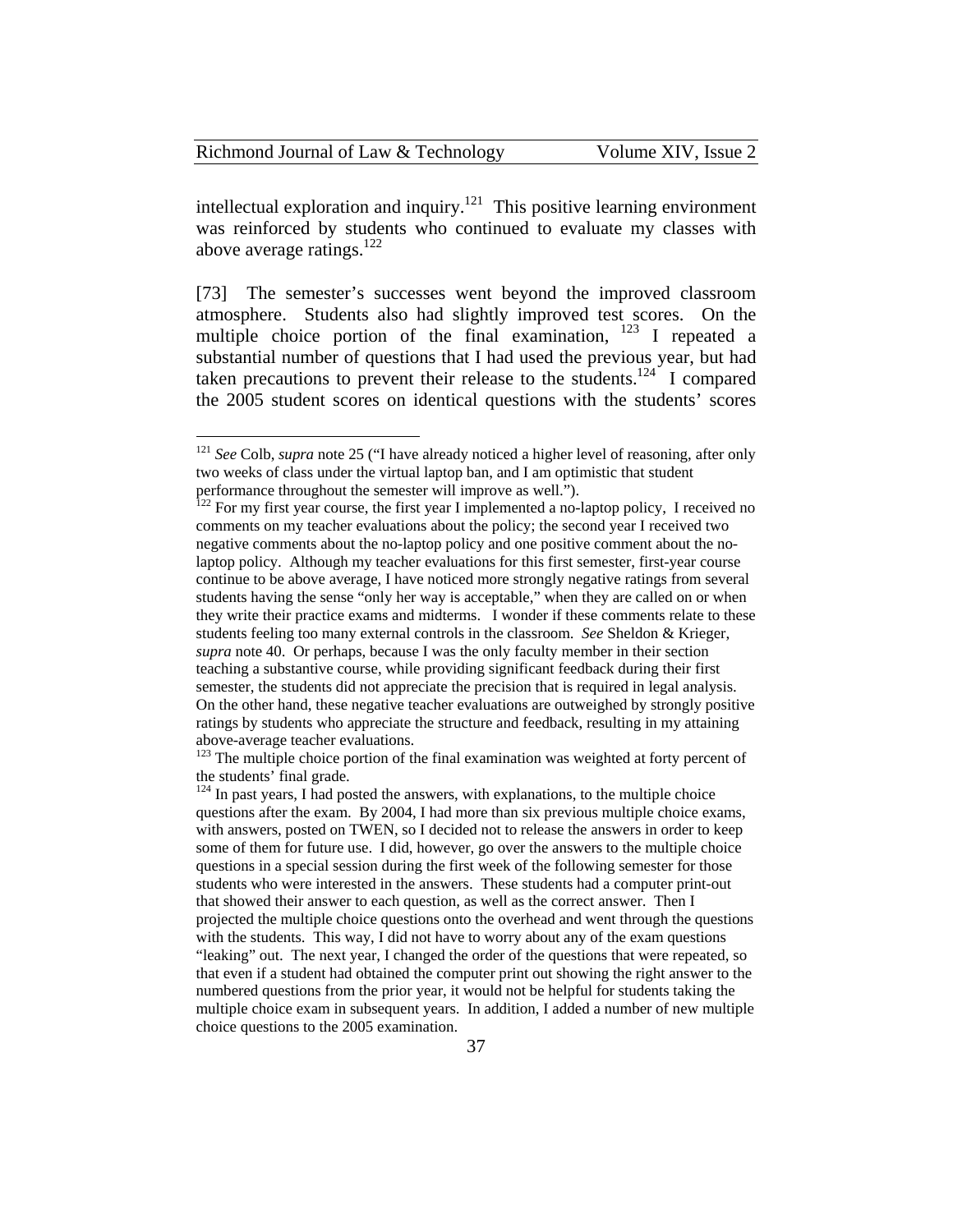| Richmond Journal of Law & Technology | Volume XIV, Issue 2 |
|--------------------------------------|---------------------|
|--------------------------------------|---------------------|

from the previous year, the fall of 2004. That semester I allowed laptops, but did not provide study questions before the class sessions and did not deliberately build on prior learning of the substantive law, as I had done with the students in 2005. The eighty-two students in the fall of 2004 scored an average of 39.987, but in 2005, when the course enrollment was sixty-two students, the average score was 41.172. In addition, not only did three students in 2005 score more points on the identical questions than the highest score in 2004, but the lowest score in 2005 was three points higher than the lowest score in 2004.

[74] Obviously there was a combination of factors that contributed to the students' improved performance. For example, although the 2004 and 2005 students' LSAT scores remained constant, the 2005 students' grade point averages were .12 higher, which might account for improved test scores. I also had a larger number of students in the classroom in 2004, an average of forty-one in each class, whereas in 2005 I had an average of thirty-one students per class. Studies have shown students tend to become more engaged in smaller classes, so the smaller class size may have impacted the improved performance on their examinations.

[75] Although it is not possible to isolate the causes for the improved test scores, it was clear that students were not being harmed academically by implementing a no-laptop policy in the classroom. In addition, adopting a no-laptop policy caused me to think about my teaching and the students' learning in ways that are being substantiated by research on learning. For example, the summary of the Carnegie Foundation's study of legal education found that legal education relies heavily on summative assessment of students, which focuses on ranking, sorting and filtering students:

But there is another form of assessment, formative assessment, which focuses on supporting students in learning rather than ranking, sorting and filtering them. Although contemporary learning theory suggests that educational effort is significantly enhanced by the use of formative assessment, law schools make little use of it. Formative assessments directed toward improved learning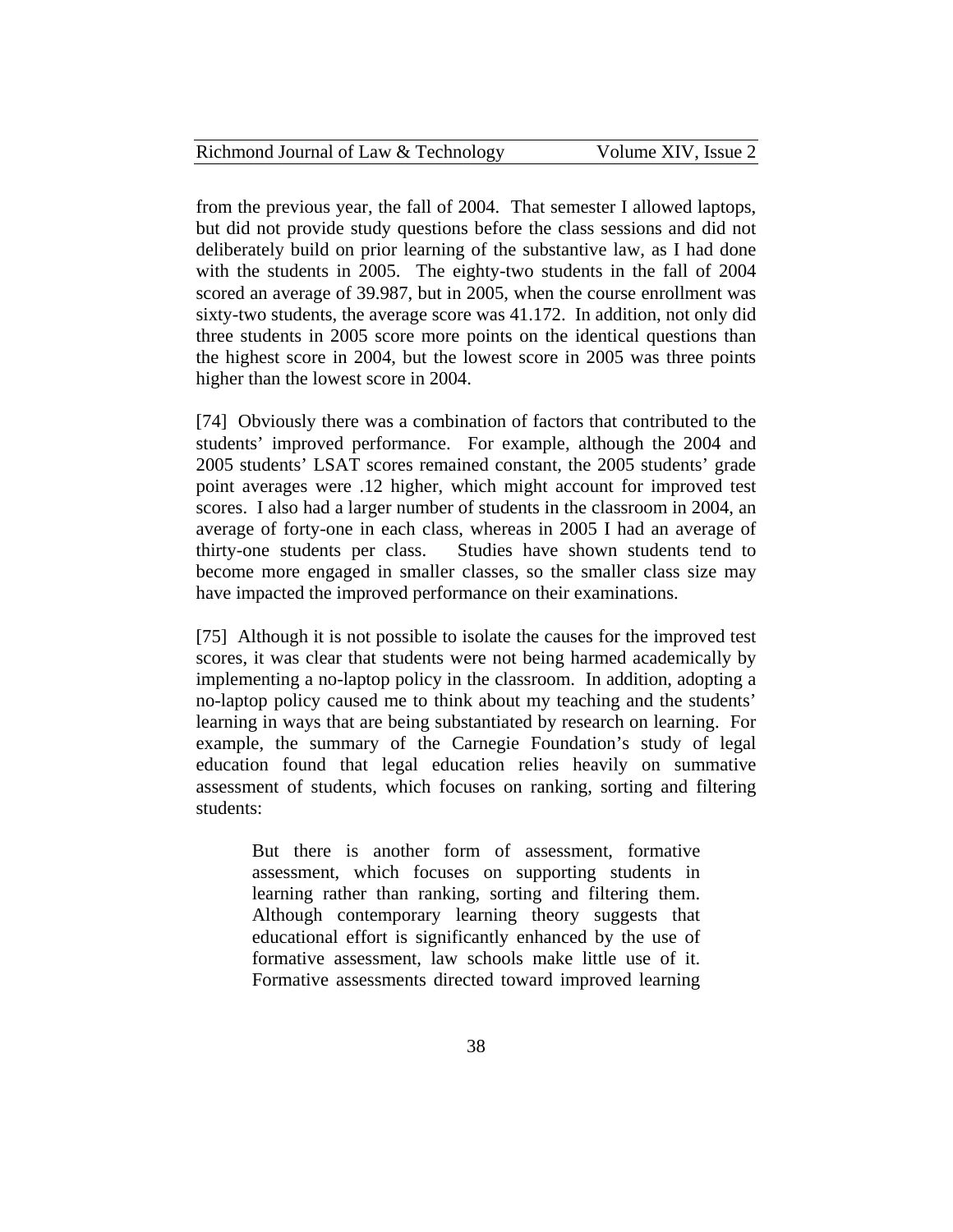ought to be a primary form of assessment in legal education.125

This report supported my decision to provide students multiple opportunities to analyze fact patterns that applied the same legal principles, as I did when I repeatedly tested the students' knowledge of negligent homicide. I also used formative assessment techniques when I identified the increasing difficulty level of previous exams that were posted on TWEN.

[76] In addition, the 2006 Annual Survey Results of the Law School Survey of Student Engagement (LSSSE) supported some of the changes I implemented in my class to compensate for the no-laptop policy. For example, the law student survey found that one out of five law students reported never receiving prompt feedback from professors.<sup>126</sup> As was noted by correlating student responses, "prompt feedback is associated with most positive educational outcomes, including critical thinking, effective learning, and clear writing."127 In addition, the survey revealed that students who received prompt feedback spent more time preparing for class and "were more likely to say they worked harder than they thought they could to meet the expectations of faculty members."128 It was the implementation of the a no-laptop policy that prompted me to assign more writing exercises, administer more practice exams and add three class review sessions using the CPS "clickers." Consequently, it was my reassessment of how to teach in a no-laptop environment that resulted in me providing students with more feedback throughout the semester.<sup>129</sup>

<sup>&</sup>lt;sup>125</sup> WILLIAM M. SULLIVAN ET AL., EDUCATING LAWYERS: PREPARATION FOR THE PROFESSION OF LAW 7 (Carnegie Foundation for the Advancement of Teaching 2007). 126 Law School Survey of Student Engagement, *Engaging Legal Education: Moving Beyond the Status Quo: 2006 Annual Survey Results* 2 (2006), *available at* http://lssse.iub.edu/2006\_Annual\_Report/pdf/LSSSE\_2006\_Annual\_Report.pdf. 127 *Id*. 128 *Id*. at 6.

<sup>&</sup>lt;sup>129</sup> One of the disadvantages of being one of the only first year professors providing feedback throughout the semester, is that some students who are not performing at their levels of expectation may "blame the messenger," and attribute their less-than-stellar performances on the professor being unfair, hard to please, or unrealistic in his or her expectations, rather than realizing that they are in academic trouble. Research and writing professors, who also provide feedback throughout the semester, are familiar with this phenomenon. If students were receiving feedback from all of their professors,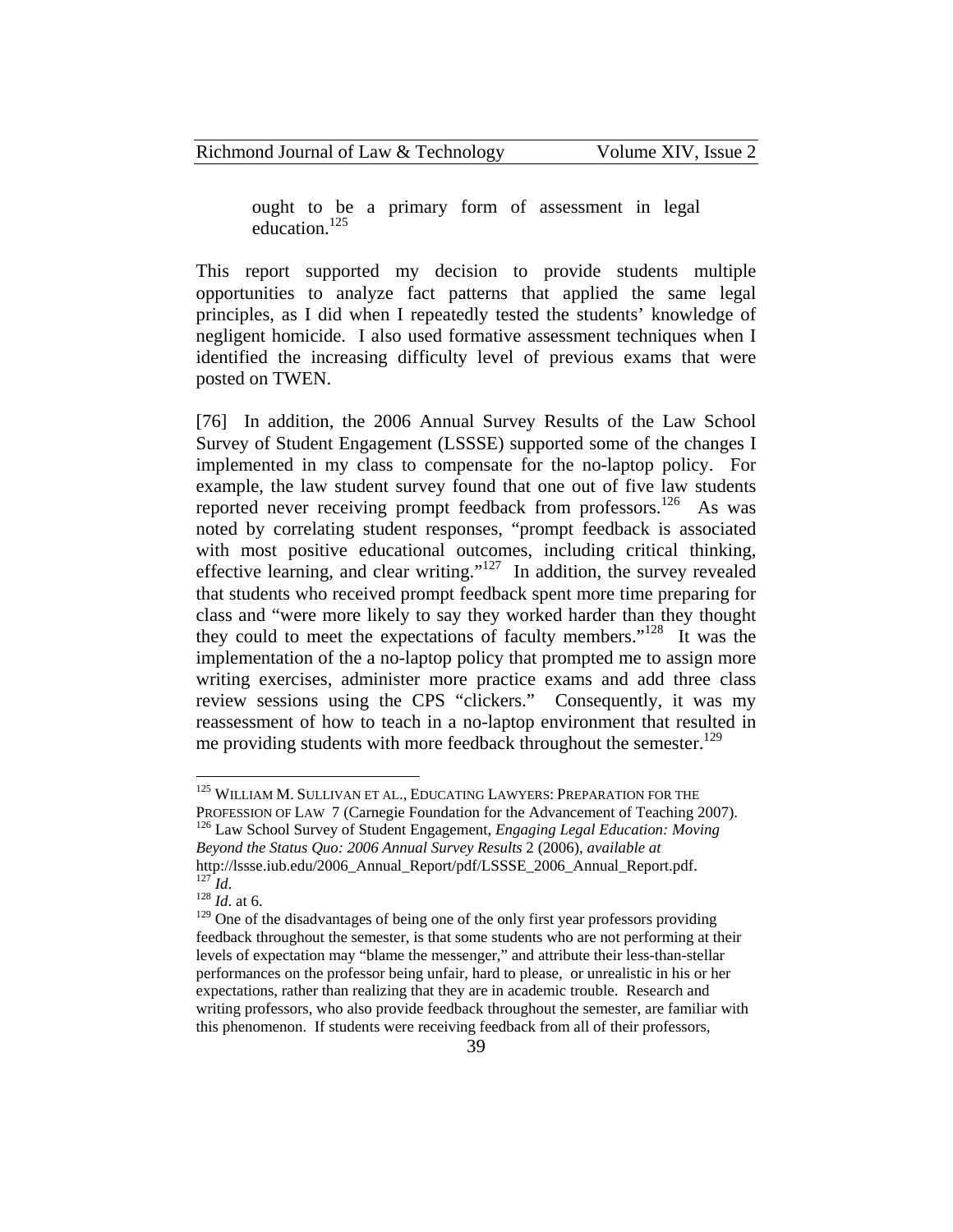| Richmond Journal of Law & Technology |  |  |
|--------------------------------------|--|--|
|--------------------------------------|--|--|

1

[77] The most important result of adopting a no-laptop policy, however, has been recapturing the enjoyment of teaching and reconnecting to the students in the classroom. Also, similar to when I was a younger teacher, I found myself discussing teaching techniques with my colleagues, exchanging ideas about teaching strategies and methodologies. For example, one discussion with a colleague<sup>130</sup> about how to reach different learning styles resulted in me co-teaching, with two students, three different techniques to organize course material for the midterm examination. While I taught the traditional outlining method, one student used PowerPoint to illustrate the use of flash cards and another student handed out a flow chart, divided the class into work groups and had the work groups complete the blanks at the end of the flow chart with the appropriate crimes.

however, at-risk students would realize much earlier that their performance was substandard in the majority of their classes, and early intervention could rectify these students' inadequacies.

<sup>&</sup>lt;sup>130</sup> The addition of Professor Michael Hunter Schwartz to the Washburn University School of Law faculty in the fall of 2006 has resulted in rich and engaging discussions about educationally sound teaching strategies and techniques. While I felt my classroom experimentation the year earlier, when I adopted the no-laptop policy, was similar to the old saying that "a blind hog finds an acorn every now and again," Professor Schwartz has developed systematic teaching strategies, and he enthusiastically encourages faculty members to adopt teaching techniques based on his extensive research of learning theory. *See* Michael Hunter Schwartz, EXPERT LEARNING FOR LAW STUDENTS (2005). *See generally* GERALD F. HESS & STEVEN FRIEDLAND, TECHNIQUES FOR TEACHING LAW (1999).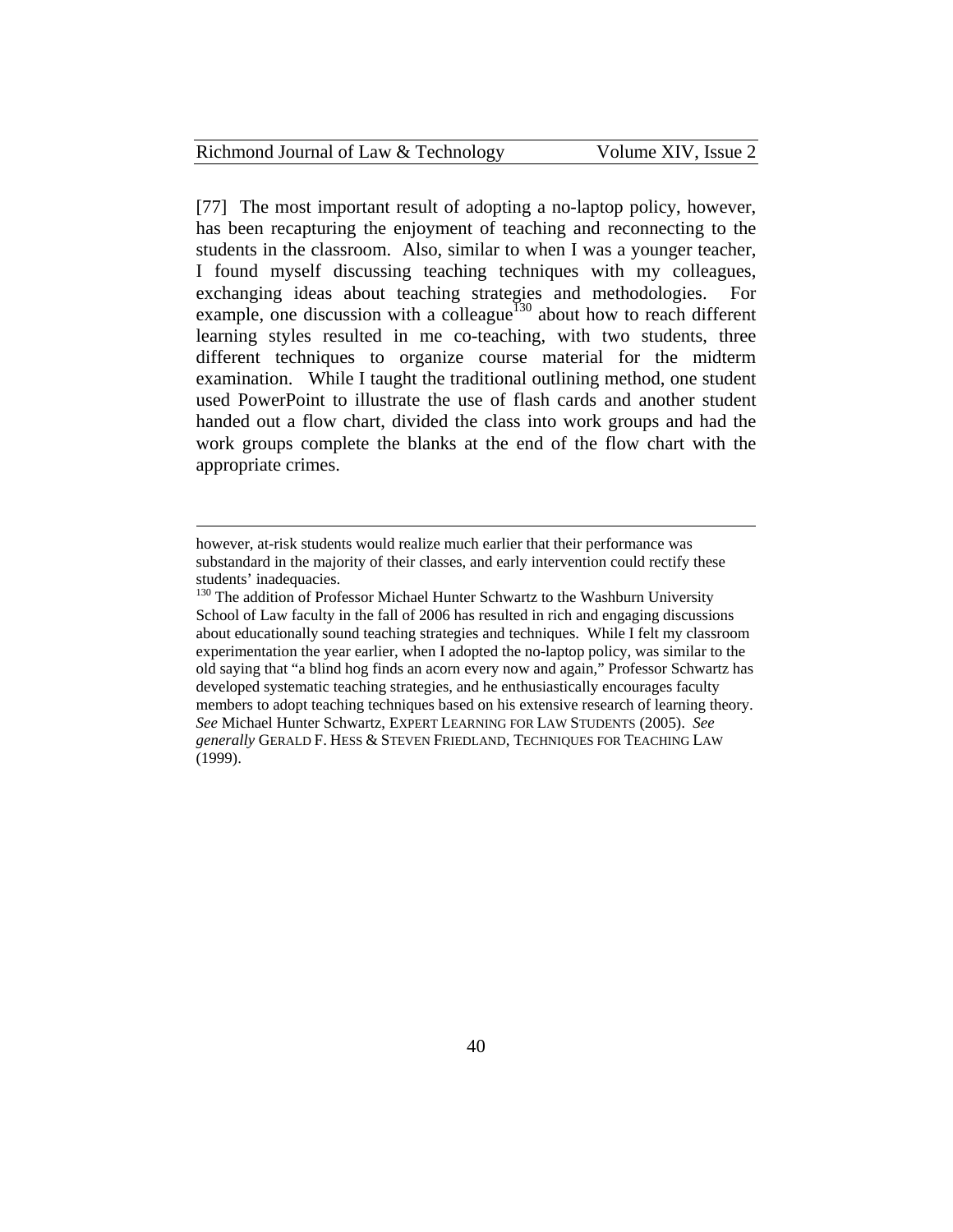| Richmond Journal of Law & Technology | Volume XIV, Issue 2 |
|--------------------------------------|---------------------|
|--------------------------------------|---------------------|

[78] This past semester I taught the large upper-class course<sup>131</sup> that caused me to implement the no-laptop policy three semesters ago. Enrolled in this course was an equal mix of students from the 2004 first-year class in which I allowed laptops, as well as students from the following year, when I implemented the no-laptop policy. I also had students who had never taken me for a law school course. I wondered if students would drop the course or create a hostile environment because they would not be allowed to use laptops in the classroom.

[79] To provide advanced notice of the no-laptop policy, I sent an e-mail a week before classes resumed, informing the students I did not allow laptops or other electronic devices, except voice recorders, in the classroom. I also informed them the classes would be videotaped and the videos would be posted on the class TWEN site. I did not experience a mass exodus of students withdrawing from the course and, in fact, I had seventy-two students in a classroom that has seventy-five seats.<sup>132</sup> In addition, I only received humorous responses to my e-mail announcing the no-laptop policy, such as one student who e-mailed me, to say he was looking forward to the class but he wanted to know whether he would be allowed to wear his digital watch in the classroom. He noted that it had a

<u>.</u>

<sup>&</sup>lt;sup>131</sup> I also taught a seminar class without laptops for the first time. The last time I taught a seminar, I invited a colleague, Professor Sheila Reynolds, to talk to the class about professional ethics using a short story as the vehicle for the discussion. She commented to me after class that she thought students were not using the laptops for classroom purposes. There was little reason for students in a research paper course to be taking copious notes, particularly when there was a guest professor. She said she deliberately called on a student who was typing during most of the class. The student clearly was not following the discussion. Interestingly, I received an e-mail from that same student, time stamped showing it was written during that very class. In thinking of ways to incorporate more active learning in this seminar class, I have adopted Professor Reynolds' practice of having the seminar students peer-edit their classmates research papers, thereby encouraging students to be invested in their peers' success and preparing them for this activity in law practice. Professor Reynolds suggested using Elizabeth Fajan and Mary R. Falk's 2005 book, *Scholarly Writing for Law Students*, particularly portions of Chapter 9, as a resource for students editing their peers' papers. *See* ELIZABETH FAJANS & MARY R. FALK, SCHOLARLY WRITING FOR LAW STUDENTS (2005). Also, several hours before class time, I have students post two comments or observations about the day's readings, to help shape the class discussion. I have discovered that the more my students are responsible for their own and their classmates' learning, the better the classes become.  $132$  Students also have the option of taking this elective from a faculty member who allows laptops in the classroom.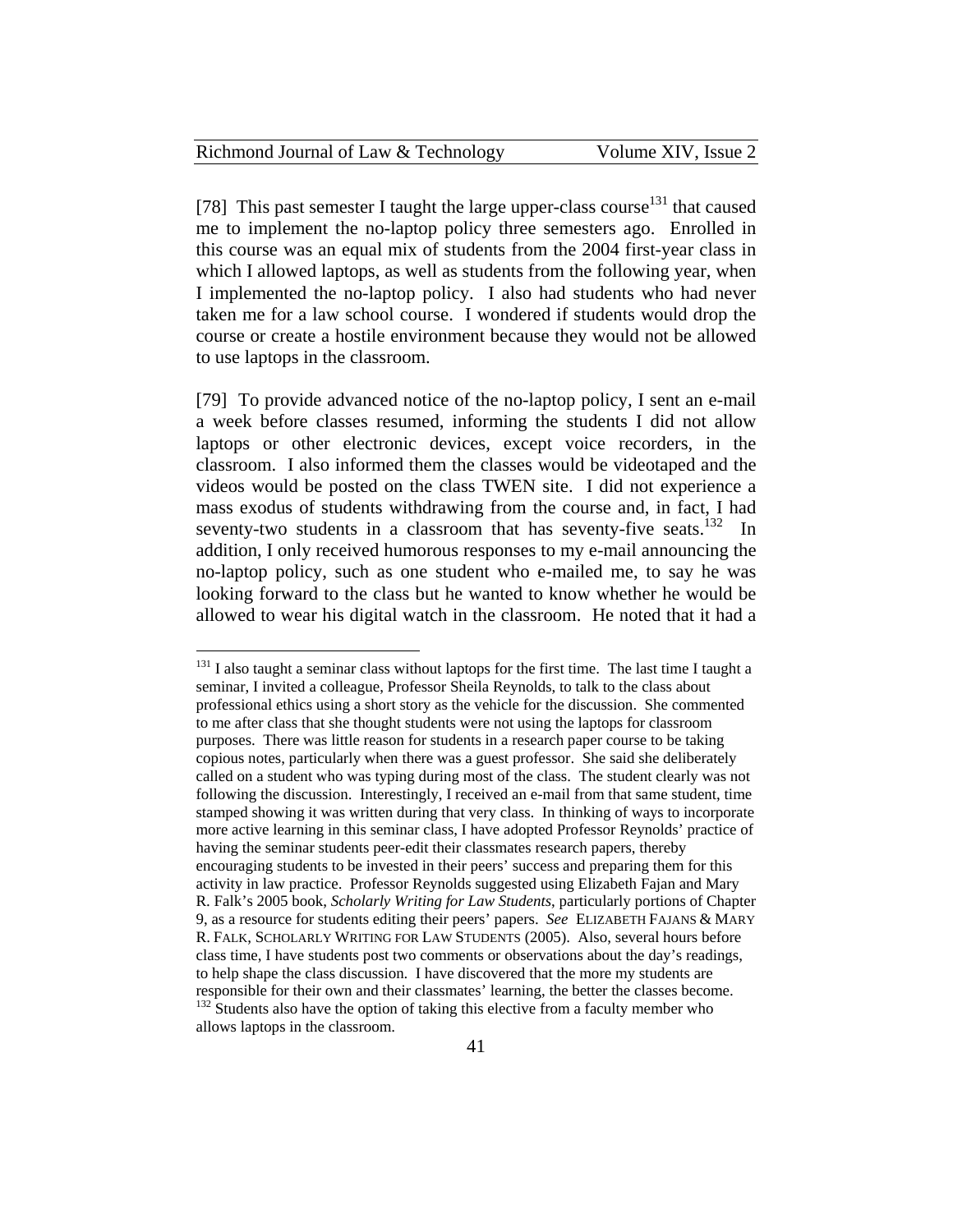| Richmond Journal of Law & Technology | Volume XIV, Issue 2 |
|--------------------------------------|---------------------|
|--------------------------------------|---------------------|

beep function, but it would be silenced. I jokingly replied that he could wear the watch as long as the beep function was silenced and he had passed the pre-test on reading time with a traditional face clock. Another student e-mailed that although he thought he still remembered how to use a pencil and paper, he would practice using paper and pen before classes started.<sup>133</sup>

[80] What was interesting about these exchanges was that students felt comfortable to contact me in a humorous and lighthearted way, an attitude that carried over when the class started. Unlike the last time I taught this course, this time the students were freely volunteering in class discussions,<sup>134</sup> they respectfully listened to each other and the discussions were rich and nuanced.<sup>135</sup> In addition, a comparison of student scores on identical multiple choice test questions revealed that the mean score for the no-laptop class was 40.528 whereas the mean score for the class that had access to the Internet two years earlier was 39.272. In addition, the overall score on my teacher evaluations actually increased during the semester I implemented the no-laptop policy, going from a 6.5 (on a 7

<sup>&</sup>lt;sup>133</sup> One student complaint about a no-laptop policy is that handwritten notes are not as legible or as comprehensive as laptop-written notes. *See* Posting of Dave! to http://www.theconglomerate.org/2006/03/banning\_laptops.html (Mar. 23, 2006, 11:08) ("I don't write fast (which means I often can't get my complete thought written into notes longhand, even if it's not a 'transcription') and frequently I can't read my own writing 15 minutes later – let alone 4 weeks."). I have not had this complaint from my students, perhaps because of a combination of factors, such as posting questions before class, summarizing class notes following class, and keeping regular office hours.

<sup>134</sup> *See* Schwartz, *supra* note 105, at 421. I have assigned one row to be "on-call" for each class, but I have eager volunteers from other rows as well. As in my first year course, I am using music before this class begins and am posting class questions at least 24 hours prior to the class session, *i.e.* "scaffolding," in addition to posting the notes following class. I also have been able to generate good class discussions by giving the students three to five minutes to talk over a "summarizing" problem, that I have written for the end of each section of material, with those sitting close to them. This technique is extremely effective to generate more volunteers and a more sophisticated discussion.  $135$  Several students have told me that they were surprised to discover how much they enjoyed the classroom experience without the laptops because students were more engaged in class. *See* Posting of SLMK to

http://www.theconglomerate.org/2006/03/banning\_laptops.html (Apr. 1, 2006, 11:59) (". . . I'm a student IN that first year no-laptops class. More visibly engaged would be an understatement. I remember my shock when a student I'd never seen participate last semester, who'd always been more in touch with their [sic] AIM chats than class, suddenly raised their [sic] hand and asked a question. And it was a good question!").